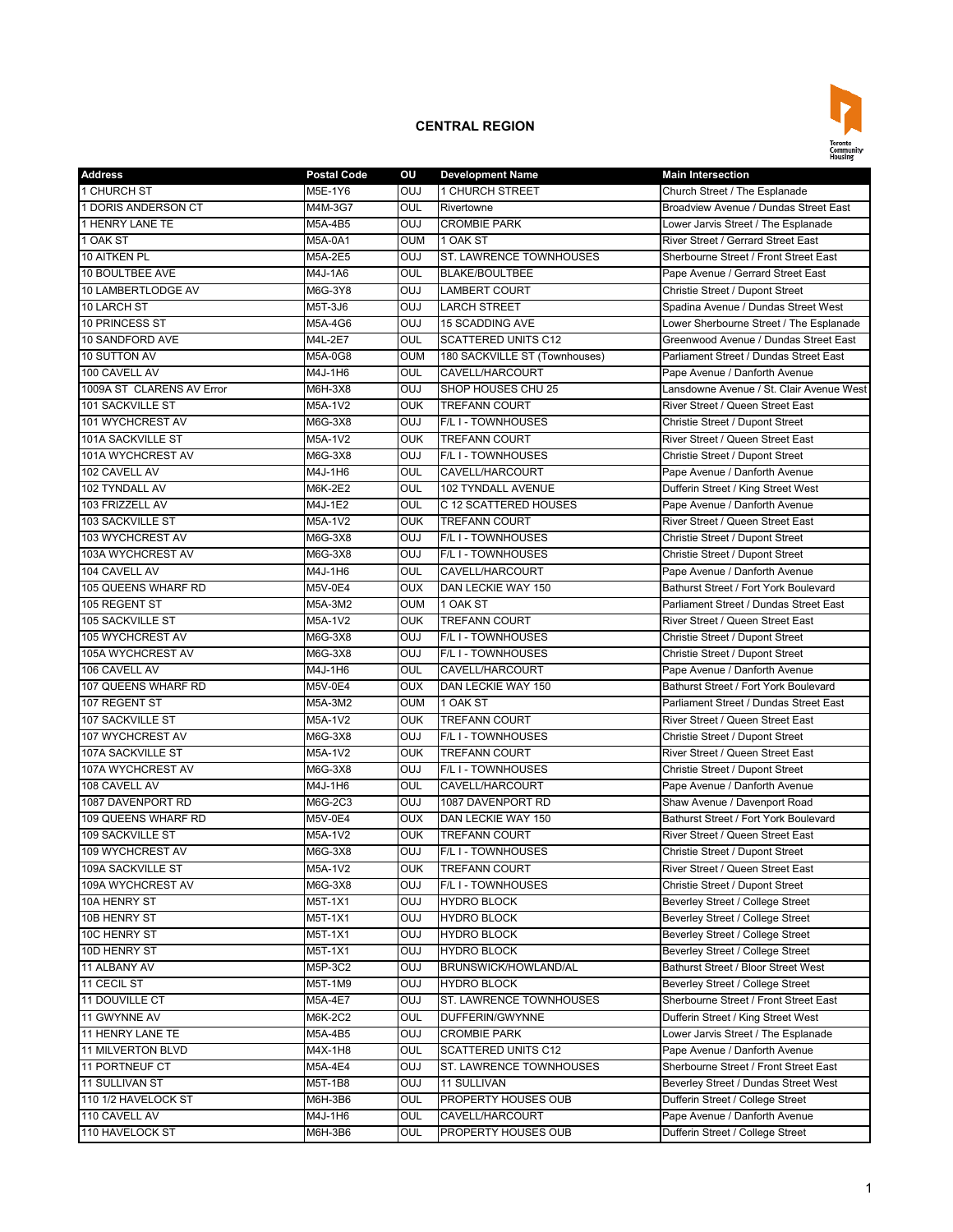

| <b>Address</b>           | <b>Postal Code</b> | ου                | <b>Development Name</b>       | <b>Main Intersection</b>                                                          |
|--------------------------|--------------------|-------------------|-------------------------------|-----------------------------------------------------------------------------------|
| 110 RIVER ST             |                    | <b>OUM</b>        | 110 RIVER ST                  |                                                                                   |
| 111 CHESTNUT ST          | M5G-2J1            | <b>OUJ</b>        | 111 CHESTNUT ST               | Bay Street / Dundas Street West                                                   |
| 111 FREDERICK ST         | M5A-4H1            | <b>OUJ</b>        | 176 THE ESPLANADE             | Sherbourne Street / The Esplanade                                                 |
| 111 QUEENS WHARF RD      | M5V-0E4            | <b>OUX</b>        | DAN LECKIE WAY 150            | Bathurst Street / Fort York Boulevard                                             |
| <b>111 SACKVILLE ST</b>  | M5A-1V2            | <b>OUK</b>        | <b>TREFANN COURT</b>          | River Street / Queen Street East                                                  |
| 111 WYCHCREST AV         | M6G-3X8            | <b>OUJ</b>        | F/L I - TOWNHOUSES            | Christie Street / Dupont Street                                                   |
| 111/2 ABERDEEN AV        | M4X-1A1            | <b>OUK</b>        | SSJT I                        | Parliament Street / Wellesley Street                                              |
| 111A WYCHCREST AV        | M6G-3X8            | <b>OUJ</b>        | F/L I - TOWNHOUSES            | Christie Street / Dupont Street                                                   |
| 112 CAVELL AV            | M4J-1H6            | OUL               | CAVELL/HARCOURT               | Pape Avenue / Danforth Avenue                                                     |
| 112 GALT AV              | M4M-2Z3            | OUL               | C 12 SCATTERED HOUSES         | Carlaw Avenue / Gerrard Street East                                               |
| 112 HAVELOCK ST          | M6H-3B6            | OUL               | PROPERTY HOUSES OUB           | Dufferin Street / College Street                                                  |
| 113 QUEENS WHARF RD      |                    | <b>OUX</b>        | DAN LECKIE WAY 150            | Bathurst Street / Fort York Boulevard                                             |
|                          | M5V-0E4            | <b>OUK</b>        | <b>TREFANN COURT</b>          | River Street / Queen Street East                                                  |
| 113 SACKVILLE ST         | M5A-1V2            |                   |                               |                                                                                   |
| 114 CAVELL AV            | M4J-1H6            | OUL               | CAVELL/HARCOURT               | Pape Avenue / Danforth Avenue                                                     |
| 1149 SHAW ST             | M6G-3N7            | <b>OUJ</b>        | F/L II - 470 MELITA           | Christie Street / Davenport Road                                                  |
| 1149A SHAW ST            | M6G-3N7            | <b>OUJ</b>        | F/L II - 470 MELITA           | Christie Street / Davenport Road                                                  |
| 1149B SHAW ST            | M6G-3N7            | <b>OUJ</b>        | F/L II - 470 MELITA           | Christie Street / Davenport Road                                                  |
| 115 QUEENS WHARF RD      | M5V-0E4            | <b>OUX</b>        | DAN LECKIE WAY 150            | Bathurst Street / Fort York Boulevard                                             |
| 115 SACKVILLE ST         | M5A-1V2            | <b>OUK</b>        | <b>TREFANN COURT</b>          | River Street / Queen Street East                                                  |
| 1151 SHAW ST             | M6G-3N7            | <b>OUJ</b>        | F/L II - 470 MELITA           | Christie Street / Davenport Road                                                  |
| 1151A SHAW ST            | M6G-3N7            | <b>OUJ</b>        | F/L II - 470 MELITA           | Christie Street / Davenport Road                                                  |
| 1151B SHAW ST            | M6G-3N7            | <b>OUJ</b>        | F/L II - 470 MELITA           | Christie Street / Davenport Road                                                  |
| 1153 SHAW ST             | M6G-3Y4            | <b>OUJ</b>        | F/L II - 470 MELITA           | Christie Street / Davenport Road                                                  |
| 1153A SHAW ST            | M6G-3N7            | <b>OUJ</b>        | F/L II - 470 MELITA           | Christie Street / Davenport Road                                                  |
| 1153B SHAW ST            | M6G-3N7            | <b>OUJ</b>        | F/L II - 470 MELITA           | Christie Street / Davenport Road                                                  |
| <b>115A SACKVILLE ST</b> | M5A-1V2            | <b>OUK</b>        | <b>TREFANN COURT</b>          | River Street / Queen Street East                                                  |
| 1167 QUEEN ST E          | M4M-1L5            | OUL               | 1167 QUEEN STREET EAST        | Jones Avenue / Queen Street West                                                  |
| 117 QUEENS WHARF RD      | M5V-0E4            | <b>OUX</b>        | DAN LECKIE WAY 150            | Bathurst Street / Fort York Boulevard                                             |
| <b>117 SACKVILLE ST</b>  | M5A-1V2            | <b>OUK</b>        | <b>TREFANN COURT</b>          | River Street / Queen Street East                                                  |
| <b>117A SACKVILLE ST</b> | M5A-1V2            | <b>OUK</b>        | <b>TREFANN COURT</b>          | River Street / Queen Street East                                                  |
| 117A SEATON ST           | M5A-2T2            | <b>OUM</b>        | C 13 SCATTERED HOUSES         | Parliament Street / Dundas Street East                                            |
| 118 HAVELOCK ST          | M6H-3B6            | OUL               | PROPERTY HOUSES OUB           | Dufferin Street / College Street                                                  |
| 119 QUEENS WHARF RD      | M5V-0E4            | <b>OUX</b>        | DAN LECKIE WAY 150            | Bathurst Street / Fort York Boulevard                                             |
| 11A ALBANY AV            | M5P-3C2            | OUJ               | BRUNSWICK/HOWLAND/AL          | Bathurst Street / Bloor Street West                                               |
| 11B ALBANY AV            | M5P-3C2            | <b>OUJ</b>        | BRUNSWICK/HOWLAND/AL          | Bathurst Street / Bloor Street West                                               |
| 12 AITKEN PL             | M5A-2E5            | <b>OUJ</b>        | ST. LAWRENCE TOWNHOUSES       | Sherbourne Street / Front Street East                                             |
| 12 BROADWAY AV           | M4P-3G9            | OUL               | 2401 YONGE STREET             | Yonge Street / Eglinton Avenue East                                               |
| 12 LAMBERTLODGE AV       | M6G-3Y8            | <b>OUJ</b>        | <b>LAMBERT COURT</b>          | Christie Street / Dupont Street                                                   |
| 12 LARCH ST              | M5T-3J6            | <b>OUJ</b>        | <b>LARCH STREET</b>           | Spadina Avenue / Dundas Street West                                               |
| <b>12 PRINCESS ST</b>    |                    |                   | <b>15 SCADDING AVE</b>        |                                                                                   |
| <b>12 SUTTON AV</b>      | M5A-4G6            | OUJ<br><b>OUM</b> |                               | Lower Sherbourne Street / The Esplanade<br>Parliament Street / Dundas Street East |
|                          | M5A-0G8            |                   | 180 SACKVILLE ST (Townhouses) |                                                                                   |
| 1201 OSSINGTON AVE       | M6G-3W4            | <b>OUL</b>        | Scattered                     | Ossington Avenue / Dupont Street                                                  |
| 123 HEWARD AV            | M4M-2T6            | OUL               | C 12 SCATTERED HOUSES         | Carlaw Avenue / Queen Street East                                                 |
| 123 SACKVILLE ST         | M5A-3E8            | <b>OUK</b>        | 123 SACKVILLE                 | Parliament Street / Queen Street East                                             |
| 124 BENSON AV            | M6G-2J1            | OUL               | Scattered                     | Bathurst Street / St. Clair Avenue West                                           |
| 124 MORSE ST             | M4M-2P8            | OUL               | C 12 SCATTERED HOUSES         | Carlaw Avenue / Eastern Avenue                                                    |
| 125 CAMBRIDGE AV         | M4K-2L7            | OUL               | C 12 SCATTERED HOUSES         | Broadview Avenue / Danforth Avenue                                                |
| 125 HAZELWOOD AV         | M4J-1K4            | OUL               | C 12 SCATTERED HOUSES         | Pape Avenue / Danforth Avenue                                                     |
| 125 QUEENS WHARF RD      | M5V-0E2            | OUX               | DAN LECKIE WAY 150            | Bathurst Street / Fort York Boulevard                                             |
| 125 SACKVILLE ST         | M5A-1V2            | <b>OUK</b>        | TREFANN COURT                 | River Street / Queen Street East                                                  |
| <b>125A SACKVILLE ST</b> | M5A-1V2            | <b>OUK</b>        | TREFANN COURT                 | River Street / Queen Street East                                                  |
| 126 MORSE ST             | M4M-2P8            | OUL               | C 12 SCATTERED HOUSES         | Carlaw Avenue / Eastern Avenue                                                    |
| <b>127 SACKVILLE ST</b>  | M5A-3E8            | <b>OUK</b>        | <b>TREFANN COURT</b>          | River Street / Queen Street East                                                  |
| 127 ST. PATRICK ST       | M5T-3C1            | <b>LUO</b>        | Simcoe St. Patrick            | University Avenue / Dundas Street West                                            |
| 128 1/2 A MORSE ST       | M4M-2P8            | OUL               | C 12 SCATTERED HOUSES         | Carlaw Avenue / Eastern Avenue                                                    |
| 128 1/2 B MORSE ST       | M4M-2P8            | <b>OUL</b>        | C 12 SCATTERED HOUSES         | Carlaw Avenue / Eastern Avenue                                                    |
| 128 FORT YORK BLVD       | M5V-0E3            | <b>OUX</b>        | DAN LECKIE WAY 150            | Bathurst Street / Fort York Boulevard                                             |
| 128 HAVELOCK ST          | M6H-3B6            | <b>LUO</b>        | Scattered                     | Dufferin Street / College Street                                                  |
|                          |                    |                   |                               |                                                                                   |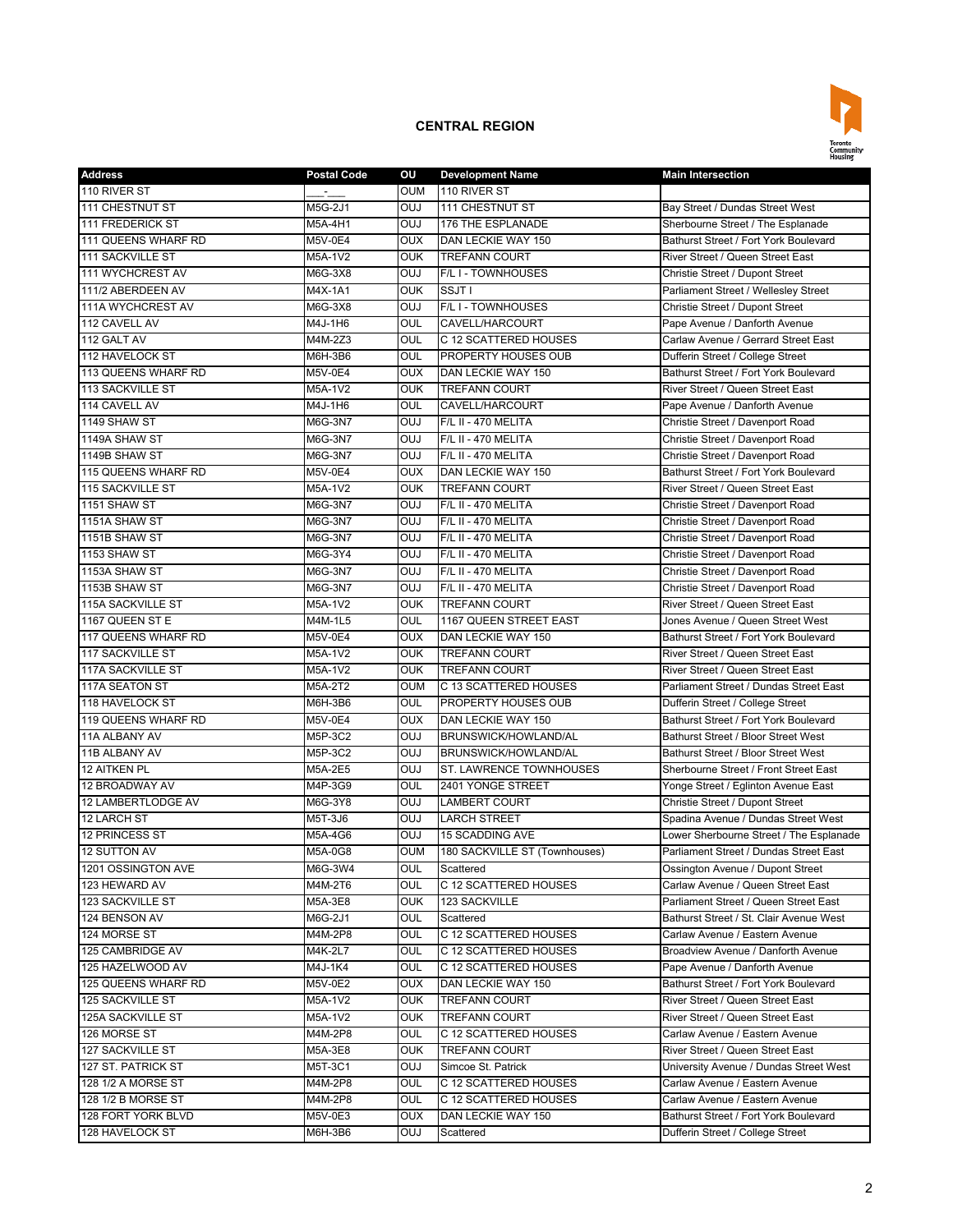

| <b>Address</b>        | <b>Postal Code</b> | ΟU         | <b>Development Name</b>                         | <b>Main Intersection</b>                   |
|-----------------------|--------------------|------------|-------------------------------------------------|--------------------------------------------|
| 129 SACKVILLE ST      | M5A-1V2            | <b>OUK</b> | <b>TREFANN COURT</b>                            | River Street / Queen Street East           |
| 129 WYCHCREST AV      | M6G-3Y3            | OUJ        | F/L II - 470 MELITA                             | Christie Street / Davenport Road           |
| 129A WYCHCREST AV     | M6G-3Y3            | OUJ        | F/L II - 470 MELITA                             | Christie Street / Davenport Road           |
| 129B WYCHCREST AV     | M6G-3Y3            | <b>OUJ</b> | F/L II - 470 MELITA                             | Christie Street / Davenport Road           |
| 12A HENRY ST          | M5T-1X1            | OUJ        | <b>HYDRO BLOCK</b>                              | Beverley Street / College Street           |
| 12B HENRY ST          | M5T-1X1            | OUJ        | <b>HYDRO BLOCK</b>                              | Beverley Street / College Street           |
| 12C HENRY ST          | M5T-1X1            | OUJ        | <b>HYDRO BLOCK</b>                              | Beverley Street / College Street           |
| 12D HENRY ST          | M5T-1X1            | OUJ        | <b>HYDRO BLOCK</b>                              | Beverley Street / College Street           |
| 13 AITKEN PL          | M5A-2E5            | OUJ        | ST. LAWRENCE TOWNHOUSES                         | Sherbourne Street / Front Street East      |
| 13 ALBANY AV          | M5P-3C2            | OUJ        | BRUNSWICK/HOWLAND/AL                            | <b>Bathurst Street / Bloor Street West</b> |
| 13 CARROLL ST         | M4M-2B2            | OUL        | C 12 SCATTERED HOUSES                           | Broadview Avenue / Queen Street East       |
| <b>13 DOUVILLE CT</b> | M5A-4E7            | OUJ        | <b>ST. LAWRENCE TOWNHOUSES</b>                  | Sherbourne Street / Front Street East      |
| 13 GWYNNE AV          | M6K-2C2            | OUL        | DUFFERIN/GWYNNE                                 | Dufferin Street / King Street West         |
| 13 HENRY LANE TE      | M5A-4B5            | OUJ        | <b>CROMBIE PARK</b>                             | Lower Jarvis Street / The Esplanade        |
|                       |                    |            |                                                 |                                            |
| 13 MADISON AV         | M5R-2S2            | OUJ        | <b>HURON/MADISON</b>                            | Spadina Avenue / Bloor Street West         |
| 13 ST. PATRICK SQ     | M5T-3M3            | OUJ        | 22 MCCAUL                                       | McCaul Street / Queen Street West          |
| 130 FORT YORK BLVD    | M5V-0E3            | <b>OUX</b> | DAN LECKIE WAY 150                              | Bathurst Street / Fort York Boulevard      |
| 130 RIVER ST          | M5A-3P7            | <b>OUM</b> | NORTH EAST BLDGS - North Regent Park            | Parliament Street / Dundas Street East     |
| 131 SACKVILLE ST      | M5A-1V2            | <b>OUK</b> | <b>TREFANN COURT</b>                            | River Street / Queen Street East           |
| 131 WYCHCREST AV      | M6G-3Y3            | OUJ        | F/L II - 470 MELITA                             | Christie Street / Davenport Road           |
| 131A SACKVILLE ST     | M5A-1V2            | <b>OUK</b> | <b>TREFANN COURT</b>                            | River Street / Queen Street East           |
| 131A WYCHCREST AV     | M6G-3Y3            | OUJ        | F/L II - 470 MELITA                             | Christie Street / Davenport Road           |
| 131B WYCHCREST AV     | M6G-3Y3            | OUJ        | F/L II - 470 MELITA                             | Christie Street / Davenport Road           |
| 132 RIVER ST          | M5A-3P7            | <b>OUM</b> | NORTH EAST BLDGS - North Regent Park            | Parliament Street / Dundas Street East     |
| 133 BEVERLEY ST       | M5T-1Y4            | OUJ        | DUNDAS/BEVERLEY                                 | Beverley Street / Dundas Street West       |
| 133 BROADWAY AV       | M4P-1V5            | OUL        | 133 BROADWAY                                    | Mt. Pleasant Road / Eglinton Avenue East   |
| 133 SACKVILLE ST      | M5A-1V2            | <b>OUK</b> | <b>TREFANN COURT</b>                            | River Street / Queen Street East           |
| 133 WYCHCREST AV      | M6G-3Y3            | OUJ        | F/L II - 470 MELITA                             | Christie Street / Davenport Road           |
| 133A SACKVILLE ST     | M5A-1V2            | <b>OUK</b> | <b>TREFANN COURT</b>                            | River Street / Queen Street East           |
| 133A WYCHCREST AV     | M6G-3Y3            | OUJ        | F/L II - 470 MELITA                             | Christie Street / Davenport Road           |
| 133B WYCHCREST AV     | M6G-3Y3            | <b>OUJ</b> | F/L II - 470 MELITA                             | Christie Street / Davenport Road           |
| 134 RIVER ST          | M5A-3P7            | <b>OUM</b> | NORTH EAST BLDGS - North Regent Park            | Parliament Street / Dundas Street East     |
| 135 BEVERLEY ST       | M5T-1Y4            | OUJ        | DUNDAS/BEVERLEY                                 | Beverley Street / Dundas Street West       |
| 135 QUEENS WHARF RD   | M5V-0E4            | OUX        | DAN LECKIE WAY 150                              | Bathurst Street / Fort York Boulevard      |
| 135 WYCHCREST AV      | M6G-3Y3            | OUJ        | F/L II - 470 MELITA                             | Christie Street / Davenport Road           |
| 135A WYCHCREST AV     | M6G-3Y3            | OUJ        | F/L II - 470 MELITA                             | Christie Street / Davenport Road           |
| 135B WYCHCREST AV     | M6G-3Y3            | OUJ        | F/L II - 470 MELITA                             | Christie Street / Davenport Road           |
| 136 FORT YORK BLVD    | M5V-0E3            | <b>OUX</b> | DAN LECKIE WAY 150                              | Bathurst Street / Fort York Boulevard      |
| 136 RIVER ST          | M5A-3P7            | <b>OUM</b> | NORTH EAST BLDGS - North Regent Park            | Parliament Street / Dundas Street East     |
| 136 WEST LODGE AV     | M6K-2T5            | OUL        | Scattered                                       | Lansdowne Avenue / Queen Street West       |
| 137 BEVERLEY ST       | M5T-1Y4            | OUJ        | DUNDAS/BEVERLEY                                 | Beverley Street / Dundas Street West       |
| 137 QUEENS WHARF RD   | M5V-0E4            | OUX        | DAN LECKIE WAY 150                              | Bathurst Street / Fort York Boulevard      |
| 137 WYCHCREST AV      | M6G-3Y3            | OUJ        | F/L II - 470 MELITA                             | Christie Street / Davenport Road           |
| 137A WYCHCREST AV     | M6G-3Y3            | <b>DUO</b> | F/L II - 470 MELITA                             | Christie Street / Davenport Road           |
| 137B WYCHCREST AV     | M6G-3Y3            | <b>DUO</b> | F/L II - 470 MELITA                             | Christie Street / Davenport Road           |
| 138 FORT YORK BLVD    | M5V-0E3            | <b>OUX</b> | DAN LECKIE WAY 150                              | Bathurst Street / Fort York Boulevard      |
| 139 BEVERLEY ST       | M5T-1Y4            | OUJ        | DUNDAS/BEVERLEY                                 | Beverley Street / Dundas Street West       |
| 139 QUEENS WHARF RD   | M5V-0E4            | OUX        | DAN LECKIE WAY 150                              | Bathurst Street / Fort York Boulevard      |
| 13A ALBANY AV         | M5P-3C2            | OUJ        | BRUNSWICK/HOWLAND/AL                            | Bathurst Street / Bloor Street West        |
|                       | M5P-3C2            | <b>OUJ</b> |                                                 | Bathurst Street / Bloor Street West        |
| 13B ALBANY AV         |                    | OUJ        | BRUNSWICK/HOWLAND/AL<br>ST. LAWRENCE TOWNHOUSES | Sherbourne Street / Front Street East      |
| 14 DOUVILLE CT        | M5A-4E7            |            |                                                 |                                            |
| 14 LAMBERTLODGE AV    | M6G-3Y8            | OUJ        | LAMBERT COURT                                   | Christie Street / Dupont Street            |
| 14 LARCH ST           | M5T-3J6            | <b>OUJ</b> | <b>LARCH STREET</b>                             | Spadina Avenue / Dundas Street West        |
| 14 PRINCESS ST        | M5A-4G6            | OUJ        | 15 SCADDING AVE                                 | Lower Sherbourne Street / The Esplanade    |
| 14 SUTTON AV          | M5A-0G8            | OUM        | 180 SACKVILLE ST (Townhouses)                   | Parliament Street / Dundas Street East     |
| 140 THE ESPLANADE     | M5A-4P5            | OUJ        | 140 THE ESPLANADE                               | Jarvis Street / The Esplanade              |
| 1400 BATHURST ST      | M5R-3S5            | <b>OUJ</b> | 1400 BATHURST                                   | Bathurst Street / St. Clair Avenue West    |
| 141 BEVERLEY ST       | M5T-1Y4            | <b>OUJ</b> | DUNDAS/BEVERLEY                                 | Beverley Street / Dundas Street West       |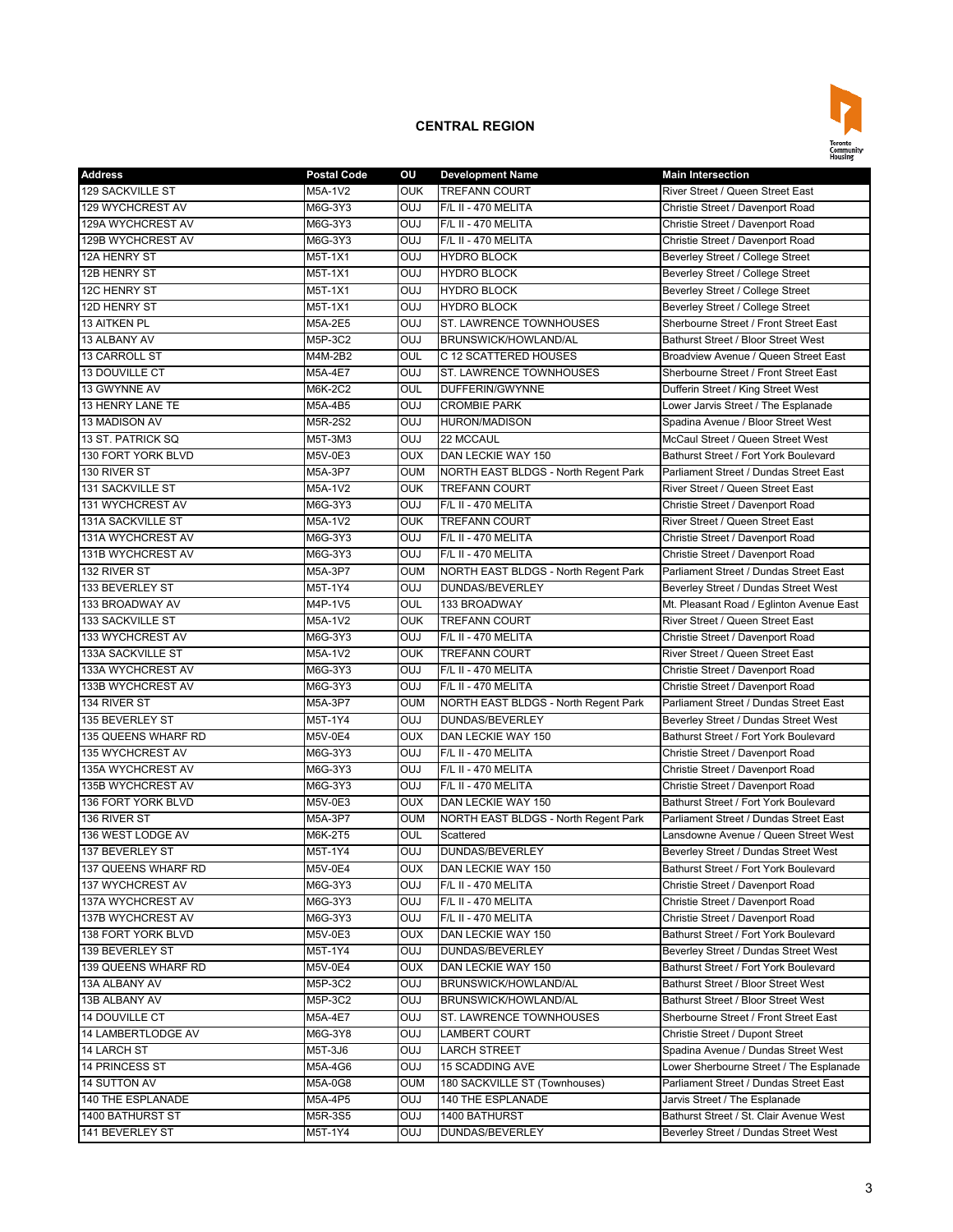

| <b>Address</b>             | <b>Postal Code</b> | ου         | <b>Development Name</b>              | <b>Main Intersection</b>                    |
|----------------------------|--------------------|------------|--------------------------------------|---------------------------------------------|
| 141 QUEENS WHARF RD        | M5V-0E4            | <b>OUX</b> | DAN LECKIE WAY 150                   | Bathurst Street / Fort York Boulevard       |
| 143 QUEENS WHARF RD        | M5V-0E4            | OUX        | DAN LECKIE WAY 150                   | Bathurst Street / Fort York Boulevard       |
| 144 FORT YORK BLVD         | M5V-0E3            | <b>OUX</b> | DAN LECKIE WAY 150                   | Bathurst Street / Fort York Boulevard       |
| 144 RIVER ST               | M5A-0M6            | <b>OUM</b> | <b>150 RIVER STREET</b>              |                                             |
| 1449 DUNDAS ST E           | M4M-1S7            | OUL        | C 12 SCATTERED HOUSES                | Leslie Street / Dundas Street East          |
| 145 BEVERLEY ST            | M5T-1Y4            | <b>OUJ</b> | DUNDAS/BEVERLEY                      | Beverley Street / Dundas Street West        |
| 145 MUTUAL ST              | M5B-2K5            | <b>OUX</b> | 145 MUTUAL ST                        | Jarvis Street / Gerrard Street East         |
| 145 QUEENS WHARF RD        | M5V-0E4            | <b>OUX</b> | DAN LECKIE WAY 150                   | Bathurst Street / Fort York Boulevard       |
| 146 FORT YORK BLVD         | M5V-0E1            | <b>OUX</b> | DAN LECKIE WAY 150                   | Bathurst Street / Fort York Boulevard       |
| 146 LAMBERTLODGE AV        | M6G-3X3            | <b>OUJ</b> | F/L I - TOWNHOUSES                   | Christie Street / Dupont Street             |
| 146 RIVER ST               | M5A-0M6            | <b>OUM</b> | 150 RIVER STREET                     |                                             |
| 1466 BATHURST ST           | M5R-2T6            | <b>OUJ</b> | SHOP HOUSES CHU 25                   | Bathurst Street / Davenport Road            |
| 147 BEVERLEY ST            | M5T-1Y4            | <b>OUJ</b> | DUNDAS/BEVERLEY                      | Beverley Street / Dundas Street West        |
| 147 QUEENS WHARF RD        | M5V-0E4            | <b>OUX</b> | DAN LECKIE WAY 150                   |                                             |
|                            |                    |            |                                      |                                             |
| 148 LAMBERTLODGE AV        | M6G-3X3            | <b>OUJ</b> | F/L I - TOWNHOUSES                   | Christie Street / Dupont Street             |
| 148 RIVER ST               | M5A-0M6            | <b>OUM</b> | 150 RIVER STREET                     |                                             |
| 149 HEWARD AV              | M4M-2T6            | OUL        | C 12 SCATTERED HOUSES                | Carlaw Avenue / Queen Street East           |
| 149 QUEENS WHARF RD        | <b>M5V-0E4</b>     | <b>OUX</b> | DAN LECKIE WAY 150                   | Bathurst Street / Fort York Boulevard       |
| 14A HENRY ST               | M5T-1X1            | <b>OUJ</b> | <b>HYDRO BLOCK</b>                   | Beverley Street / College Street            |
| 14B HENRY ST               | M5T-1X1            | <b>OUJ</b> | <b>HYDRO BLOCK</b>                   | Beverley Street / College Street            |
| 14C HENRY ST               | M5T-1X1            | <b>OUJ</b> | <b>HYDRO BLOCK</b>                   | Beverley Street / College Street            |
| 14D HENRY ST               | M5T-1X1            | <b>OUJ</b> | <b>HYDRO BLOCK</b>                   | Beverley Street / College Street            |
| <b>15 AITKEN PL</b>        | M5A-2E5            | <b>OUJ</b> | ST. LAWRENCE TOWNHOUSES              | Sherbourne Street / Front Street East       |
| 15 CASIMIR ST              | M5T-2P6            | <b>OUJ</b> | 61 WALES AVE                         | <b>Bathurst Street / Dundas Street West</b> |
| 15 CECIL ST                | M5T-1M9            | <b>OUJ</b> | <b>HYDRO BLOCK</b>                   | Beverley Street / College Street            |
| 15 GWYNNE AV               | M6K-2C2            | OUL        | <b>DUFFERIN/GWYNNE</b>               | Dufferin Street / King Street West          |
| 15 HENRY LANE TE           | M5A-4B5            | <b>OUJ</b> | <b>CROMBIE PARK</b>                  | Lower Jarvis Street / The Esplanade         |
| 15 HOWLAND AV              | M5R-3B3            | <b>OUJ</b> | BRUNSWICK/HOWLAND/AL                 | Bathurst Street / Bloor Street West         |
| <b>15 LARCH ST</b>         | M5T-3J7            | <b>OUJ</b> | <b>LARCH STREET</b>                  | Spadina Avenue / Dundas Street East         |
| 15 SCADDING AV             | M5A-4E9            | <b>OUJ</b> | <b>15 SCADDING AVE</b>               | Lower Sherbourne Street / The Esplanade     |
| 15 ST. PATRICK SQ          | M5T-3M3            | <b>OUJ</b> | 22 MCCAUL                            | McCaul Street / Queen Street West           |
| <b>15 TIVERTON AV</b>      | M4M-2M1            | <b>OUM</b> | 176 BAIN (PROPERTY HOUSE)            | Carlaw Avenue / Dundas Street East          |
| <b>15 TUBMAN AV</b>        |                    | OUM        | TUBMAN AVE. 21                       |                                             |
| 150 DAN LECKIE WY          | M5V-0C9            | OUX        | DAN LECKIE WAY 150                   | Bathurst Street / Fort York Boulevard       |
| 150 DEGRASSI ST            | M4M-2K7            | OUL        | C 12 SCATTERED HOUSES                | Broadview Avenue / Dundas Street East       |
| 150 LAMBERTLODGE AV        | M6G-3X3            | <b>OUJ</b> | F/L I - TOWNHOUSES                   | Christie Street / Dupont Street             |
| 150 RIVER ST               | M5A-3P7            | <b>OUM</b> | NORTH EAST BLDGS - North Regent Park | Parliament Street / Dundas Street East      |
| 150 RIVER STREET           | M5A-0M6            | <b>OUM</b> | 150 RIVER STREET                     |                                             |
| <b>151 QUEENS WHARF RD</b> | M5V-0E4            | OUX        | DAN LECKIE WAY 150                   | Bathurst Street / Fort York Boulevard       |
| 152 LAMBERTLODGE AV        | M6G-3X3            | <b>OUJ</b> | F/L I - TOWNHOUSES                   | Christie Street / Dupont Street             |
| 1525 DUNDAS ST W           | M6K-1T7            | OUL        | <b>MCCORMICK PARK</b>                | Dufferin Street / Dundas Street West        |
| 153 QUEENS WHARF RD        | M5V-0E4            | <b>UUX</b> | DAN LECKIE WAY 150                   | Bathurst Street / Fort York Boulevard       |
| 1539 DUNDAS ST E           | M4L-1K6            | OUL        | C 12 SCATTERED HOUSES                | Leslie Street / Dundas Street East          |
| 154 DAN LECKIE WY          | M5V-0E5            | <b>OUX</b> | DAN LECKIE WAY 150                   | Bathurst Street / Fort York Boulevard       |
| 154 LAMBERTLODGE AV        | M6G-3X3            | <b>OUJ</b> | F/L I - TOWNHOUSES                   | Christie Street / Dupont Street             |
| <b>154 VAUGHAN ROAD</b>    | M6C-4A2            | <b>OUJ</b> | <b>BLAKE TOWERS</b>                  | Vaughan Road / St. Clair Avenue West        |
| 155 QUEENS WHARF RD        | M5V-0E4            | OUX        | DAN LECKIE WAY 150                   | Bathurst Street / Fort York Boulevard       |
| 155 SHERBOURNE ST          | M5A-1W6            | <b>OUK</b> | SHERBOURNE/SHUTER                    | Sherbourne Street / Shuter Street           |
| 156 DAN LECKIE WY          | M5V-0E5            | <b>OUX</b> |                                      | Bathurst Street / Fort York Boulevard       |
|                            |                    |            | DAN LECKIE WAY 150                   |                                             |
| 157 FIRST AV               | M4M-1X2            | OUL        | C 12 SCATTERED HOUSES                | Broadview Avenue / Gerrard Street East      |
| 157 QUEENS WHARF RD        | M5V-0E4            | <b>OUX</b> | DAN LECKIE WAY 150                   | Bathurst Street / Fort York Boulevard       |
| 158 DAN LECKIE WY          | M5V-0E5            | <b>OUX</b> | DAN LECKIE WAY 150                   | Bathurst Street / Fort York Boulevard       |
| 159 QUEENS WHARF RD        | M5V-0E4            | OUX        | DAN LECKIE WAY 150                   | Bathurst Street / Fort York Boulevard       |
| 1595 DUNDAS ST E           | M4L-1L1            | OUL        | C 12 SCATTERED HOUSES                | Leslie Street / Dundas Street East          |
| <b>15A CASIMIR ST</b>      | M5T-2P6            | <b>OUJ</b> | 61 WALES AVE                         | Bathurst Street / Dundas Street West        |
| 15A GWYNNE AV              | M6K-2C2            | OUL        | DUFFERIN/GWYNNE                      | Dufferin Street / King Street West          |
| 15A HOWLAND AV             | M5R-3B3            | <b>OUJ</b> | BRUNSWICK/HOWLAND/AL                 | Bathurst Street / Bloor Street West         |
| 15A SULLIVAN ST            | M5T-1B8            | <b>LUO</b> | 11 SULLIVAN                          | Beverley Street / Dundas Street West        |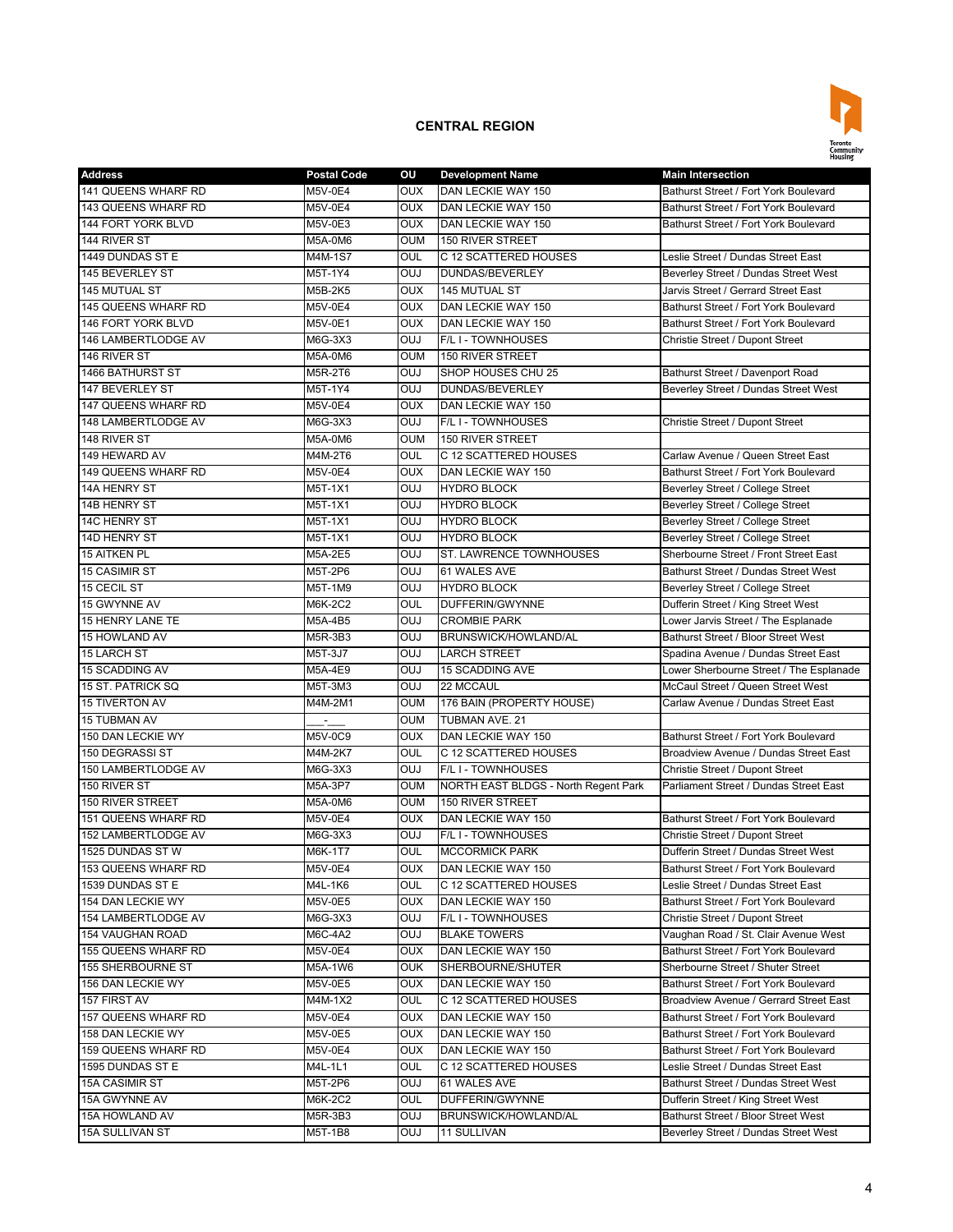

| <b>Address</b>          | <b>Postal Code</b> | ου         | <b>Development Name</b>              | <b>Main Intersection</b>                 |
|-------------------------|--------------------|------------|--------------------------------------|------------------------------------------|
| 15B HOWLAND AV          | M5R-3B3            | <b>OUJ</b> | BRUNSWICK/HOWLAND/AL                 | Bathurst Street / Bloor Street West      |
| <b>15B SULLIVAN ST</b>  | M5T-1B8            | OUJ        | 11 SULLIVAN                          | Beverley Street / Dundas Street West     |
| <b>15C SULLIVAN ST</b>  | M5T-1B8            | OUJ        | 11 SULLIVAN                          | Beverley Street / Dundas Street West     |
| 15D SULLIVAN ST         | M5T-1B8            | <b>CUO</b> | 11 SULLIVAN                          | Beverley Street / Dundas Street West     |
| 16 DOUVILLE CT          | M5A-4E7            | OUJ        | ST. LAWRENCE TOWNHOUSES              | Sherbourne Street / Front Street East    |
| 16 HILTZ AVE            | M4L-2N5            | OUL        | <b>SCATTERED UNITS C12</b>           | Greenwood Avenue / Queen Street East     |
| 16 HOWLAND AV           | M5R-3B3            | OUJ        | BRUNSWICK/HOWLAND/AL                 | Bathurst Street / Bloor Street West      |
| 16 HOWLAND RD           | M4K-2Z6            | OUL        | <b>SCATTERED UNITS C12</b>           | Broadview Avenue / Dundas Street East    |
| 16 LAMBERTLODGE AV      | M6G-3Y8            | OUJ        | <b>LAMBERT COURT</b>                 | Christie Street / Dupont Street          |
| 16 LARCH ST             | M5T-3J6            | <b>OUJ</b> | <b>LARCH STREET</b>                  | Spadina Avenue / Dundas Street West      |
| 16 PRINCESS ST          | M5A-4G6            | OUJ        | <b>15 SCADDING AVE</b>               | Lower Sherbourne Street / The Esplanade  |
| 16 SUTTON AV            | M5A-0G8            | <b>OUM</b> | 180 SACKVILLE ST (Townhouses)        | Parliament Street / Dundas Street East   |
| 160 DAN LECKIE WY       | M5V-0E5            | <b>OUX</b> | DAN LECKIE WAY 150                   | Bathurst Street / Fort York Boulevard    |
| 161 QUEENS WHARF RD     | M5V-0E4            | <b>OUX</b> | DAN LECKIE WAY 150                   | Bathurst Street / Fort York Boulevard    |
| 1615 DUNDAS ST E        | M4L-1L2            | OUL        | <b>GREENWOOD PARK</b>                | Greenwood Avenue / Dundas Street East    |
| 162 DAN LECKIE WY       | <b>M5V-0E5</b>     | <b>OUX</b> | DAN LECKIE WAY 150                   | Bathurst Street / Fort York Boulevard    |
| 162 LANGLEY AV          | M4K-1B7            | OUL        | C 12 SCATTERED HOUSES                | Carlaw Avenue / Gerrard Street East      |
| 165 JONES AV            | M4M-3A2            | OUL        | C 12 SCATTERED HOUSES                | Coxwell Avenue / Gerrard Street East     |
|                         |                    |            |                                      | Bathurst Street / Fort York Boulevard    |
| 166 DAN LECKIE WY       | M5V-0E5            | <b>OUX</b> | DAN LECKIE WAY 150                   |                                          |
| 168 DAN LECKIE WY       | <b>M5V-0E5</b>     | <b>OUX</b> | DAN LECKIE WAY 150                   | Bathurst Street / Fort York Boulevard    |
| <b>16A HENRY ST</b>     | M5T-1X1            | <b>OUJ</b> | <b>HYDRO BLOCK</b>                   | Beverley Street / College Street         |
| 16A HOWLAND AV          | M5R-3B3            | <b>OUJ</b> | BRUNSWICK/HOWLAND/AL                 | Bathurst Street / Bloor Street West      |
| 16B HENRY ST            | M5T-1X1            | OUJ        | <b>HYDRO BLOCK</b>                   | Beverley Street / College Street         |
| 16B HOWLAND AV          | M5R-3B3            | OUJ        | <b>BRUNSWICK/HOWLAND/AL</b>          | Bathurst Street / Bloor Street West      |
| 17 BISHOP TUTU BL       | M5V-2Z9            | OUJ        | <b>25 BISHOP TUTU</b>                | Bathurst Street / Queen's Quay Boulevard |
| 17 CASIMIR ST           | M5T-2P6            | <b>CUO</b> | 61 WALES AVE                         | Bathurst Street / Dundas Street West     |
| 17 GWYNNE AV            | M6K-2C2            | OUL        | DUFFERIN/GWYNNE                      | Dufferin Street / King Street West       |
| 17 HARRIETT ST          | M4L-2E8            | OUL        | <b>SCATTERED UNITS C12</b>           | Leslie Street / Dundas Street East       |
| 17 HENRY LANE TE        | M5A-4B5            | OUJ        | <b>CROMBIE PARK</b>                  | Lower Jarvis Street / The Esplanade      |
| 17 ST. PATRICK SQ       | M5T-3M3            | <b>CUO</b> | 22 MCCAUL                            | McCaul Street / Queen Street West        |
| <b>17 TUBMAN AV</b>     |                    | <b>OUM</b> | TUBMAN AVE. 21                       |                                          |
| 170 SACKVILLE ST        | M5A-0G8            | <b>OUM</b> | 180 SACKVILLE ST(Apartment)          |                                          |
| 171 FRONT ST E          | M5A-4H3            | OUJ        | 176 THE ESPLANADE                    | Sherbourne Street / The Esplanade        |
| 172 SACKVILLE ST        | M5A-0G8            | <b>OUM</b> | 180 SACKVILLE ST(Apartment)          |                                          |
| <b>174 SACKVILLE ST</b> | M5A-0G8            | <b>OUM</b> | 180 SACKVILLE ST(Apartment)          |                                          |
| 176 THE ESPLANADE       | M5A-4H2            | OUJ        | 176 THE ESPLANADE                    | Sherbourne Street / The Esplanade        |
| 177 PENDRITH ST         | M6G-1S1            | OUJ        | PENDRITH PARK                        | Ossington Avenue / Bloor Street West     |
| 17A CASIMIR ST          | M5T-2P6            | OUJ        | 61 WALES AVE                         | Bathurst Street / Dundas Street West     |
| <b>17A SULLIVAN ST</b>  | M5T-1B8            | OUJ        | 11 SULLIVAN                          | Beverley Street / Dundas Street West     |
| <b>17A TIVERTON AV</b>  | M4M-2M1            | OUL        | <b>17 TIVERTON AVE</b>               | Broadview Avenue / Gerrard Street East   |
| 17B SULLIVAN ST         | M5T-1B8            | <b>OUJ</b> | 11 SULLIVAN                          | Beverley Street / Dundas Street West     |
| 17B TIVERTON AV         | M4M-2M1            | OUL        | 17 TIVERTON AVE                      | Broadview Avenue / Gerrard Street East   |
| 18 HOWLAND AV           | M5R-3B3            | <b>DUO</b> | BRUNSWICK/HOWLAND/AL                 | Bathurst Street / Bloor Street West      |
| 18 LAMBERTLODGE AV      | M6G-3Y8            | <b>DUO</b> | LAMBERT COURT                        | Christie Street / Dupont Street          |
| 18 PRINCESS ST          | M5A-4G6            | <b>OUJ</b> | 15 SCADDING AVE                      | Lower Sherbourne Street / The Esplanade  |
| 18 SUTTON AV            | M5A-0G8            | <b>OUM</b> | 180 SACKVILLE ST (Townhouses)        | Parliament Street / Dundas Street East   |
| 180 CURZON ST           | M4M-3B5            | OUL        | C 12 SCATTERED HOUSES                | Leslie Street / Dundas Street East       |
| 180 SACKVILLE ST        | M5A-0C5            | OUM        | 180 SACKVILLE ST(Apartment)          |                                          |
| 181 BEVERLEY ST         | M5T-1Y9            | <b>OUJ</b> | <b>HYDRO BLOCK</b>                   | Beverley Street / College Street         |
| 183 BEVERLEY ST         | M5T-1Y9            | <b>DUO</b> | <b>HYDRO BLOCK</b>                   | Beverley Street / College Street         |
| 184 RIVER ST            | M5A-3S8            | <b>OUM</b> | NORTH EAST BLDGS - North Regent Park | Parliament Street / Dundas Street East   |
| 185 BEVERLEY ST         | M5T-1Y9            | <b>OUJ</b> | <b>HYDRO BLOCK</b>                   | Beverley Street / College Street         |
| 1851/2 BEVERLEY ST      | M5T-1Y9            | <b>OUJ</b> | <b>HYDRO BLOCK</b>                   | Beverley Street / College Street         |
| 187 BEVERLEY ST         | M5T-1Y9            | <b>OUJ</b> | <b>HYDRO BLOCK</b>                   | Beverley Street / College Street         |
| 188 SHERBOURNE ST       |                    | <b>OUK</b> | 188 SHERBOURNE                       | Sherbourne Street / Dundas Street East   |
| 189 BEVERLEY ST         | M5A-2R7            | <b>OUJ</b> |                                      |                                          |
|                         | M5T-1Y9            |            | <b>HYDRO BLOCK</b>                   | Beverley Street / College Street         |
| 18A HENRY ST            | M5T-1X1            | <b>OUJ</b> | <b>HYDRO BLOCK</b>                   | Beverley Street / College Street         |
| 18A HOWLAND AV          | M5R-3B3            | <b>OUJ</b> | BRUNSWICK/HOWLAND/AL                 | Bathurst Street / Bloor Street West      |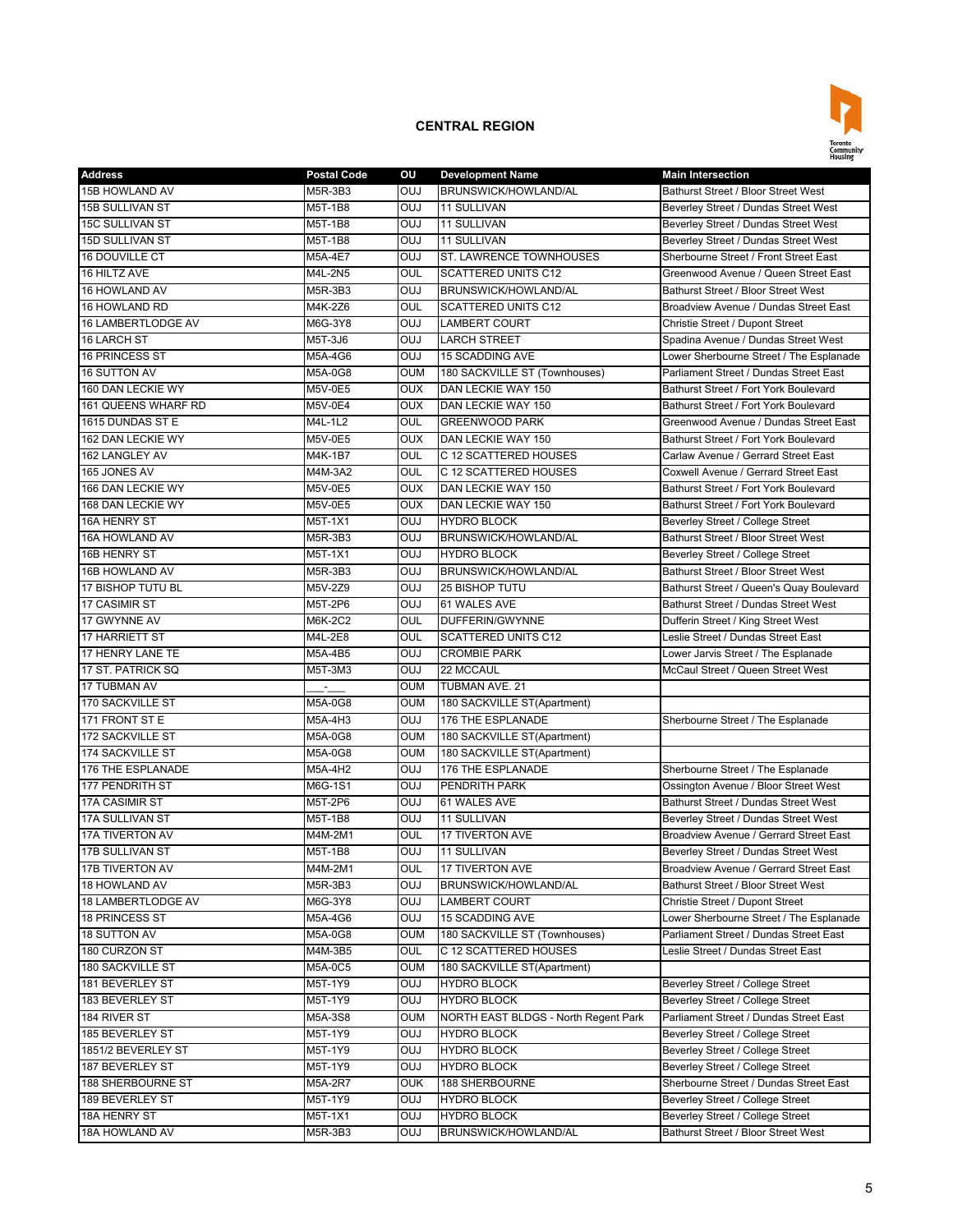

| <b>Address</b>                         | <b>Postal Code</b> | ου         | <b>Development Name</b>              | <b>Main Intersection</b>                  |
|----------------------------------------|--------------------|------------|--------------------------------------|-------------------------------------------|
| <b>18B HENRY ST</b>                    | M5T-1X1            | <b>OUJ</b> | <b>HYDRO BLOCK</b>                   | Beverley Street / College Street          |
| 18B HOWLAND AV                         | M5R-3B3            | <b>OUJ</b> | BRUNSWICK/HOWLAND/AL                 | Bathurst Street / Bloor Street West       |
| 19 BISHOP TUTU BL                      | M5V-2Z9            | <b>OUJ</b> | 25 BISHOP TUTU                       | Bathurst Street / Queen's Quay Boulevard  |
| <b>19 CASIMIR ST</b>                   | M5T-2P6            | <b>OUJ</b> | 61 WALES AVE                         | Bathurst Street / Dundas Street West      |
| 19 GWYNNE AV                           | M6K-2C2            | OUL        | DUFFERIN/GWYNNE                      | Dufferin Street / King Street West        |
| 19 HENRY LANE TE                       | M5A-4B5            | <b>OUJ</b> | <b>CROMBIE PARK</b>                  | Lower Jarvis Street / The Esplanade       |
| 19 ST. PATRICK SQ                      | M5T-3M3            | <b>OUJ</b> | 22 MCCAUL                            | McCaul Street / Queen Street West         |
| <b>19 TUBMAN AV</b>                    | ્રિ                | <b>OUM</b> | TUBMAN AVE. 21                       |                                           |
| 190 JOHN ST                            | M5T-3E5            | <b>OUJ</b> | 190 JOHN STREET                      | John Street / Queen Street West           |
| 191 BEVERLEY ST                        | M5T-1Y9            | <b>OUJ</b> | <b>HYDRO BLOCK</b>                   | Beverley Street / College Street          |
| 193 BEVERLEY ST                        | M5T-1Y9            | <b>OUJ</b> | <b>HYDRO BLOCK</b>                   | Beverley Street / College Street          |
| 193B BEVERLEY ST                       | M5T-1Y9            | <b>OUJ</b> | <b>HYDRO BLOCK</b>                   | Beverley Street / College Street          |
| 194 LESLIE ST                          | M4M-3C7            | <b>OUL</b> | C 12 SCATTERED HOUSES                | Leslie Street / Dundas Street East        |
| 195 BEVERLEY ST                        | M5T-1Y9            | <b>OUJ</b> | <b>HYDRO BLOCK</b>                   | Beverley Street / College Street          |
| 195 LOGAN AV                           | M4M-2N2            | <b>OUM</b> | <b>LOGAN AVE</b>                     | Carlaw Avenue / Queen Street East         |
| 197 BEVERLEY ST                        | M5T-1Y9            | <b>OUJ</b> | <b>HYDRO BLOCK</b>                   | Beverley Street / College Street          |
| 197 LOGAN AV                           | M4M-2N2            | <b>OUM</b> | <b>LOGAN AVE</b>                     | Carlaw Avenue / Queen Street East         |
| 199 BEVERLEY ST                        | M5T-1Y9            | <b>OUJ</b> | <b>HYDRO BLOCK</b>                   | Beverley Street / College Street          |
| 199 LOGAN AV                           | M4M-2N2            | <b>OUM</b> | <b>LOGAN AVE</b>                     | Carlaw Avenue / Queen Street East         |
| <b>19A CASIMIR ST</b>                  | M5T-2P6            | <b>OUJ</b> | 61 WALES AVE                         | Bathurst Street / Dundas Street West      |
| 19A SULLIVAN ST                        | M5T-1B8            | <b>OUJ</b> | 11 SULLIVAN                          | Beverley Street / Dundas Street West      |
| <b>19B SULLIVAN ST</b>                 | M5T-1B8            | <b>OUJ</b> | <b>11 SULLIVAN</b>                   | Beverley Street / Dundas Street West      |
| <b>19C SULLIVAN ST</b>                 | M5T-1B8            | <b>OUJ</b> | <b>11 SULLIVAN</b>                   | Beverley Street / Dundas Street West      |
| 19D SULLIVAN ST                        | M5T-1B8            | <b>OUJ</b> | <b>11 SULLIVAN</b>                   | Beverley Street / Dundas Street West      |
| 2 ALAMEDA AVE                          | M6C-3W2            | <b>OUJ</b> | Scattered                            |                                           |
| 2 DORIS ANDERSON CT                    |                    |            |                                      | Dufferin Street / Eglinton Avenue West    |
|                                        | M4M-3G7            | OUL        | Rivertowne                           | Broadview Avenue / Dundas Street East     |
| 2 LAMBERTLODGE AV                      | M6G-3Y9            | <b>OUJ</b> | <b>LAMBERT COURT</b>                 | Christie Street / Dupont Street           |
| 2 LINDSEY AV                           | M6H-1C9            | OUL        | Scattered                            | Dufferin Street / College Street          |
| 2 SYLVAN AV                            | M6H-1G3            | OUL        | PROPERTY HOUSES OUB                  | Dufferin Street / College Street          |
| 20 BOULTBEE AVE                        | M4J-1A5            | OUL        | <b>BLAKE/BOULTBEE</b>                | Pape Avenue / Gerrard Street East         |
| 20 LAMBERTLODGE AV                     | M6G-3Y8            | <b>OUJ</b> | <b>LAMBERT COURT</b>                 | Christie Street / Dupont Street           |
| 20 PRINCESS ST                         | M5A-4G6            | <b>OUJ</b> | <b>15 SCADDING AVE</b>               | Lower Sherbourne Street / The Esplanade   |
| 20 SUTTON AV                           | M5A-0G8            | <b>OUM</b> | 180 SACKVILLE ST (Townhouses)        | Parliament Street / Dundas Street East    |
| 20 VANAULEY ST                         | M5T-2H4            | <b>OUJ</b> | QUEEN/VANAULEY                       | Spadina Avenue / Queen Street West        |
| 200 RIVER ST                           | M5A-3P7            | <b>OUM</b> | NORTH EAST BLDGS - North Regent Park | Parliament Street / Dundas Street East    |
| 200 SHERBOURNE ST                      | M5A-3Z5            | <b>OUK</b> | <b>PEMBROKE MEWS</b>                 | Sherbourne Street / Dundas Street East    |
| 200 WELLESLEY ST. E.                   | M4X-1G3            | <b>OUK</b> | <b>WELLESLEY STREET</b>              | <b>Bleecker Street / Wellesley Street</b> |
| 201 BEVERLEY ST                        | M5T-1Y9            | <b>OUJ</b> | <b>HYDRO BLOCK</b>                   | Beverley Street / College Street          |
| 201 LOGAN AV                           | M4M-2N2            | OUM        | <b>LOGAN AVE</b>                     | Carlaw Avenue / Queen Street East         |
| 2011/2 BEVERLEY ST                     | M5T-1Y9            | <b>OUJ</b> | <b>HYDRO BLOCK</b>                   | Beverley Street / College Street          |
| 201A BEVERLEY ST                       | M5T-1Y9            | <b>CUO</b> | <b>HYDRO BLOCK</b>                   | Beverley Street / College Street          |
| 202 RIVER ST                           | M5A-3P7            | <b>OUM</b> | NORTH EAST BLDGS - North Regent Park | Parliament Street / Dundas Street East    |
| 203 BEVERLEY ST                        | M5T-1Y9            | <b>OUJ</b> | <b>HYDRO BLOCK</b>                   | Beverley Street / College Street          |
| 203 SACKVILLE GREEN (Community Centre) | M5A-3H1            | <b>OUM</b> | SOUTH WEST BLDGS - South Regent Park | Parliament Street / Dundas Street East    |
| 204 RIVER ST                           | M5A-3P7            | <b>OUM</b> | NORTH EAST BLDGS - North Regent Park | Parliament Street / Dundas Street East    |
| 205 OAK ST                             | M5A-0M5            | OUM        | 150 RIVER STREET                     |                                           |
| 205 SACKVILLE ST                       | M5A-0M7            | OUM        | 50 REGENT PARK BLVD                  |                                           |
| 205 SUMACH ST                          | M5A-3K3            | <b>OUM</b> | NORTH EAST BLDGS - North Regent Park | Parliament Street / Dundas Street East    |
| 206 RIVER ST                           | M5A-3P7            | OUM        | NORTH EAST BLDGS - North Regent Park | Parliament Street / Dundas Street East    |
| 207 BROWNING AVE                       | M4S-1H5            | OUL        | <b>SCATTERED UNITS C12</b>           | Pape Avenue / Danforth Avenue             |
| 207 OAK ST                             | M5A-0M5            | OUM        | 150 RIVER STREET                     |                                           |
| 207 SACKVILLE ST                       | M5A-0M7            | OUM        | 50 REGENT PARK BLVD                  |                                           |
| 207 SUMACH ST                          | M5A-3K3            | OUM        | NORTH EAST BLDGS - North Regent Park | Parliament Street / Dundas Street East    |
| 209 OAK ST                             | M5A-0M5            | <b>OUM</b> | 150 RIVER STREET                     |                                           |
| 209 SACKVILLE ST                       | M5A-0M7            | OUM        | 50 REGENT PARK BLVD                  |                                           |
| 209 SUMACH ST                          | M5A-3K3            | OUM        | NORTH EAST BLDGS - North Regent Park | Parliament Street / Dundas Street East    |
| 20A HENRY ST                           | M5T-1X1            | <b>OUJ</b> | <b>HYDRO BLOCK</b>                   | Beverley Street / College Street          |
| 20B HENRY ST                           | M5T-1X1            | <b>LUO</b> | <b>HYDRO BLOCK</b>                   | Beverley Street / College Street          |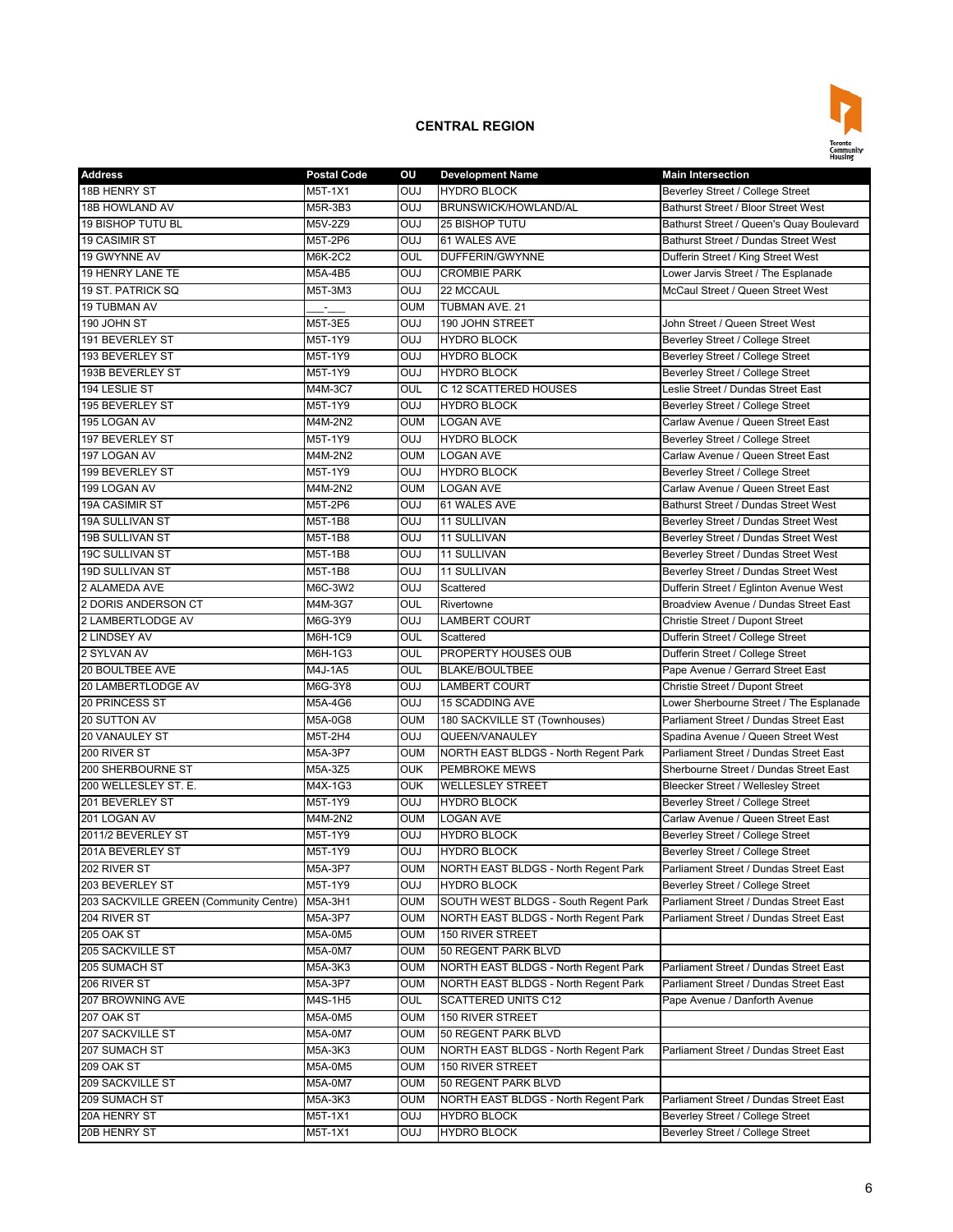

| 20C HENRY ST<br>OUJ<br><b>HYDRO BLOCK</b><br><b>Beverley Street / College Street</b><br>M5T-1X1<br>20D HENRY ST<br><b>OUJ</b><br>Beverley Street / College Street<br>M5T-1X1<br><b>HYDRO BLOCK</b><br>Spadina Avenue / Queen Street West<br>21 AUGUSTA AV<br><b>OUJ</b><br>QUEEN/VANAULEY<br>M5T-2K7<br>21 BISHOP TUTU BL<br><b>OUJ</b><br>Bathurst Street / Queen's Quay Boulevard<br>M5V-2Z9<br><b>25 BISHOP TUTU</b> |  |
|-------------------------------------------------------------------------------------------------------------------------------------------------------------------------------------------------------------------------------------------------------------------------------------------------------------------------------------------------------------------------------------------------------------------------|--|
|                                                                                                                                                                                                                                                                                                                                                                                                                         |  |
|                                                                                                                                                                                                                                                                                                                                                                                                                         |  |
|                                                                                                                                                                                                                                                                                                                                                                                                                         |  |
|                                                                                                                                                                                                                                                                                                                                                                                                                         |  |
| 21 CASIMIR ST<br><b>OUJ</b><br>61 WALES AVE<br>Bathurst Street / Dundas Street West<br>M5T-2P6                                                                                                                                                                                                                                                                                                                          |  |
| 21 GWYNNE AV<br>OUL<br>DUFFERIN/GWYNNE<br>Dufferin Street / King Street West<br>M6K-2C2                                                                                                                                                                                                                                                                                                                                 |  |
| 21 HENRY LANE TE<br><b>CROMBIE PARK</b><br>M5A-4B5<br><b>OUJ</b><br>Lower Jarvis Street / The Esplanade                                                                                                                                                                                                                                                                                                                 |  |
| <b>DUO</b><br>Ossington Avenue / Bloor Street West<br>21 IRENE AV<br>M6G-4A6<br><b>CARLING/IRENE</b>                                                                                                                                                                                                                                                                                                                    |  |
| 21 MADISON AV<br><b>OUJ</b><br><b>HURON/MADISON</b><br>Spadina Avenue / Bloor Street West<br>M5R-2S2                                                                                                                                                                                                                                                                                                                    |  |
| 21 PEMBROKE ST<br>21-25 PEMBROKE ST<br>Sherbourne Street / Dundas Street East<br>M5A-2N6<br><b>OUK</b>                                                                                                                                                                                                                                                                                                                  |  |
| 21 SCADDING AV<br><b>15 SCADDING AVE</b><br>Lower Sherbourne Street / The Esplanade<br>M5A-4G9<br><b>OUJ</b>                                                                                                                                                                                                                                                                                                            |  |
| 21 ST JOSEPH ST<br><b>OUJ</b><br>21 ST. JOSEPH STREET<br>Yonge Street / Wellesley Street West<br>M4Y-1J8                                                                                                                                                                                                                                                                                                                |  |
| 21 TUBMAN AV<br><b>OUM</b><br>TUBMAN AVE. 21                                                                                                                                                                                                                                                                                                                                                                            |  |
|                                                                                                                                                                                                                                                                                                                                                                                                                         |  |
| 211 OAK ST<br>M5A-0M5<br><b>OUM</b><br>150 RIVER STREET                                                                                                                                                                                                                                                                                                                                                                 |  |
| 211 SACKVILLE ST<br><b>OUM</b><br>50 REGENT PARK BLVD<br>M5A-0M7                                                                                                                                                                                                                                                                                                                                                        |  |
| 211 SUMACH ST<br>NORTH EAST BLDGS - North Regent Park<br>Parliament Street / Dundas Street East<br><b>OUM</b><br>M5A-3K3                                                                                                                                                                                                                                                                                                |  |
| <b>213 OAK ST</b><br><b>OUM</b><br>150 RIVER STREET<br>M5A-0M6                                                                                                                                                                                                                                                                                                                                                          |  |
| 213 SACKVILLE ST<br><b>OUM</b><br>50 REGENT PARK BLVD<br>M5A-0M7                                                                                                                                                                                                                                                                                                                                                        |  |
| <b>215 OAK ST</b><br>M5A-0M6<br><b>OUM</b><br><b>150 RIVER STREET</b>                                                                                                                                                                                                                                                                                                                                                   |  |
| 215 SACKVILLE ST<br>50 REGENT PARK BLVD<br><b>OUM</b><br><b>M5A-0M7</b>                                                                                                                                                                                                                                                                                                                                                 |  |
| 176 BAIN (PROPERTY HOUSE)<br>216 BAIN AV<br>M4K-1G1<br><b>OUM</b><br>Pape Avenue / Danforth Avenue                                                                                                                                                                                                                                                                                                                      |  |
| 217 OAK ST<br>M5A-0M6<br><b>OUM</b><br><b>150 RIVER STREET</b>                                                                                                                                                                                                                                                                                                                                                          |  |
| 21A AUGUSTA AV<br><b>OUJ</b><br>QUEEN/VANAULEY<br>Spadina Avenue / Queen Street West<br>M5T-2K7                                                                                                                                                                                                                                                                                                                         |  |
| 21A CASIMIR ST<br><b>OUJ</b><br>61 WALES AVE<br>Bathurst Street / Dundas Street West<br>M5T-2P6                                                                                                                                                                                                                                                                                                                         |  |
| <b>21A SULLIVAN ST</b><br><b>OUJ</b><br>M5T-1B8<br><b>11 SULLIVAN</b><br>Beverlev Street / Dundas Street West                                                                                                                                                                                                                                                                                                           |  |
| 21B HENRY LANE TE<br><b>OUJ</b><br><b>CROMBIE PARK</b><br>M5A-4B5<br>Lower Jarvis Street / The Esplanade                                                                                                                                                                                                                                                                                                                |  |
| <b>OUJ</b><br><b>21B SULLIVAN ST</b><br>M5T-1B8<br><b>11 SULLIVAN</b><br>Beverley Street / Dundas Street West                                                                                                                                                                                                                                                                                                           |  |
| 21C SULLIVAN ST<br><b>OUJ</b><br>M5T-1B8<br><b>11 SULLIVAN</b><br>Beverley Street / Dundas Street West                                                                                                                                                                                                                                                                                                                  |  |
| 21D SULLIVAN ST<br><b>OUJ</b><br>Beverley Street / Dundas Street West<br>M5T-1B8<br><b>11 SULLIVAN</b>                                                                                                                                                                                                                                                                                                                  |  |
| 22 BERKSHIRE AVE<br>OUL<br><b>SCATTERED UNITS C12</b><br>Leslie Street / Queen Street East<br>M4M-2Z5                                                                                                                                                                                                                                                                                                                   |  |
| 22 LAMBERTLODGE AV<br><b>CUO</b><br><b>LAMBERT COURT</b><br>Christie Street / Dupont Street<br>M6G-3Y8                                                                                                                                                                                                                                                                                                                  |  |
| <b>DUO</b><br>22 MCCAUL ST<br>M5T-3C2<br>22 MCCAUL<br>McCaul Street / Queen Street West                                                                                                                                                                                                                                                                                                                                 |  |
| 22 O HARA AVE<br>22 O HARA AV<br>OUL<br>Lansdowne Avenue / Queen Street West<br>M6K-2P7                                                                                                                                                                                                                                                                                                                                 |  |
| 22 PRINCESS ST<br><b>OUJ</b><br><b>15 SCADDING AVE</b><br>M5A-4G6<br>Lower Sherbourne Street / The Esplanade                                                                                                                                                                                                                                                                                                            |  |
| 22 SUTTON AV<br>M5A-0G8<br><b>OUM</b><br>180 SACKVILLE ST (Townhouses)<br>Parliament Street / Dundas Street East                                                                                                                                                                                                                                                                                                        |  |
| 220 CARLTON ST<br><b>OUK</b><br>SSJT I<br>M5A-2L1<br>Parliament Street / Wellesley Street                                                                                                                                                                                                                                                                                                                               |  |
| 220 EGLINTON AVE E<br>220 EGLINTON AVE E<br>Mt. Pleasant Road / Eglinton Avenue East<br>M4P-1K4<br>OUL                                                                                                                                                                                                                                                                                                                  |  |
| 220 OAK<br>River Street / Gerrard Street East<br>220 OAK ST<br>M5A-2E1<br><b>OUM</b>                                                                                                                                                                                                                                                                                                                                    |  |
| <b>OUK</b><br>SSJT I<br>222 CARLTON ST<br>M5A-2L1<br>Parliament Street / Wellesley Street                                                                                                                                                                                                                                                                                                                               |  |
| 228 BAIN AV<br><b>OUM</b><br>176 BAIN (PROPERTY HOUSE)<br>Pape Avenue / Danforth Avenue<br>M4K-1G1                                                                                                                                                                                                                                                                                                                      |  |
| 229 SUMACH ST<br>NORTH EAST BLDGS - North Regent Park<br>Parliament Street / Dundas Street East<br>M5A-3K3<br>oum                                                                                                                                                                                                                                                                                                       |  |
| 22A HENRY ST<br>Beverley Street / College Street                                                                                                                                                                                                                                                                                                                                                                        |  |
| M5T-1X1<br><b>OUJ</b><br><b>HYDRO BLOCK</b><br><b>OUJ</b>                                                                                                                                                                                                                                                                                                                                                               |  |
| M5T-3C2<br>22A MCCAUL ST<br>22 MCCAUL<br>McCaul Street / Queen Street West                                                                                                                                                                                                                                                                                                                                              |  |
| 22B HENRY ST<br><b>HYDRO BLOCK</b><br>Beverley Street / College Street<br>M5T-1X1<br><b>OUJ</b>                                                                                                                                                                                                                                                                                                                         |  |
| 22B MCCAUL ST<br>McCaul Street / Queen Street West<br>M5T-3C2<br><b>OUJ</b><br>22 MCCAUL                                                                                                                                                                                                                                                                                                                                |  |
| Beverley Street / College Street<br>22C HENRY ST<br>M5T-1X1<br><b>OUJ</b><br><b>HYDRO BLOCK</b>                                                                                                                                                                                                                                                                                                                         |  |
| McCaul Street / Queen Street West<br>22 MCCAUL<br>22C MCCAUL ST<br>M5T-3C2<br><b>OUJ</b>                                                                                                                                                                                                                                                                                                                                |  |
| 22D HENRY ST<br>M5T-1X1<br><b>OUJ</b><br><b>HYDRO BLOCK</b><br>Beverley Street / College Street                                                                                                                                                                                                                                                                                                                         |  |
| 22D MCCAUL ST<br>M5T-3C2<br>McCaul Street / Queen Street West<br><b>OUJ</b><br>22 MCCAUL                                                                                                                                                                                                                                                                                                                                |  |
| McCaul Street / Queen Street West<br>22E MCCAUL ST<br>M5T-3C2<br><b>OUJ</b><br>22 MCCAUL                                                                                                                                                                                                                                                                                                                                |  |
| 22F MCCAUL ST<br>M5T-3C2<br><b>OUJ</b><br>22 MCCAUL<br>McCaul Street / Queen Street West                                                                                                                                                                                                                                                                                                                                |  |
| 22G MCCAUL ST<br>M5T-3C2<br><b>OUJ</b><br>22 MCCAUL<br>McCaul Street / Queen Street West                                                                                                                                                                                                                                                                                                                                |  |
| 22H MCCAUL ST<br>M5T-3C2<br><b>OUJ</b><br>22 MCCAUL<br>McCaul Street / Queen Street West                                                                                                                                                                                                                                                                                                                                |  |
| 22J MCCAUL ST<br>M5T-3C2<br><b>OUJ</b><br>22 MCCAUL<br>McCaul Street / Queen Street West                                                                                                                                                                                                                                                                                                                                |  |
| Spadina Avenue / Queen Street West<br>23 AUGUSTA AV<br>M5T-2K7<br><b>DUO</b><br>QUEEN/VANAULEY                                                                                                                                                                                                                                                                                                                          |  |
| 23 BISHOP TUTU BL<br>Bathurst Street / Queen's Quay Boulevard<br>M5V-2Z9<br><b>OUJ</b><br>25 BISHOP TUTU                                                                                                                                                                                                                                                                                                                |  |
| 23 BRIGHTON AV<br>C 12 SCATTERED HOUSES<br>Pape Avenue / Queen Street East<br>M4M-1P3<br>OUL                                                                                                                                                                                                                                                                                                                            |  |
| 61 WALES AVE<br>23 CASIMIR ST<br>M5T-2P6<br><b>LUO</b><br>Bathurst Street / Dundas Street West                                                                                                                                                                                                                                                                                                                          |  |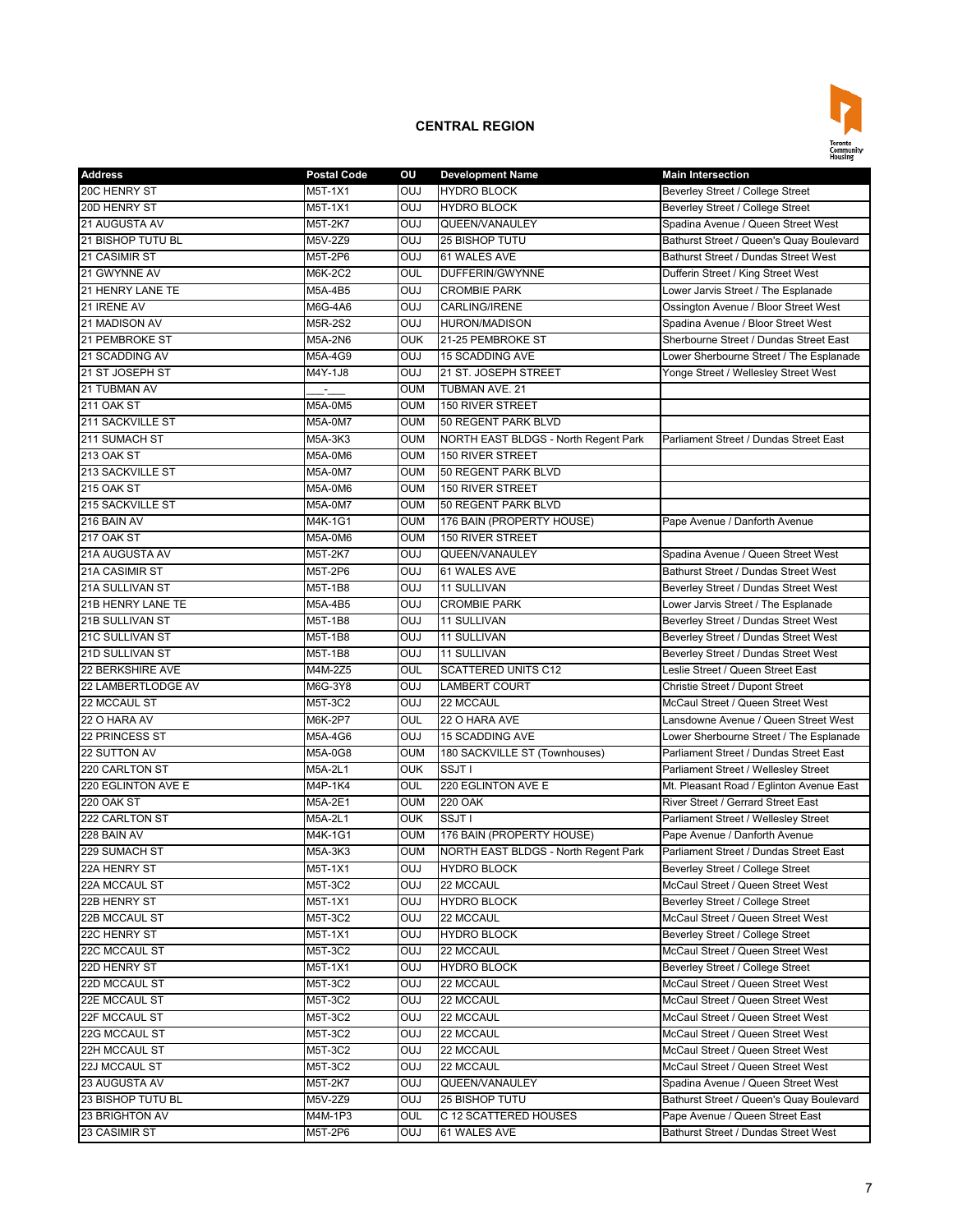

| <b>Address</b>                            | <b>Postal Code</b> | ου         | <b>Development Name</b>          | <b>Main Intersection</b>                                                    |
|-------------------------------------------|--------------------|------------|----------------------------------|-----------------------------------------------------------------------------|
| 23 GWYNNE AV                              | M6K-2C2            | OUL        | DUFFERIN/GWYNNE                  | Dufferin Street / King Street West                                          |
| 23 IRENE AV                               | M6G-4A6            | <b>OUJ</b> | <b>CARLING/IRENE</b>             | Ossington Avenue / Bloor Street West                                        |
| 23 MADISON AV                             | M5R-2S2            | <b>OUJ</b> | <b>HURON/MADISON</b>             | Spadina Avenue / Bloor Street West                                          |
| 23 PEMBROKE ST                            | M5A-2N6            | <b>OUK</b> | 21-25 PEMBROKE ST                | Sherbourne Street / Dundas Street East                                      |
| 23 REGENT ST                              | M5A-0G8            | <b>OUM</b> | 180 SACKVILLE ST (Townhouses)    | Parliament Street / Dundas Street East                                      |
| 23 SCADDING AV                            | M5A-4G9            | <b>OUJ</b> | <b>15 SCADDING AVE</b>           | Lower Sherbourne Street / The Esplanade                                     |
| 230 CARLTON ST                            | M5A-2L1            | <b>OUK</b> | SSJT I                           | Parliament Street / Wellesley Street                                        |
| 230 SACKVILLE ST                          | M5A-0B8            | <b>OUM</b> | 230 SACKVILLE ST                 | Parliament Street / Gerrard Street East                                     |
| 232 CARLTON ST                            | M5A-2L1            | OUK        | SSJT I                           | Parliament Street / Wellesley Street                                        |
| 233 LESLIE ST                             | M4M-3C8            | OUL        | <b>SCATTERED UNITS C12</b>       | Leslie Street / Dundas Street East                                          |
| 234 CARLTON ST                            | M5A-2L1            | <b>OUK</b> | CARLTON ST 234-236               | Parliament Street / Carlton Street                                          |
| 234 MUNRO ST                              | M4M-2C2            | OUL        | C 12 SCATTERED HOUSES            | Broadview Avenue / Gerrard Street East                                      |
| 236 CARLTON ST                            | M5A-2L2            | <b>OUK</b> | CARLTON ST 234-236               | Parliament Street / Carlton Street                                          |
| 23A AUGUSTA AV                            | M5T-2K7            | <b>OUJ</b> | QUEEN/VANAULEY                   | Spadina Avenue / Queen Street West                                          |
| 23A CASIMIR ST                            | M5T-2P6            | <b>OUJ</b> | 61 WALES AVE                     | Bathurst Street / Dundas Street West                                        |
| 23A GWYNNE AV                             | M6K-2C2            | OUL        | DUFFERIN/GWYNNE                  | Dufferin Street / King Street West                                          |
| 24 LAMBERTLODGE AV                        | M6G-3Y8            | <b>OUJ</b> | <b>LAMBERT COURT</b>             | Christie Street / Dupont Street                                             |
| 24 PRINCESS ST                            | M5A-4G6            | <b>OUJ</b> | <b>15 SCADDING AVE</b>           | Lower Sherbourne Street / The Esplanade                                     |
| 24 SAULTER ST                             | M4M-2H7            | OUL        | C 12 SCATTERED HOUSES            | Broadview Avenue / Queen Street East                                        |
| 2401 YONGE ST                             | M4P-3H1            | OUL        | 2401 YONGE STREET                | Yonge Street / Eglinton Avenue East                                         |
| 241 SHERBOURNE ST                         | M5A-2R9            | <b>OUK</b> | <b>DAN HARRISON COMPLEX</b>      | Sherbourne Street / Dundas Street East                                      |
| 245 DUNN AVE                              | M6K-1S6            | OUL        | DUNN/QUEEN                       | Dufferin Street / Queen Street West                                         |
| 245 SHERBOURNE ST                         | M5A-2R9            | <b>OUK</b> | DAN HARRISON COMPLEX             | Sherbourne Street / Dundas Street East                                      |
| 245 WELLESLEY ST E                        | M4X-1G8            | <b>OUK</b> | <b>SSJT II</b>                   | Parliament Street / Wellesley Street                                        |
| 246 MUTUAL ST                             | M4Y-1X8            | <b>OUX</b> | 92 CARLTON ST                    | Church Street / Carlton Street                                              |
| 246 SACKVILLE ST                          | M5A-3S4            | OUM        | SACKVILLE ST (246)               | Parliament Street / Gerrard Street East                                     |
| 247 SHERBOURNE ST                         | M5A-2R9            | <b>OUK</b> | DAN HARRISON COMPLEX             | Sherbourne Street / Dundas Street East                                      |
| 248 MUTUAL ST                             | M4Y-1X8            | <b>OUX</b> | 92 CARLTON ST                    | Church Street / Carlton Street                                              |
| 248 SIMCOE ST                             | M5T-3B9            | <b>OUJ</b> | Simcoe St. Patrick               | University Avenue / Dundas Street West                                      |
| 249 SHERBOURNE ST                         | M5A-3Y8            | <b>OUK</b> | <b>DAN HARRISON COMPLEX</b>      | Sherbourne Street / Dundas Street East                                      |
| 24A HENRY ST                              | M5T-1X1            | <b>OUJ</b> | <b>HYDRO BLOCK</b>               | Beverley Street / College Street                                            |
| 24B HENRY ST                              | M5T-1X1            | <b>OUJ</b> | <b>HYDRO BLOCK</b>               | Beverley Street / College Street                                            |
| 24C HENRY ST                              | M5T-1X1            | <b>OUJ</b> | <b>HYDRO BLOCK</b>               | Beverley Street / College Street                                            |
| 24D HENRY ST                              |                    | <b>OUJ</b> | <b>HYDRO BLOCK</b>               | Beverley Street / College Street                                            |
| 25 BISHOP TUTU BL                         | M5T-1X1<br>M5V-2Z9 | <b>OUJ</b> | 25 BISHOP TUTU                   | Bathurst Street / Queen's Quay Boulevard                                    |
| 25 CASIMIR ST                             |                    | <b>OUJ</b> | 61 WALES AVE                     | Bathurst Street / Dundas Street West                                        |
|                                           | M5T-2P6<br>M5G-2G5 |            |                                  |                                                                             |
| 25 ELM ST<br><b>25 HENRY LANE TERRACE</b> |                    | <b>OUJ</b> | 25 ELM ST<br><b>CROMBIE PARK</b> | Yonge Street / Dundas Street West                                           |
|                                           | M5A-4B6            | OUJ        |                                  | Lower Jarvis Street / The Esplanade<br>Ossington Avenue / Bloor Street West |
| 25 IRENE AV                               | M6G-4A6            | <b>OUJ</b> | <b>CARLING/IRENE</b>             |                                                                             |
| 25 MADISON AV                             | M5R-2S2            | <b>OUJ</b> | <b>HURON/MADISON</b>             | Spadina Avenue / Bloor Street West                                          |
| <b>25 MUTUAL ST</b>                       | M5B-2K1            | <b>OUX</b> | <b>25 MUTUAL ST</b>              | Jarvis Street / Queen Street East                                           |
| 25 PEMBROKE ST                            | M5A-2N6            | OUK        | 21-25 PEMBROKE ST                | Sherbourne Street / Dundas Street East                                      |
| 25 PRUST AV                               | M4L-2N1            | OUL        | C 12 SCATTERED HOUSES            | Greenwood Avenue / Gerrard Street East                                      |
| 25 REGENT ST                              | M5A-0G8            | OUM        | 180 SACKVILLE ST (Townhouses)    | Parliament Street / Dundas Street East                                      |
| 25 SCADDING AV                            | M5A-4G9            | <b>OUJ</b> | 15 SCADDING AVE                  | Lower Sherbourne Street / The Esplanade                                     |
| 25 WYATT AVE                              | M5A-0M1            | OUM        | <b>25 WYATT AVENUE</b>           | River Street / Dundas Street East                                           |
| 250 DAVENPORT RD                          | M5R-1J8            | <b>OUX</b> | DAVENPORT ROAD (250)             | Avenue Road / Bloor Street West                                             |
| 250 MUTUAL ST                             | M4Y-1X8            | <b>OUX</b> | 92 CARLTON ST                    | Church Street / Carlton Street                                              |
| 251 SHERBOURNE ST                         | M5A-2R9            | <b>OUK</b> | DAN HARRISON COMPLEX             | Sherbourne Street / Dundas Street East                                      |
| 252 MUTUAL ST                             | M4Y-1X8            | <b>OUX</b> | 92 CARLTON ST                    | Church Street / Carlton Street                                              |
| 254 MUTUAL ST                             | M4Y-1X8            | <b>OUX</b> | 92 CARLTON ST                    | Church Street / Carlton Street                                              |
| 255 MELITA AV                             | M6G-3W7            | <b>OUJ</b> | <b>LAMBERT COURT</b>             | Christie Street / Dupont Street                                             |
| 255 WELLESLEY ST E                        | M4X-1G8            | <b>OUK</b> | SSJT II                          | Parliament Street / Wellesley Street                                        |
| 257 DUNDAS ST E                           | M5A-2R9            | <b>OUK</b> | 257 DUNDAS ST E                  | Sherbourne Street / Dundas Street East                                      |
| 257 MELITA AV                             | M6G-3W7            | <b>OUJ</b> | <b>LAMBERT COURT</b>             | Christie Street / Dupont Street                                             |
| 257 SHERBOURNE ST                         | M5A-3Y9            | <b>OUK</b> | DAN HARRISON COMPLEX             | Sherbourne Street / Dundas Street East                                      |
| 257 WELLESLEY ST E                        | M4X-1G8            | <b>OUK</b> | SSJT II                          | Parliament Street / Wellesley Street                                        |
| 259 BOSTON AV                             | M4M-2V4            | OUL        | C 12 SCATTERED HOUSES            | Carlaw Avenue / Gerrard Street East                                         |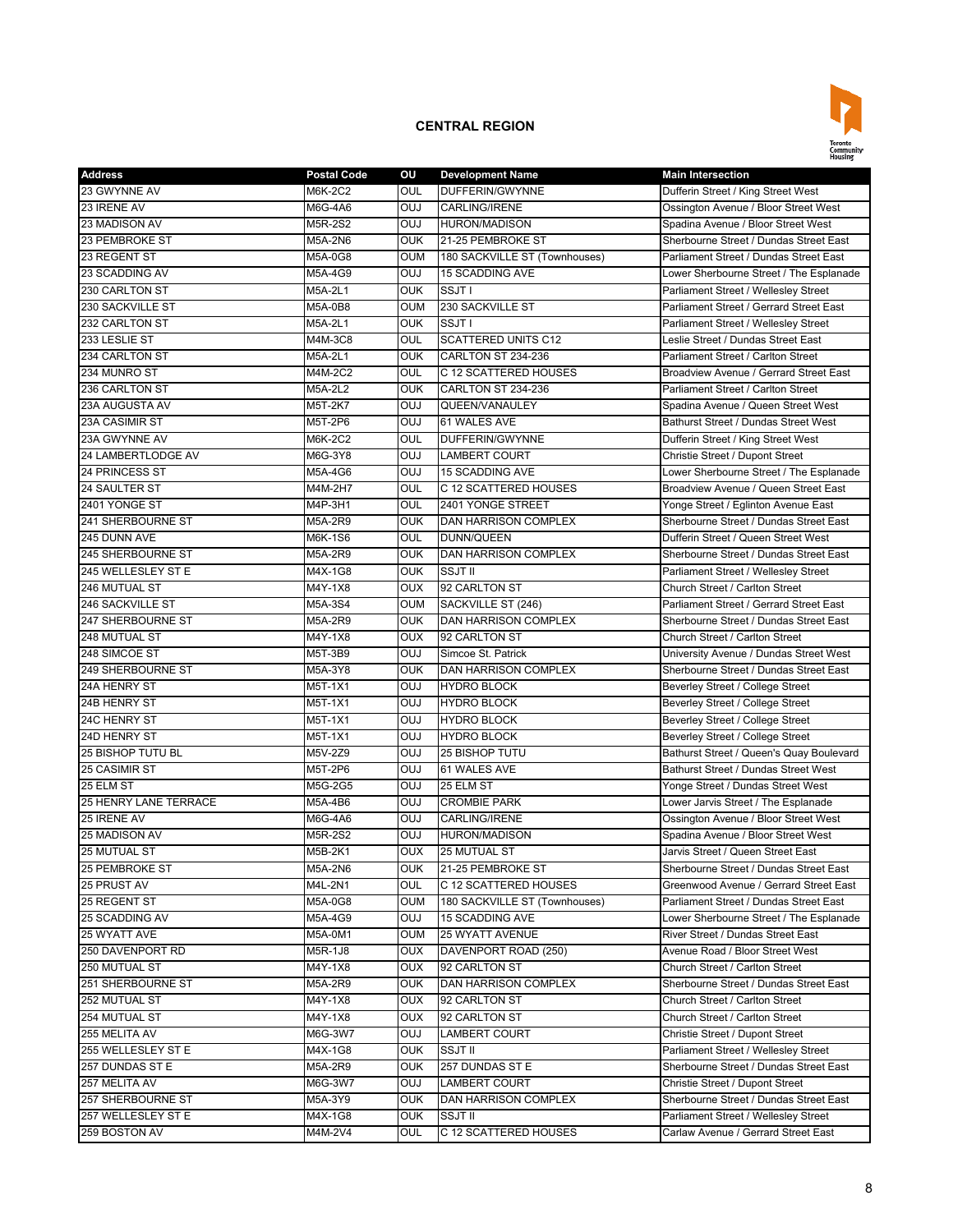

| <b>Address</b>              | <b>Postal Code</b> | ΟU         | <b>Development Name</b>                                             | <b>Main Intersection</b>                    |
|-----------------------------|--------------------|------------|---------------------------------------------------------------------|---------------------------------------------|
| 259 HASTINGS AV             | M4L-2L9            | OUL        | C 12 SCATTERED HOUSES                                               | Dufferin Street / St. Clair Avenue West     |
| 259 MELITA AV               | M6G-3W7            | OUJ        | <b>LAMBERT COURT</b>                                                | Christie Street / Dupont Street             |
| 259 SHERBOURNE ST           | M5A-2R9            | OUK        | DAN HARRISON COMPLEX                                                | Sherbourne Street / Dundas Street East      |
| 259 SUMACH ST               | M5A-3K3            | OUM        | NORTH EAST BLDGS - North Regent Park                                | Parliament Street / Dundas Street East      |
| <b>25A CASIMIR ST</b>       | M5T-2P6            | <b>DUO</b> | 61 WALES AVE                                                        | Bathurst Street / Dundas Street West        |
| 26 ABERDEEN AV              | M4X-1A1            | OUK        | SSJT I                                                              | Parliament Street / Wellesley Street        |
| 26 LAMBERTLODGE AV          | M6G-3Y8            | <b>OUJ</b> | <b>LAMBERT COURT</b>                                                | Christie Street / Dupont Street             |
| 26 PRINCESS ST              | M5A-4G6            | OUJ        | <b>15 SCADDING AVE</b>                                              | Lower Sherbourne Street / The Esplanade     |
| 26 PROSPECT ST              | M4X-1C8            | <b>OUK</b> | <b>SSJT II</b>                                                      | Parliament Street / Wellesley Street        |
| <b>26 ST BARTHOLOMEW ST</b> | M5A-0H5            | oum        | 230 SACKVILLE ST                                                    | Parliament Street / Gerrard Street East     |
| 260 SUMACH ST               | M5A-3K2            | oum        | NORTH EAST BLDGS - North Regent Park                                | Parliament Street / Dundas Street East      |
| 261 HASTINGS AV             | M4L-2L9            | OUL        | GRANT ST 53 (SHOP)                                                  | Greenwood Avenue / Gerrard Street East      |
| 261 JARVIS ST               | M5B-2N9            | OUX        | 261 JARVIS STREET                                                   | Jarvis Street / Dundas Street East          |
| 261 MELITA AV               | M6G-3W7            | <b>DUO</b> | <b>LAMBERT COURT</b>                                                | Christie Street / Dupont Street             |
| 261 SUMACH ST               |                    | oum        |                                                                     | Parliament Street / Dundas Street East      |
| 263 SHERBOURNE ST           | M5A-3K3            | <b>OUK</b> | NORTH EAST BLDGS - North Regent Park<br><b>DAN HARRISON COMPLEX</b> | Sherbourne Street / Dundas Street East      |
|                             | M5A-2R9            |            |                                                                     |                                             |
| 263 SUMACH ST               | M5A-3K3            | OUM        | NORTH EAST BLDGS - North Regent Park                                | Parliament Street / Dundas Street East      |
| 265 MELITA AV               | M6G-3W7            | <b>DUO</b> | <b>LAMBERT COURT</b>                                                | Christie Street / Dupont Street             |
| 265 SHERBOURNE ST           | M5A-2R9            | OUK        | DAN HARRISON COMPLEX                                                | Sherbourne Street / Dundas Street East      |
| 265 SUMACH ST               | M5A-3K3            | oum        | NORTH EAST BLDGS - North Regent Park                                | Parliament Street / Dundas Street East      |
| 265 WELLESLEY ST E          | M4X-1G9            | OUK        | SSJT II                                                             | Parliament Street / Wellesley Street        |
| 266 SUMACH ST               | M5A-3K2            | oum        | NORTH EAST BLDGS - North Regent Park                                | Parliament Street / Dundas Street East      |
| 267 MELITA AV               | M6G-3W7            | OUJ        | <b>LAMBERT COURT</b>                                                | Christie Street / Dupont Street             |
| 267 SHERBOURNE ST           | M5A-2R9            | OUK        | DAN HARRISON COMPLEX                                                | Sherbourne Street / Dundas Street East      |
| 267 SUMACH ST               | M5A-3K3            | OUM        | NORTH EAST BLDGS - North Regent Park                                | Parliament Street / Dundas Street East      |
| 267 WELLESLEY ST E          | M4X-1G9            | OUK        | <b>SSJT II</b>                                                      | <b>Parliament Street / Wellesley Street</b> |
| 268 SUMACH ST               | M5A-3K2            | oum        | NORTH EAST BLDGS - North Regent Park                                | Parliament Street / Dundas Street East      |
| 269 MELITA AV               | M6G-3W7            | OUJ        | <b>LAMBERT COURT</b>                                                | Christie Street / Dupont Street             |
| 269 SHERBOURNE ST           | M5A-2R9            | OUK        | DAN HARRISON COMPLEX                                                | Sherbourne Street / Dundas Street East      |
| 269 WELLESLEY ST E          | M4X-1G9            | OUK        | <b>SSJT II</b>                                                      | Parliament Street / Wellesley Street        |
| 26A HENRY ST                | M5T-1X1            | <b>DUO</b> | <b>HYDRO BLOCK</b>                                                  | Beverley Street / College Street            |
| 26B HENRY ST                | M5T-1X1            | OUJ        | <b>HYDRO BLOCK</b>                                                  | Beverley Street / College Street            |
| 26C HENRY ST                | M5T-1X1            | OUJ        | <b>HYDRO BLOCK</b>                                                  | <b>Beverley Street / College Street</b>     |
| 26D HENRY ST                | M5T-1X1            | OUJ        | <b>HYDRO BLOCK</b>                                                  | Beverley Street / College Street            |
| 27 BISHOP TUTU BL           | M5V-2Z9            | <b>DUO</b> | <b>25 BISHOP TUTU</b>                                               | Bathurst Street / Queen's Quay Boulevard    |
| 27 CASIMIR ST               | M5T-2P6            | LUO        | 61 WALES AVE                                                        | Bathurst Street / Dundas Street West        |
| 27 MADISON AV               | M5R-2S2            | LUO        | <b>HURON/MADISON</b>                                                | Spadina Avenue / Bloor Street West          |
| 27 SCADDING AV              | M5A-4G9            | <b>DUO</b> | <b>15 SCADDING AVE</b>                                              | Lower Sherbourne Street / The Esplanade     |
| 270 SUMACH ST               | M5A-3K2            | OUM        | NORTH EAST BLDGS - North Regent Park                                | Parliament Street / Dundas Street East      |
| 271 SHERBOURNE ST           | M5A-2R9            | OUK        | <b>DAN HARRISON COMPLEX</b>                                         | Sherbourne Street / Dundas Street East      |
| 271 WELLESLEY ST E          | M4X-1G9            | OUK        | SSJT II                                                             | Parliament Street / Wellesley Street        |
| 272 LOGAN AV                | M4M-2N4            | OUL        | C 12 SCATTERED HOUSES                                               | Carlaw Avenue / Dundas Street East          |
| 272 SUMACH ST               | M5A-3K2            | oum        | NORTH EAST BLDGS - North Regent Park                                | Parliament Street / Dundas Street East      |
| 273 SHERBOURNE ST           | M5A-2R9            | OUK        | DAN HARRISON COMPLEX                                                | Sherbourne Street / Dundas Street East      |
| 273 WELLESLEY ST E          | M4X-1G9            | OUK        | SSJT II                                                             | Parliament Street / Wellesley Street        |
| 274 SACKVILLE ST            | M5A-3S7            | oum        | NORTH WEST BLDGS - North Regent Park                                | Parliament Street / Dundas Street East      |
| 2745 YONGE ST               | M4N-2H8            | OUL        | WILLIAM CLARKIN MEWS                                                | Yonge Street / Lawrence Avenue              |
| 275 BLEECKER ST             | M6M-5A4            | OUX        | <b>BLEECKER STREET</b>                                              | Sherbourne Street / Bloor Street East       |
| 275 SHERBOURNE ST           | M5A-2R9            | OUK        | DAN HARRISON COMPLEX                                                | Sherbourne Street / Dundas Street East      |
| 275 SHUTER ST               | M5A-3G1            | OUK        | 275 SHUTER                                                          | Parliament Street / Shuter Street           |
| 275 WELLESLEY ST E          | M4X-1G9            | OUK        | SSJT II                                                             | Parliament Street / Wellesley Street        |
| 2755 YONGE ST               | M4N-2H8            | OUL        | WILLIAM CLARKIN MEWS                                                | Yonge Street / Lawrence Avenue East         |
| 275B WELLESLEY ST E         | M4X-1G9            | OUK        | SSJT II                                                             | Parliament Street / Wellesley Street        |
| 2765 YONGE ST               | M4N-2H8            | OUL        | WILLIAM CLARKIN MEWS                                                | Yonge Street / Lawrence Avenue East         |
| 277 SHERBOURNE ST           | M5A-2R9            | OUK        | DAN HARRISON COMPLEX                                                | Sherbourne Street / Dundas Street East      |
| 277 WELLESLEY ST E          | M4X-1G9            | OUK        | SSJT II                                                             | Parliament Street / Wellesley Street        |
| 279 SHERBOURNE ST           | M5A-2R9            | OUK        | DAN HARRISON COMPLEX                                                | Sherbourne Street / Dundas Street East      |
|                             |                    |            |                                                                     |                                             |
| 279 WELLESLEY ST E          | M4X-1G9            | OUK        | SSJT II                                                             | Parliament Street / Wellesley Street        |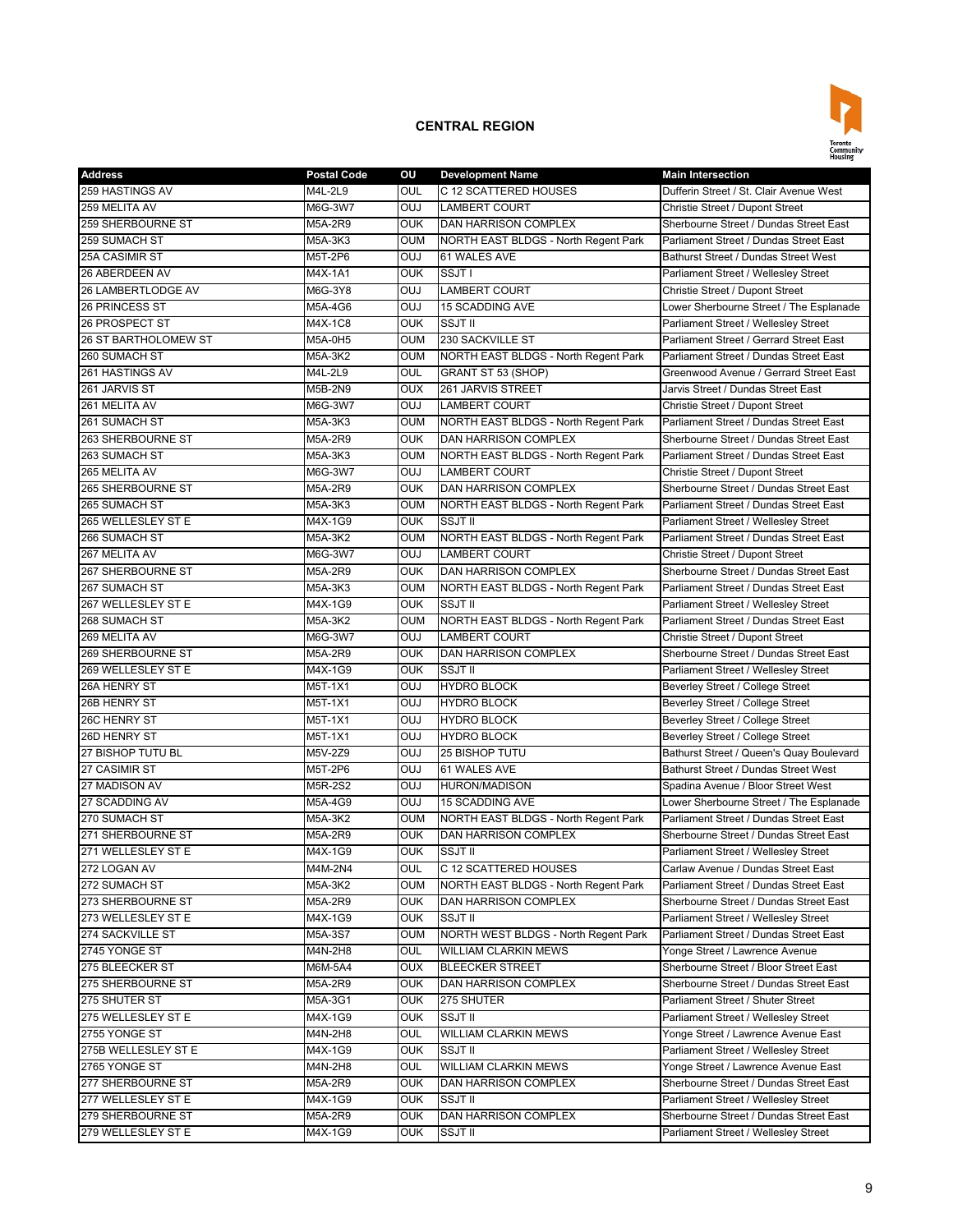

| <b>Address</b>        | <b>Postal Code</b> | ου         | <b>Development Name</b>              | <b>Main Intersection</b>                 |
|-----------------------|--------------------|------------|--------------------------------------|------------------------------------------|
| 27A CASIMIR ST        | M5T-2P6            | <b>OUJ</b> | 61 WALES AVE                         | Bathurst Street / Dundas Street West     |
| 28 BROADWAY AV        | M4P-1T5            | OUL        | 28 BROADWAY                          | Yonge Street / Eglinton Avenue East      |
| 28 HENRY ST           | M5T-1X1            | <b>OUJ</b> | <b>HYDRO BLOCK</b>                   | Beverley Street / College Street         |
| 28 LAMBERTLODGE AV    | M6G-3Y8            | <b>OUJ</b> | <b>LAMBERT COURT</b>                 | Christie Street / Dupont Street          |
| 28 PRINCESS ST        | M5A-4G6            | <b>OUJ</b> | <b>15 SCADDING AVE</b>               | Lower Sherbourne Street / The Esplanade  |
| 28 PROSPECT ST        | M4X-1C8            | <b>OUK</b> | <b>SSJT II</b>                       | Parliament Street / Wellesley Street     |
| 28 ST BARTHOLOMEW ST  | M5A-0H5            | <b>OUM</b> | 230 SACKVILLE ST                     | Parliament Street / Gerrard Street East  |
| 280 DELAWARE AV       | M6G-2T6            | OUL        | Scattered                            | Ossington Avenue / Bloor Street West     |
| 281 SHERBOURNE ST     | M5A-2R9            | <b>OUK</b> | <b>DAN HARRISON COMPLEX</b>          | Sherbourne Street / Dundas Street East   |
| 281 WELLESLEY ST E    | M4X-1G9            | <b>OUK</b> | <b>SSJT II</b>                       | Parliament Street / Wellesley Street     |
| 283 SHERBOURNE ST     | M5A-2R9            | <b>OUK</b> | DAN HARRISON COMPLEX                 | Sherbourne Street / Dundas Street East   |
| 283 WELLESLEY ST E    | M4X-1G9            | <b>OUK</b> | SSJT II                              | Parliament Street / Wellesley Street     |
| 285 BOOTH AV          | M4M-2M7            | OUL        | C 12 SCATTERED HOUSES                | Carlaw Avenue / Dundas Street East       |
| 285 JARVIS ST         |                    | <b>OUK</b> |                                      |                                          |
|                       | M5B-2C2            |            | JARVIS/GEORGE SHOP HOUSES            | Jarvis Street / Gerrard Street East      |
| 285 SHERBOURNE ST     | M5A-2R9            | <b>OUK</b> | DAN HARRISON COMPLEX                 | Sherbourne Street / Dundas Street East   |
| 285 SHUTER ST         | M5A-1W4            | <b>OUK</b> | 285 SHUTER                           | Parliament Street / Shuter Street        |
| 286 BAIN AV           | M4J-1B8            | OUL        | C 12 SCATTERED HOUSES                | Pape Avenue / Danforth Avenue            |
| 287 JARVIS ST         | M5B-2C2            | <b>OUK</b> | JARVIS/GEORGE SHOP HOUSES            | Jarvis Street / Gerrard Street East      |
| 289 BOOTH AV          | M4M-2M7            | OUL        | C 12 SCATTERED HOUSES                | Carlaw Avenue / Dundas Street East       |
| 29 BISHOP TUTU BL     | M5V-2Z9            | <b>OUJ</b> | 25 BISHOP TUTU                       | Bathurst Street / Queen's Quay Boulevard |
| 29 CASIMIR ST         | M5T-2P6            | <b>OUJ</b> | 61 WALES AVE                         | Bathurst Street / Dundas Street West     |
| 29 LOUVAIN AV         | M3M-3M7            | OUL        | 29 LOUVAIN AVE.                      | Pape Avenue / Queen Street East          |
| 29 PEMBROKE ST        | M5A-2N6            | <b>OUK</b> | PEMBROKE MEWS                        | Sherbourne Street / Dundas Street East   |
| 29 SCADDING AV        | M5A-4G9            | <b>OUJ</b> | <b>15 SCADDING AVE</b>               | Lower Sherbourne Street / The Esplanade  |
| 291 GEORGE STREET     | M5A-2N2            | <b>OUK</b> | <b>GEORGE STREET SINGLES</b>         | George Street / Dundas Street East       |
| 295 GERRARD ST E      | M5A-2G5            | OUM        | NORTH WEST BLDGS - North Regent Park | Parliament Street / Dundas Street East   |
| 295 ONTARIO ST        | M5A-2V8            | <b>OUK</b> | 295-299 ONTARIO ST                   | Sherbourne Street / Dundas Street East   |
| 295 SACKVILLE ST      | M5A-3G1            | <b>OUM</b> | NORTH WEST BLDGS - North Regent Park | Parliament Street / Dundas Street East   |
| 295 SHUTER ST         | M5A-1W5            | <b>OUK</b> | 295 SHUTER                           | Parliament Street / Shuter Street        |
| 295A ONTARIO ST       | M5A-2V8            | <b>OUK</b> | 295-299 ONTARIO ST                   | Sherbourne Street / Dundas Street East   |
| 295B ONTARIO ST       | M5A-2V8            | <b>OUK</b> | 295-299 ONTARIO ST                   | Sherbourne Street / Dundas Street East   |
| 297 ONTARIO ST        | M5A-2V8            | OUK        | 295-299 ONTARIO ST                   | Sherbourne Street / Dundas Street East   |
| 297A ONTARIO ST       | M5A-2V8            | OUK        | 295-299 ONTARIO ST                   | Sherbourne Street / Dundas Street East   |
| 297B ONTARIO ST       | M5A-2V8            | <b>OUK</b> | 295-299 ONTARIO ST                   | Sherbourne Street / Dundas Street East   |
| 299 ONTARIO ST        | M5A-2V8            | <b>OUK</b> | 295-299 ONTARIO ST                   | Sherbourne Street / Dundas Street East   |
| 299A ONTARIO ST       | M5A-2V8            | <b>OUK</b> | 295-299 ONTARIO ST                   | Sherbourne Street / Dundas Street East   |
| 299B ONTARIO ST       | M5A-2V8            | OUK        | 295-299 ONTARIO ST                   | Sherbourne Street / Dundas Street East   |
| 29A CASIMIR ST        | M5T-2P6            | <b>OUJ</b> | 61 WALES AVE                         | Bathurst Street / Dundas Street West     |
| 2A LINDSEY AV         | M6H-1C9            | OUL        | Scattered                            | Dufferin Street / College Street         |
| 2A SYLVAN AV          | M6H-1G3            | OUL        | PROPERTY HOUSES OUB                  | Dufferin Street / College Street         |
| 2B SYLVAN AV          | M6H-1G3            | OUL        | PROPERTY HOUSES OUB                  | Dufferin Street / College Street         |
|                       | M4M-3G7            |            |                                      |                                          |
| 3 DORIS ANDERSON CT   |                    | <b>OUL</b> | Rivertowne                           | Broadview Avenue / Dundas Street East    |
| 3 HENRY LANE TE       | M5A-4B5            | <b>OUJ</b> | <b>CROMBIE PARK</b>                  | Lower Jarvis Street / The Esplanade      |
| 3 LAXTON AV           | M6K-1K8            | OUL        | 3 LAXTON AVE                         | Jameson Avenue / Queen Street West       |
| 30 ABERDEEN AV        | M4X-1A1            | OUK        | SSJT I                               | Parliament Street / Wellesley Street     |
| 30 BLAKE ST           | M4J-3C9            | OUL        | BLAKE/BOULTBEE                       | Pape Avenue / Gerrard Street East        |
| 30 LAMBERTLODGE AV    | M6G-3Y8            | <b>DUO</b> | <b>LAMBERT COURT</b>                 | Christie Street / Dupont Street          |
| 30 LOWER RIVER ST     | M5A-0K1            | <b>OUK</b> | 40 LOWER RIVER STREET                | River Street / King Street East          |
| 30 PRINCESS ST        | M5A-4G6            | <b>OUJ</b> | 15 SCADDING AVE                      | Lower Sherbourne Street / The Esplanade  |
| 30 PROSPECT ST        | M4X-1C8            | <b>OUK</b> | SSJT II                              | Parliament Street / Wellesley Street     |
| 30 ST. BARTHOLOMEW ST | M5A-0H5            | OUM        | 230 SACKVILLE ST                     | Parliament Street / Gerrard Street East  |
| 300 DUFFERIN ST       | M6K-1Z6            | OUL        | DUFFERIN/GWYNNE                      | Dufferin Street / King Street West       |
| 306 LOGAN AV          | M4M-2N7            | OUL        | C 12 SCATTERED HOUSES                | Carlaw Avenue / Dundas Street East       |
| 31 BISHOP TUTU BL     | M5V-2Z9            | <b>OUJ</b> | 25 BISHOP TUTU                       | Bathurst Street / Queen's Quay Boulevard |
| 31 EMPIRE AV          | M4M-2L3            | OUL        | C 12 SCATTERED HOUSES                | Carlaw Avenue / Queen Street East        |
| 31 NOBLE ST           | M6K-2C7            | OUL        | Scattered                            | Dufferin Street / Queen Street West      |
| 31 SCADDING AV        | M5A-4G9            | <b>OUJ</b> | 15 SCADDING AVE                      | Lower Sherbourne Street / The Esplanade  |
| 31 SUTTON AVE         | M5A-1Y2            | OUM        | SOUTH WEST BLDGS - South Regent Park | Parliament Street / Dundas Street East   |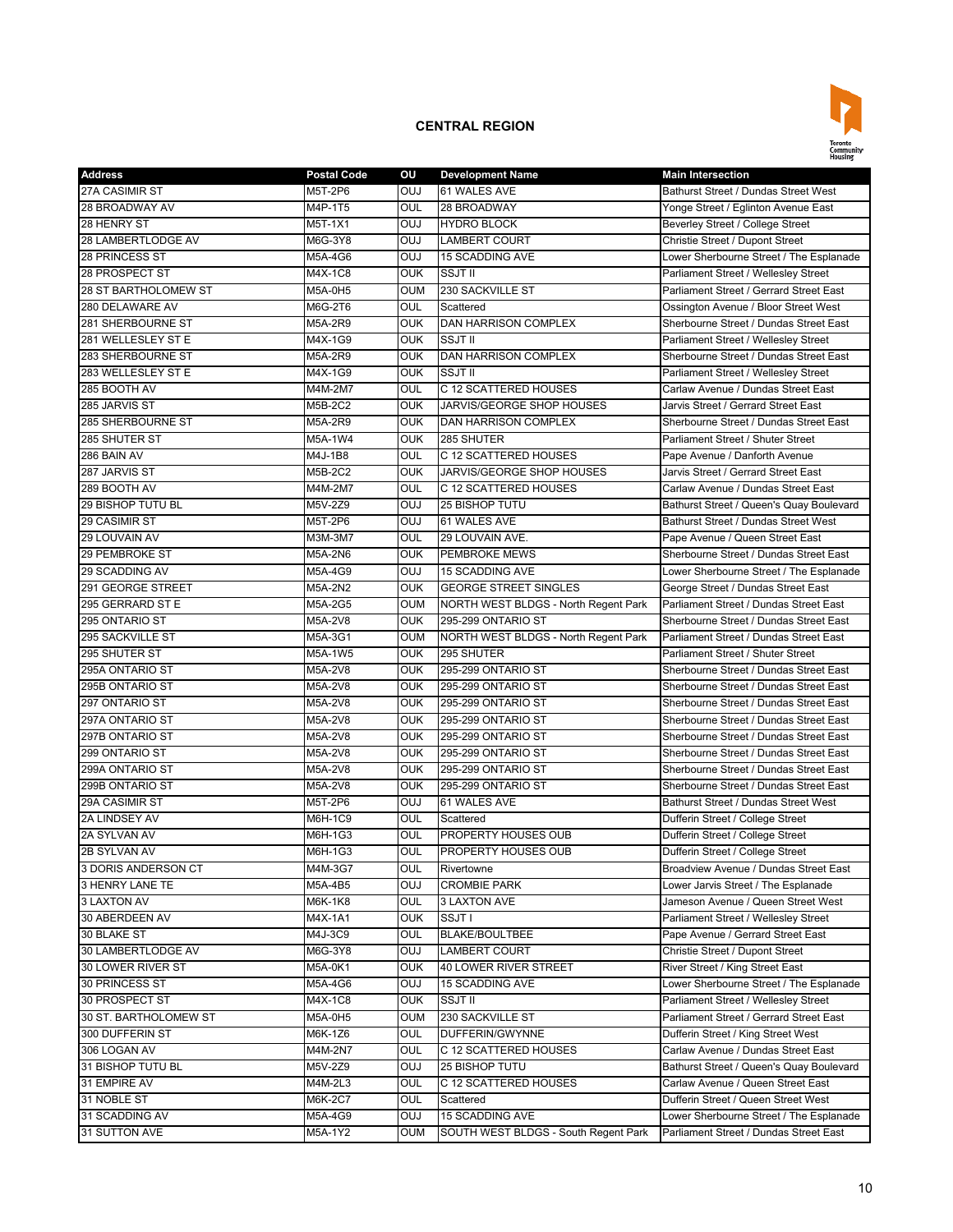

| <b>Address</b>        | <b>Postal Code</b> | ου         | <b>Development Name</b>              | <b>Main Intersection</b>                 |
|-----------------------|--------------------|------------|--------------------------------------|------------------------------------------|
| 311 ATLAS AVE         | M6C-3P8            | OUJ        | Scattered                            | Allen Expressway / Eglinton Avenue East  |
| 316 BRUNSWICK AV      | M5R-2Y9            | <b>OUJ</b> | BRUNSWICK/HOWLAND/AL                 | Bathurst Street / Bloor Street West      |
| 316A BRUNSWICK AV     | M5R-2Y9            | <b>OUJ</b> | <b>BRUNSWICK/HOWLAND/AL</b>          | Bathurst Street / Bloor Street West      |
| 316B BRUNSWICK AV     | M5R-2Y9            | <b>OUJ</b> | BRUNSWICK/HOWLAND/AL                 | Bathurst Street / Bloor Street West      |
| 318 BRUNSWICK AV      | M5R-2Y9            | <b>OUJ</b> | BRUNSWICK/HOWLAND/AL                 | Bathurst Street / Bloor Street West      |
| 318A BRUNSWICK AV     | M5R-2Y9            | <b>OUJ</b> | BRUNSWICK/HOWLAND/AL                 | Bathurst Street / Bloor Street West      |
| 318B BRUNSWICK AV     | M5R-2Y9            | OUJ        | BRUNSWICK/HOWLAND/AL                 | Bathurst Street / Bloor Street West      |
| 319 SACKVILLE ST      | M5A-3G1            | <b>OUM</b> | NORTH WEST BLDGS - North Regent Park | Parliament Street / Dundas Street East   |
| 31A HENRY LANE TE     | M5A-4B5            | OUJ        | <b>CROMBIE PARK</b>                  | Lower Jarvis Street / The Esplanade      |
| 31B HENRY LANE TE     | M5A-4B5            | <b>OUJ</b> | <b>CROMBIE PARK</b>                  | Lower Jarvis Street / The Esplanade      |
| 32 BALDWIN ST         | M5T-1L1            | <b>OUJ</b> | <b>HYDRO BLOCK</b>                   | Beverley Street / College Street         |
| 32 HAMILTON ST        | M4M-2C4            | OUL        | Rivertowne                           | Broadview Avenue / Dundas Street East    |
| 32 LAMBERTLODGE AV    | M6G-3Y8            | <b>OUJ</b> | <b>LAMBERT COURT</b>                 | Christie Street / Dupont Street          |
| 32 LARCH ST           | M5T-3J6            | OUJ        | <b>LARCH STREET</b>                  | Spadina Avenue / Dundas Street West      |
| 32 LOWER RIVER ST     |                    | <b>OUK</b> | <b>40 LOWER RIVER STREET</b>         |                                          |
| <b>32 PRINCESS ST</b> | M5A-0K1            | <b>OUJ</b> |                                      | River Street / King Street East          |
|                       | M5A-4G6            |            | <b>15 SCADDING AVE</b>               | Lower Sherbourne Street / The Esplanade  |
| 32 PROSPECT ST        | M4X-1C8            | <b>OUK</b> | <b>SSJT II</b>                       | Parliament Street / Wellesley Street     |
| 32 ST. BARTHOLOMEW ST | M5A-0H5            | <b>OUM</b> | 230 SACKVILLE ST                     | Parliament Street / Gerrard Street East  |
| 32 TIVERTON AV        | M4M-2L9            | OUL        | C 12 SCATTERED HOUSES                | Carlaw Avenue / Dundas Street East       |
| 320 SEATON ST         | M5A-3W2            | <b>OUK</b> | <b>BESSIE LUFFMAN</b>                | Sherbourne Street / Gerrard Street East  |
| 321 SACKVILLE ST      | M5A-3G1            | <b>OUM</b> | NORTH WEST BLDGS - North Regent Park | Parliament Street / Dundas Street East   |
| 323 SACKVILLE ST      | M5A-3G1            | <b>OUM</b> | NORTH WEST BLDGS - North Regent Park | Parliament Street / Dundas Street East   |
| 325 BLEECKER ST       | M6M-5A5            | <b>OUX</b> | <b>BLEECKER STREET</b>               | Sherbourne Street / Bloor Street East    |
| 325 GERRARD ST E      | M5A-2G6            | <b>OUM</b> | NORTH WEST BLDGS - North Regent Park | Parliament Street / Dundas Street East   |
| 325 SACKVILLE ST      | M5A-3G1            | <b>OUM</b> | NORTH WEST BLDGS - North Regent Park | Parliament Street / Dundas Street East   |
| 33 ABERDEEN AV        | M4X-1A1            | <b>OUK</b> | SSJT I                               | Parliament Street / Wellesley Street     |
| 33 BISHOP TUTU BL     | M5V-2Z9            | <b>OUJ</b> | 25 BISHOP TUTU                       | Bathurst Street / Queen's Quay Boulevard |
| 33 MUNRO ST           | M4M-1G4            | OUL        | Rivertowne                           | Broadview Avenue / Dundas Street East    |
| 33 PEMBROKE ST        | M5A-2N6            | <b>OUK</b> | PEMBROKE MEWS                        | Sherbourne Street / Dundas Street East   |
| 33 SCADDING AV        | M5A-4G9            | <b>OUJ</b> | <b>15 SCADDING AVE</b>               | Lower Sherbourne Street / The Esplanade  |
| 330 JARVIS STREET     | M4Y-3A3            | <b>OUK</b> | CARLTON/JARVIS SITE                  | Jarvis Street / Carlton Street           |
| 331 BAIN AV           | M4J-1B9            | OUL        | C 12 SCATTERED HOUSES                | Pape Avenue / Danforth Avenue            |
| 337A CONCORD AV       | M6H-2P9            | OUL        | Scattered                            | Dufferin Street / Bloor Street West      |
| 33A HENRY LANE TE     | M5A-4B5            | <b>OUJ</b> | <b>CROMBIE PARK</b>                  | Lower Jarvis Street / The Esplanade      |
| 33B HENRY LANE TE     | M5A-4B5            | <b>OUJ</b> | <b>CROMBIE PARK</b>                  | Lower Jarvis Street / The Esplanade      |
| 33C HENRY LANE TE     | M5A-4B5            | <b>OUJ</b> | <b>CROMBIE PARK</b>                  | Lower Jarvis Street / The Esplanade      |
| 33D HENRY LANE TE     | M5A-4B5            | <b>OUJ</b> | <b>CROMBIE PARK</b>                  | Lower Jarvis Street / The Esplanade      |
| 34 HAMILTON ST        | M4M-2C4            | OUL        | Rivertowne                           | Broadview Avenue / Dundas Street East    |
| 34 LAMBERTLODGE AV    | M6G-3Y8            | <b>OUJ</b> | <b>LAMBERT COURT</b>                 | Christie Street / Dupont Street          |
| 34 LOWER RIVER ST     | M5A-0K1            | <b>OUK</b> | <b>40 LOWER RIVER STREET</b>         | River Street / King Street East          |
| 34 MALLON AV          | M4M-1P8            | OUL        | C 12 SCATTERED HOUSES                | Carlaw Avenue / Dundas Street East       |
| 34 PROSPECT ST        | M4X-1C8            | OUK        | <b>SSJT II</b>                       | Parliament Street / Wellesley Street     |
| 34 ST. BARTHOLOMEW ST | M5A-0H5            | OUM        | 230 SACKVILLE ST                     | Parliament Street / Gerrard Street East  |
| 341 BLOOR STREET WEST | M5S-1W8            | <b>OUJ</b> | SENATOR DAVID A. CROLL APARTMENTS    | St. George Street / Bloor Street West    |
| 35 BISHOP TUTU BL     | M5V-2Z9            | <b>CUO</b> | <b>25 BISHOP TUTU</b>                | Bathurst Street / Queen's Quay Boulevard |
| 35 COADY AV           | M4M-2Y9            | <b>OUM</b> | 176 BAIN (PROPERTY HOUSE)            | Carlaw Avenue / Queen Street East        |
| 35 COLE ST            | M5A-4N8            | <b>OUM</b> | 1 OAK ST                             | Parliament Street / Dundas Street East   |
| 35 MUNRO ST           | M4M-1G4            | OUL        | Rivertowne                           | Broadview Avenue / Dundas Street East    |
| 35 PEMBROKE ST        | M5A-2N6            | <b>OUK</b> | PEMBROKE MEWS                        | Sherbourne Street / Dundas Street East   |
| 35 REGENT ST          | M5A-0G8            | <b>OUM</b> | 180 SACKVILLE ST (Townhouses)        | Parliament Street / Dundas Street East   |
| 35 SCADDING AV        | M5A-4G9            | <b>OUJ</b> | <b>15 SCADDING AVE</b>               | Lower Sherbourne Street / The Esplanade  |
|                       |                    |            |                                      |                                          |
| 355 GERRARD ST E      | M5A-2G5            | <b>OUM</b> | NORTH WEST BLDGS - North Regent Park | Parliament Street / Dundas Street East   |
| 356 SHUTER ST         | M5A-1X1            | oum        | SOUTH WEST BLDGS - South Regent Park | Parliament Street / Dundas Street East   |
| 358 SHUTER ST         | M5A-1X1            | oum        | SOUTH WEST BLDGS - South Regent Park | Parliament Street / Dundas Street East   |
| 35A HENRY LANE TE     | M5A-4B5            | <b>OUJ</b> | <b>CROMBIE PARK</b>                  | Lower Jarvis Street / The Esplanade      |
| 35B HENRY LANE TE     | M5A-4B5            | <b>OUJ</b> | <b>CROMBIE PARK</b>                  | Lower Jarvis Street / The Esplanade      |
| 35C HENRY LANE TE     | M5A-4B5            | <b>OUJ</b> | <b>CROMBIE PARK</b>                  | Lower Jarvis Street / The Esplanade      |
| 35D HENRY LANE TE     | M5A-4B5            | <b>CUO</b> | <b>CROMBIE PARK</b>                  | Lower Jarvis Street / The Esplanade      |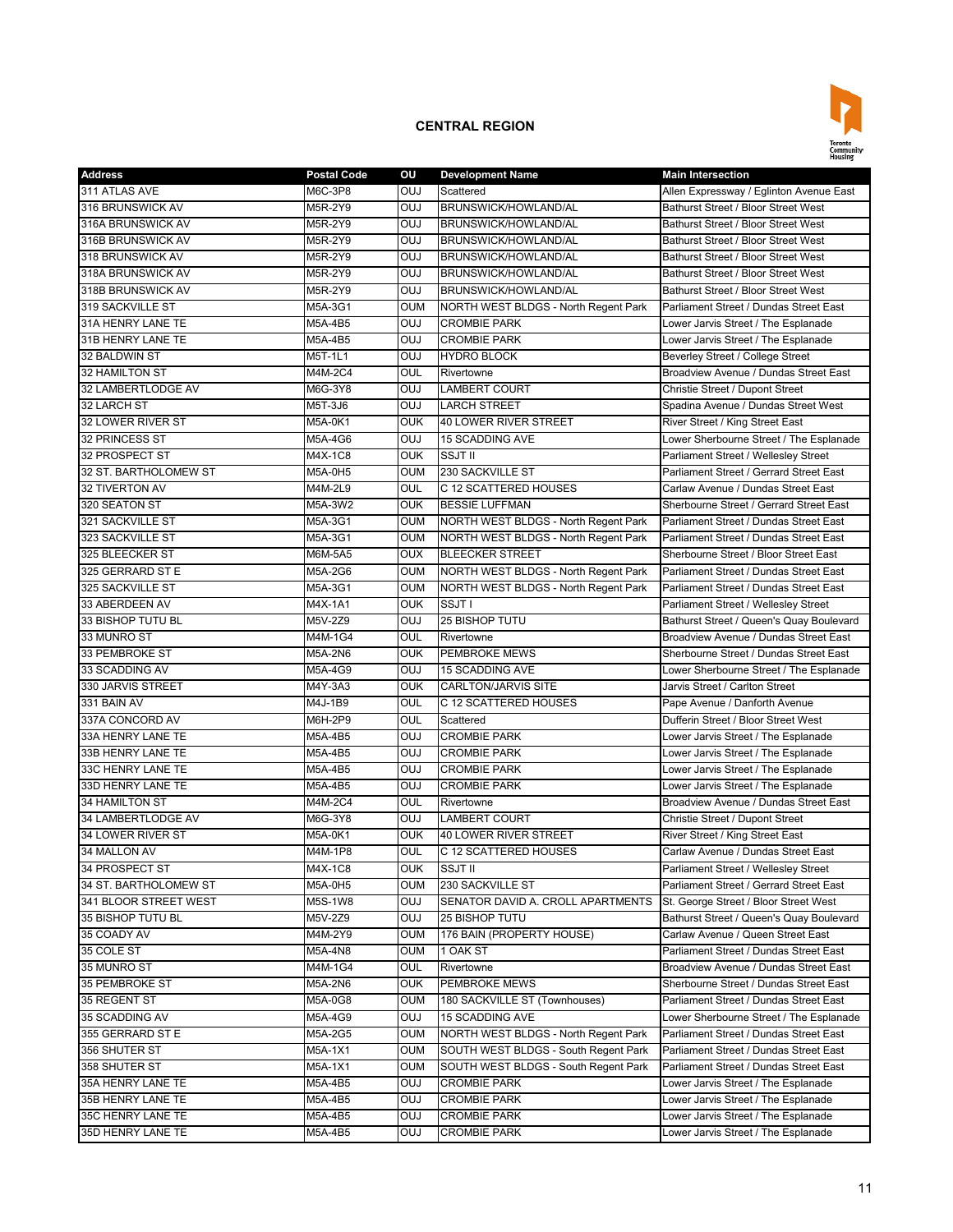

| <b>Address</b>                 | <b>Postal Code</b> | ΟU         | <b>Development Name</b>              | <b>Main Intersection</b>                 |
|--------------------------------|--------------------|------------|--------------------------------------|------------------------------------------|
| 36 BALDWIN ST                  | M5T-1L3            | OUJ        | <b>HYDRO BLOCK</b>                   | Beverley Street / College Street         |
| 36 HAMILTON ST                 | M4M-2C4            | OUL        | Rivertowne                           | Broadview Avenue / Dundas Street East    |
| 36 LAMBERTLODGE AV             | M6G-3Y8            | <b>OUJ</b> | <b>LAMBERT COURT</b>                 | Christie Street / Dupont Street          |
| 36 LOWER RIVER ST              | M5A-0K1            | OUK        | 40 LOWER RIVER STREET                | River Street / King Street East          |
| 36 PROSPECT ST                 | M4X-1C8            | <b>OUK</b> | SSJT II                              | Parliament Street / Wellesley Street     |
| 36 ST. BARTHOLOMEW ST          | M5A-0H5            | OUM        | 230 SACKVILLE ST                     | Parliament Street / Gerrard Street East  |
| 360 SHUTER ST                  | M5A-1X1            | OUM        | SOUTH WEST BLDGS - South Regent Park | Parliament Street / Dundas Street East   |
| 361 GERRARD ST E               | M5A-3G1            | oum        | NORTH WEST BLDGS - North Regent Park | Parliament Street / Dundas Street East   |
| 362 SHUTER ST                  | M5A-1X1            | OUM        | SOUTH WEST BLDGS - South Regent Park | Parliament Street / Dundas Street East   |
| 363 GERRARD ST E               | M5A-3G1            | oum        | NORTH WEST BLDGS - North Regent Park | Parliament Street / Dundas Street East   |
| 365 GERRARD ST E               | M5A-3G1            | oum        | NORTH WEST BLDGS - North Regent Park | Parliament Street / Dundas Street East   |
| 365 PARLIAMENT ST              | M5A-2Z9            | oum        | NORTH WEST BLDGS - North Regent Park | Parliament Street / Dundas Street East   |
|                                |                    | OUM        |                                      | Parliament Street / Dundas Street East   |
| 367 GERRARD ST E               | M5A-3G1            | <b>OUJ</b> | NORTH WEST BLDGS - North Regent Park |                                          |
| 367 MELITA AV                  | M6G-3X1            |            | F/L I - TOWNHOUSES                   | Christie Street / Dupont Street          |
| 369 MELITA AV                  | M6G-3X1            | OUJ        | F/L I - TOWNHOUSES                   | Christie Street / Dupont Street          |
| 36A BALDWIN ST                 | M5T-1L3            | OUJ        | <b>HYDRO BLOCK</b>                   | Beverley Street / College Street         |
| 37 ARNOLD AV                   | M5A-3M2            | <b>OUM</b> | SACKVILLE ST (246)                   | Parliament Street / Gerrard Street East  |
| 37 BISHOP TUTU BL              | M5V-2Z9            | <b>OUJ</b> | 25 BISHOP TUTU                       | Bathurst Street / Queen's Quay Boulevard |
| 37 COADY AV                    | M4E-2Y9            | oum        | 176 BAIN (PROPERTY HOUSE)            | Carlaw Avenue / Queen Street East        |
| 37 COLE ST                     | M5A-4N8            | oum        | 1 OAK ST                             | Parliament Street / Dundas Street East   |
| 37 D ARCY ST                   | M5T-1J8            | <b>DUO</b> | DUNDAS/BEVERLEY                      | Beverley Street / Dundas Street West     |
| 37 MUNRO ST                    | M4M-1G4            | OUL        | Rivertowne                           | Broadview Avenue / Dundas Street East    |
| 37 REGENT ST                   | M5A-0G8            | OUM        | 180 SACKVILLE ST (Townhouses)        | Parliament Street / Dundas Street East   |
| 37 ROSE AV                     | M4X-1N8            | OUK        | <b>SSJT II</b>                       | Parliament Street / Wellesley Street     |
| 37 ST. LAWRENCE ST             | M5A-0K2            | OUK        | <b>40 LOWER RIVER STREET</b>         | River Street / King Street East          |
| 37 WINCHESTER ST               | M4X-1A6            | OUK        | SSJT I                               | Parliament Street / Wellesley Street     |
| 370 DUNDAS ST W                | M5T-1G5            | <b>DUO</b> | DUNDAS/BEVERLEY                      | Beverley Street / Dundas Street West     |
| 371 MELITA AV                  | M6G-3X1            | OUJ        | F/L I - TOWNHOUSES                   | Christie Street / Dupont Street          |
| 373 MELITA AV                  | M6G-3X1            | ouJ        | F/L I - TOWNHOUSES                   | Christie Street / Dupont Street          |
| 375 BLEECKER ST                | M4X-1M3            | OUX        | <b>BLEECKER STREET</b>               | Sherbourne Street / Bloor Street East    |
| 375 Gerrard St E (Steam Plant) | M5A-2H4            | <b>OUM</b> | NORTH WEST BLDGS - North Regent Park | Parliament Street / Dundas Street East   |
| 375 MELITA AV                  | M6G-3X1            | OUJ        | F/L I - TOWNHOUSES                   | Christie Street / Dupont Street          |
| 376 ONTARIO ST                 | M5A-2V7            | oum        | C 13 SCATTERED HOUSES                | Parliament Street / Gerrard Street East  |
| 377 MELITA AV                  | M6G-3X1            | <b>OUJ</b> | F/L I - TOWNHOUSES                   | Christie Street / Dupont Street          |
| 379 MELITA AV                  | M6G-3X1            | OUJ        | F/L I - TOWNHOUSES                   | Christie Street / Dupont Street          |
| 37A HENRY LANE TE              | M5A-4B5            | <b>DUO</b> | <b>CROMBIE PARK</b>                  | Lower Jarvis Street / The Esplanade      |
| 37B HENRY LANE TE              | M5A-4B5            | OUJ        | <b>CROMBIE PARK</b>                  | Lower Jarvis Street / The Esplanade      |
| 37C HENRY LANE TE              | M5A-4B5            | OUJ        | <b>CROMBIE PARK</b>                  | Lower Jarvis Street / The Esplanade      |
| 37D HENRY LANE TE              | M5A-4B5            | OUJ        | <b>CROMBIE PARK</b>                  | Lower Jarvis Street / The Esplanade      |
| 38 BALDWIN ST                  | M5T-1L3            | <b>DUO</b> | <b>HYDRO BLOCK</b>                   | Beverley Street / College Street         |
| 38 HAMILTON ST                 | M4M-2C4            | OUL        | Rivertowne                           | Broadview Avenue / Dundas Street East    |
|                                |                    |            |                                      |                                          |
| 38 LAMBERTLODGE AV             | M6G-3Y8            | OUJ        | <b>LAMBERT COURT</b>                 | Christie Street / Dupont Street          |
| 38 LOWER RIVER ST              | M5A-0K1            | OUK        | <b>40 LOWER RIVER STREET</b>         | River Street / King Street East          |
| 38 PROSPECT ST                 | M4X-1C8            | OUK        | SSJT II                              | Parliament Street / Wellesley Street     |
| 38 ST. BARTHOLOMEW ST          | M5A-0H5            | oum        | 230 SACKVILLE ST                     | Parliament Street / Gerrard Street East  |
| 384 CHRISTIE ST                | M6G-3C2            | OUJ        | LAMBERT COURT                        | Christie Street / Dupont Street          |
| 384 MELITA AV                  | M6G-2A3            | OUJ        | F/L I - TOWNHOUSES                   | Christie Street / Dupont Street          |
| 386 CHRISTIE ST                | M6G-3C2            | OUJ        | <b>LAMBERT COURT</b>                 | Christie Street / Dupont Street          |
| 386 MELITA AV                  | M6G-3X9            | OUJ        | F/L I - TOWNHOUSES                   | Christie Street / Dupont Street          |
| 388 CHRISTIE ST                | M6G-3C2            | OUJ        | LAMBERT COURT                        | Christie Street / Dupont Street          |
| 388 MELITA AV                  | M6G-3X9            | UUO        | F/L I - TOWNHOUSES                   | Christie Street / Dupont Street          |
| 389 CHURCH STREET              | M5B-2E5            | OUX        | CHURCH/GRANBY                        | Church Street / Carlton Street           |
| 39 ABERDEEN AV                 | M4X-1A1            | OUK        | SSJT I                               | Parliament Street / Wellesley Street     |
| 39 ARNOLD AV                   | M5A-3M2            | oum        | SACKVILLE ST (246)                   | Parliament Street / Gerrard Street East  |
| 39 BISHOP TUTU BL              | M5V-2Z9            | <b>OUJ</b> | 25 BISHOP TUTU                       | Bathurst Street / Queen's Quay Boulevard |
| 39 COADY AV                    | M4E-2Y9            | oum        | 176 BAIN (PROPERTY HOUSE)            | Carlaw Avenue / Queen Street East        |
| 39 COLE ST                     | M5A-4N8            | oum        | 1 OAK ST                             | Parliament Street / Dundas Street East   |
| 39 D ARCY ST                   | M5T-1J8            | OUJ        | DUNDAS/BEVERLEY                      | Beverley Street / Dundas Street West     |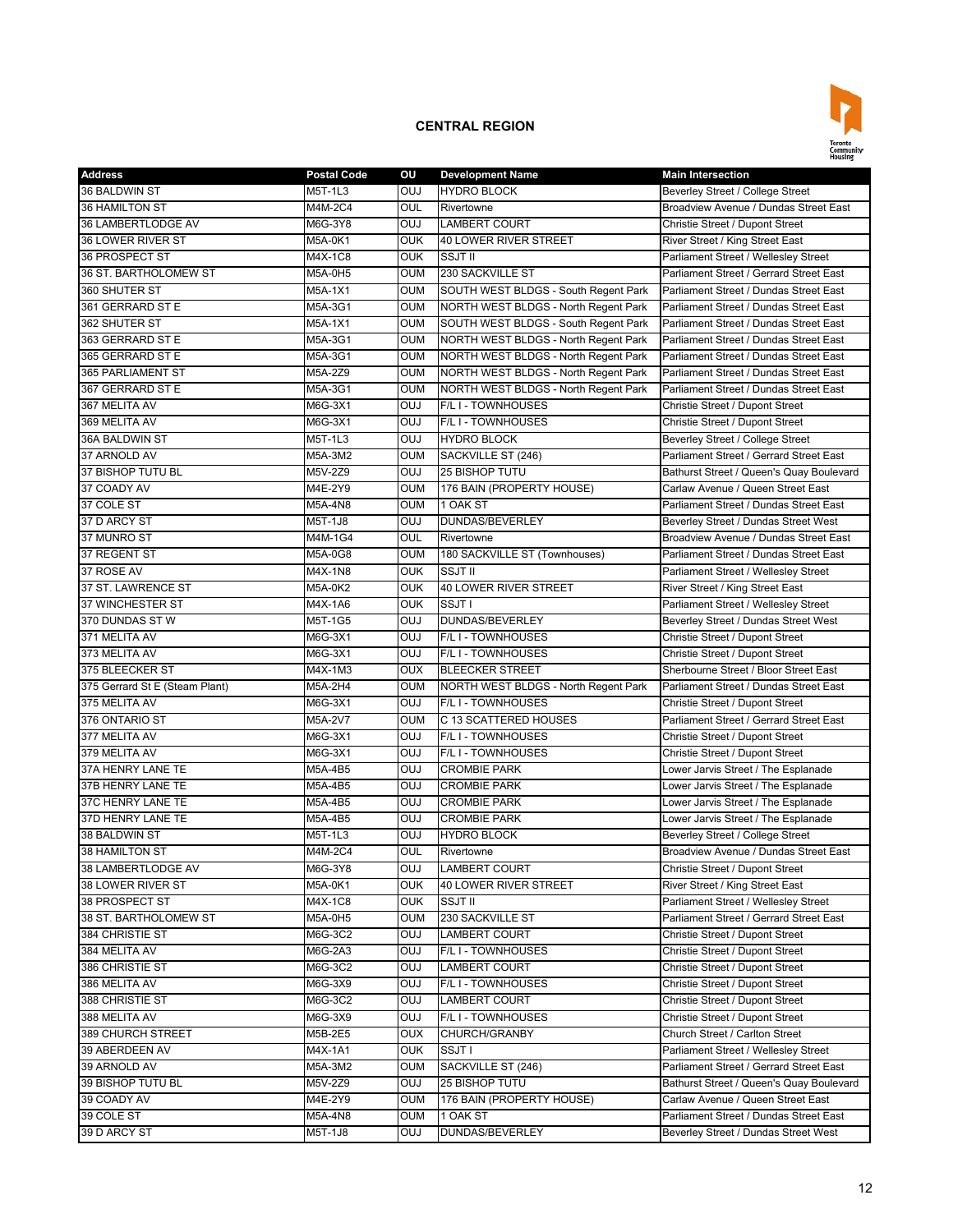

| <b>Address</b>          | <b>Postal Code</b> | ου         | <b>Development Name</b>              | <b>Main Intersection</b>                 |
|-------------------------|--------------------|------------|--------------------------------------|------------------------------------------|
| 39 HARCOURT AV          | M4K-1M3            | OUL        | CAVELL/HARCOURT                      | Pape Avenue / Danforth Avenue            |
| 39 MUNRO ST             | M4M-1G4            | OUL        | Rivertowne                           | Broadview Avenue / Dundas Street East    |
| 39 OAK ST               | M5A-0A7            | <b>OUM</b> | 1 OAK ST                             | Parliament Street / Dundas Street East   |
| 39 ROSE AV              | M4X-1N8            | <b>OUK</b> | <b>SSJT II</b>                       | Parliament Street / Wellesley Street     |
| 39 ST. LAWRENCE ST      | M5A-0K2            | <b>OUK</b> | <b>40 LOWER RIVER STREET</b>         | River Street / King Street East          |
| <b>39 WINCHESTER ST</b> | M4X-1A6            | <b>OUK</b> | SSJT I                               | Parliament Street / Wellesley Street     |
| 390 CHRISTIE ST         | M6G-3C2            | <b>OUJ</b> | <b>LAMBERT COURT</b>                 | Christie Street / Dupont Street          |
| 390 MELITA AV           | M6G-3X9            | <b>OUJ</b> | F/L I - TOWNHOUSES                   | Christie Street / Dupont Street          |
| 392 MELITA AV           | M6G-3X9            | <b>OUJ</b> | F/L I - TOWNHOUSES                   | Christie Street / Dupont Street          |
| 394 MELITA AV           | M6G-2A3            | <b>OUJ</b> | F/L I - TOWNHOUSES                   | Christie Street / Dupont Street          |
| 39A HENRY LANE TE       | M5A-4B5            | <b>OUJ</b> | <b>CROMBIE PARK</b>                  | Lower Jarvis Street / The Esplanade      |
| 39B ABERDEEN AV         | M4X-1A1            | <b>OUK</b> | SSJT I                               | Parliament Street / Wellesley Street     |
| 39B HENRY LANE TE       | M5A-4B5            | <b>OUJ</b> | <b>CROMBIE PARK</b>                  | Lower Jarvis Street / The Esplanade      |
| 39C HENRY LANE TE       | M5A-4B5            | <b>OUJ</b> | <b>CROMBIE PARK</b>                  | Lower Jarvis Street / The Esplanade      |
| 39D HENRY LANE TE       |                    | <b>OUJ</b> | <b>CROMBIE PARK</b>                  |                                          |
| 4 DORIS ANDERSON CT     | M5A-4B5            | OUL        | Rivertowne                           | Lower Jarvis Street / The Esplanade      |
|                         | M4M-3G7            | <b>OUJ</b> |                                      | Broadview Avenue / Dundas Street East    |
| 4 PRINCESS ST           | M5A-4G6            |            | <b>15 SCADDING AVE</b>               | Lower Sherbourne Street / The Esplanade  |
| 4 SYLVAN AV             | M6H-1G3            | <b>OUL</b> | PROPERTY HOUSES OUB                  | Dufferin Street / College Street         |
| 4 SYLVAN [LOWER] AV     | M6H-1G3            | OUL        | PROPERTY HOUSES OUB                  | Dufferin Street / College Street         |
| 4 SYLVAN [UPPER] AV     | M6H-1G3            | OUL        | PROPERTY HOUSES OUB                  | Dufferin Street / College Street         |
| 40 ASQUITH AV           | M4W-1J6            | OUL        | <b>ASQUITH PARK</b>                  | Church Street / Bloor Street East        |
| <b>40 BALDWIN ST</b>    | M5T-1L3            | <b>OUJ</b> | <b>HYDRO BLOCK</b>                   | <b>Beverley Street / College Street</b>  |
| 40 BLAKE ST             | M4J-3C9            | OUL        | <b>BLAKE/BOULTBEE</b>                | Pape Avenue / Gerrard Street East        |
| 40 FIELDING AV          | M4J-1R5            | OUL        | C 12 SCATTERED HOUSES                | Pape Avenue / Danforth Avenue            |
| <b>40 HAMILTON ST</b>   | M4M-2C4            | OUL        | Rivertowne                           | Broadview Avenue / Dundas Street East    |
| 40 LAMBERTLODGE AV      | M6G-3Y8            | <b>OUJ</b> | <b>LAMBERT COURT</b>                 | Christie Street / Dupont Street          |
| 40 LOWER RIVER ST       | M5A-0J9            | <b>OUK</b> | <b>40 LOWER RIVER STREET</b>         | River Street / King Street East          |
| 40 PRINCESS ST          | M5A-4G6            | <b>OUJ</b> | <b>15 SCADDING AVE</b>               | Lower Sherbourne Street / The Esplanade  |
| <b>40 TREFANN ST</b>    | M5A-3Y3            | <b>OUK</b> | <b>40 TREFANN STREET</b>             | River Street / Queen Street East         |
| 402 DELAWARE AV         | M6H-2T8            | OUL        | Scattered                            | Ossington Avenue / Bloor Street West     |
| 407 GERRARD ST E        | M5A-2H5            | <b>OUM</b> | NORTH EAST BLDGS - North Regent Park | Parliament Street / Dundas Street East   |
| 41 ARNOLD AV            | M5A-3M2            | <b>OUM</b> | SACKVILLE ST (246)                   | Parliament Street / Gerrard Street East  |
| 41 BISHOP TUTU BL       | M5V-2Z9            | <b>OUJ</b> | 25 BISHOP TUTU                       | Bathurst Street / Queen's Quay Boulevard |
| 41 COLE ST              | M5A-4N8            | <b>OUM</b> | 1 OAK ST                             | Parliament Street / Dundas Street East   |
| 41 D ARCY ST            | M5T-1J8            | <b>OUJ</b> | DUNDAS/BEVERLEY                      | Beverley Street / Dundas Street West     |
| 41 MUNRO ST             | M4M-1G4            | OUL        | Rivertowne                           | Broadview Avenue / Dundas Street East    |
| 41 OAK ST               | M5A-0A7            | <b>OUM</b> | 1 OAK ST                             | Parliament Street / Dundas Street East   |
| 41 ROSE AV              | M4X-1N8            | <b>OUK</b> | SSJT II                              | Parliament Street / Wellesley Street     |
| 41 ST. LAWRENCE ST      | M5A-0K2            | <b>OUK</b> | <b>40 LOWER RIVER STREET</b>         | River Street / King Street East          |
| <b>41 WINCHESTER ST</b> | M4X-1A6            | <b>OUK</b> | SSJT I                               | Parliament Street / Wellesley Street     |
| 412 LESLIE ST           | M4M-3E4            | OUL        | <b>SCATTERED UNITS C12</b>           | Leslie Street / Dundas Street East       |
| 417 GERRARD ST E        | M5A-2B3            | OUM        | NORTH WEST BLDGS - North Regent Park | Parliament Street / Dundas Street East   |
| 41A HENRY LANE TE       | M5A-4B5            | OUJ        | <b>CROMBIE PARK</b>                  | Lower Jarvis Street / The Esplanade      |
| 41B HENRY LANE TE       | M5A-4B5            | <b>OUJ</b> | <b>CROMBIE PARK</b>                  | Lower Jarvis Street / The Esplanade      |
| 41C HENRY LANE TE       | M5A-4B5            | <b>DUO</b> | <b>CROMBIE PARK</b>                  | Lower Jarvis Street / The Esplanade      |
| 41D HENRY LANE TE       | M5A-4B5            | <b>OUJ</b> | <b>CROMBIE PARK</b>                  | Lower Jarvis Street / The Esplanade      |
| 42 BALDWIN ST           | M5T-1L3            | <b>OUJ</b> | <b>HYDRO BLOCK</b>                   | Beverley Street / College Street         |
| <b>42 DELANEY CRES</b>  | M6K-1R2            | OUL        | SCATTERED UNITS CHU 09               | Dufferin Street / Dundas Street West     |
| 42 HAMILTON ST          | M4M-2C4            | OUL        | Rivertowne                           | Broadview Avenue / Dundas Street East    |
| 42 LAMBERTLODGE AV      | M6G-3Y8            | <b>CUO</b> | <b>LAMBERT COURT</b>                 | Christie Street / Dupont Street          |
| 42 LOWER RIVER ST       | M5A-0K1            | <b>OUK</b> | <b>40 LOWER RIVER STREET</b>         | River Street / King Street East          |
| 42 PRINCESS ST          |                    | <b>OUJ</b> | 15 SCADDING AVE                      | Lower Sherbourne Street / The Esplanade  |
| 42 REGENT STREET        | M5A-4G6            | OUM        | SACKVILLE ST (246)                   | Parliament Street / Dundas Street East   |
|                         | M5A-3N5            | OUL        |                                      |                                          |
| 422 JONES AV            | M4J-3G3            |            | C 12 SCATTERED HOUSES                | Pape Avenue / Danforth Avenue            |
| 427 GERRARD ST E        | M5A-3K2            | <b>OUM</b> | NORTH EAST BLDGS - North Regent Park | Parliament Street / Dundas Street East   |
| 429 GERRARD ST E        | M5A-3K2            | OUM        | NORTH EAST BLDGS - North Regent Park | Parliament Street / Dundas Street East   |
| 43 ARNOLD AV            | M5A-3M2            | OUM        | SACKVILLE ST (246)                   | Parliament Street / Gerrard Street East  |
| 43 BISHOP TUTU BL       | M5V-2Z9            | <b>LUO</b> | 25 BISHOP TUTU                       | Bathurst Street / Queen's Quay Boulevard |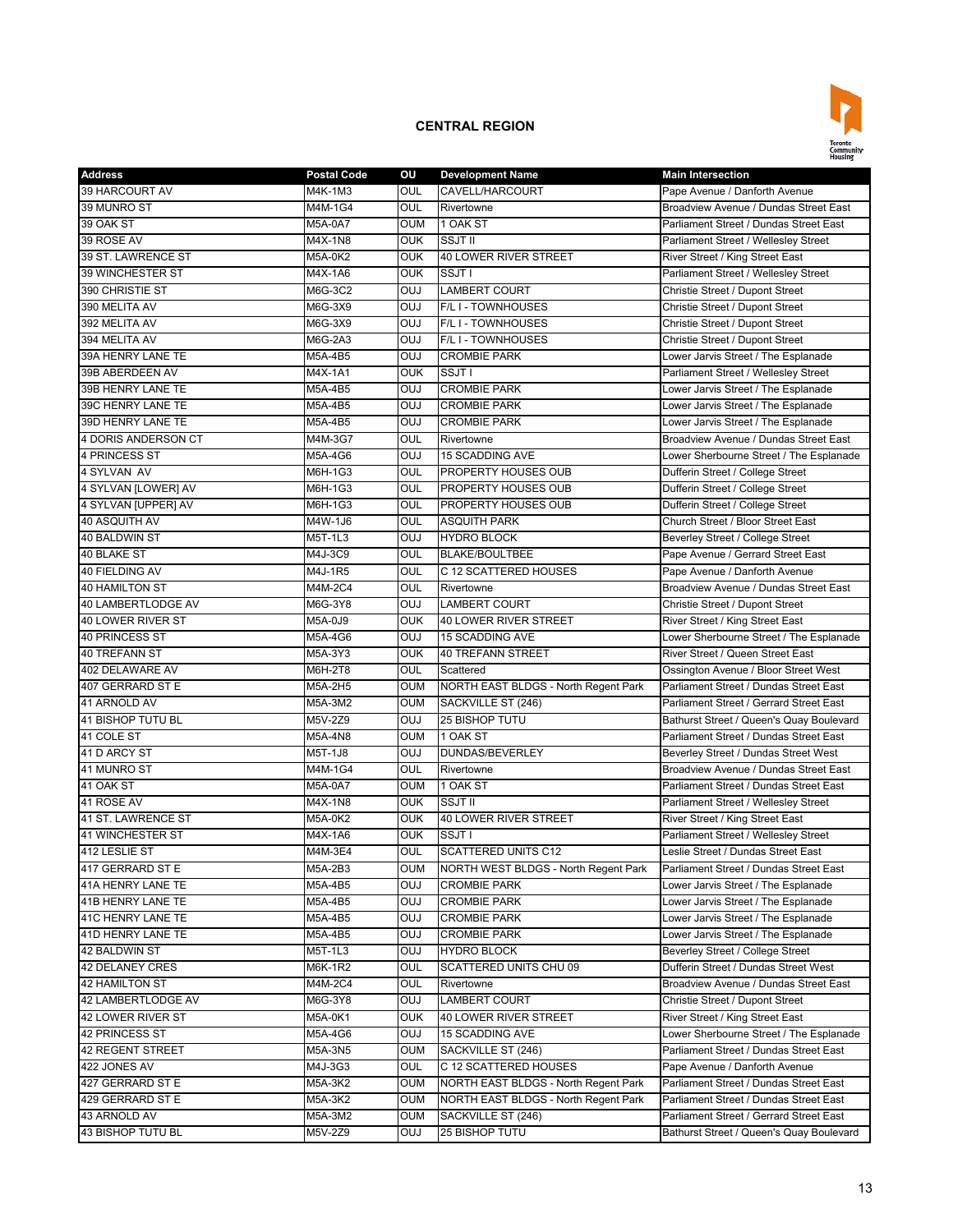

| <b>Address</b>        | <b>Postal Code</b> | ου         | <b>Development Name</b>              | <b>Main Intersection</b>                 |
|-----------------------|--------------------|------------|--------------------------------------|------------------------------------------|
| 43 COADY AV           | M4M-2Y9            | <b>OUM</b> | 176 BAIN (PROPERTY HOUSE)            | Carlaw Avenue / Queen Street East        |
| 43 COLE ST            | M5A-4N8            | <b>OUM</b> | 1 OAK ST                             | Parliament Street / Dundas Street East   |
| 43 MUNRO ST           | M4M-1G4            | OUL        | Rivertowne                           | Broadview Avenue / Dundas Street East    |
| 43 OAK ST             | M5A-0A7            | oum        | 1 OAK ST                             | Parliament Street / Dundas Street East   |
| 43 ROSE AV            | M4X-1N8            | OUK        | <b>SSJT II</b>                       | Parliament Street / Wellesley Street     |
| 43 ST. LAWRENCE ST    | M5A-0K2            | OUK        | 40 LOWER RIVER STREET                | River Street / King Street East          |
| 43 ST.DAVID ST        | M5A-0G8            | OUM        | 180 SACKVILLE ST (Townhouses)        | Parliament Street / Dundas Street East   |
| 431 GERRARD ST E      | M5A-3K2            | OUM        | NORTH EAST BLDGS - North Regent Park | Parliament Street / Dundas Street East   |
| 433 GERRARD ST E      | M5A-3K2            | oum        | NORTH EAST BLDGS - North Regent Park | Parliament Street / Dundas Street East   |
| 435 GERRARD ST E      | M5A-3K3            | oum        | NORTH EAST BLDGS - North Regent Park | Parliament Street / Dundas Street East   |
| 436 LESLIE STREET     | M4M-3K1            | OUL        | <b>RIVERDALE MEWS</b>                | Leslie Street / Gerrard Street East      |
| 437 GERRARD ST E      | M5A-3K3            | <b>OUM</b> | NORTH EAST BLDGS - North Regent Park | Parliament Street / Dundas Street East   |
| 439 GERRARD ST E      | M5A-3K3            | oum        | NORTH EAST BLDGS - North Regent Park | Parliament Street / Dundas Street East   |
| 43A HENRY LANE TE     | M5A-4B5            | OUJ        | <b>CROMBIE PARK</b>                  | Lower Jarvis Street / The Esplanade      |
| 43B HENRY LANE TE     | M5A-4B5            | <b>OUJ</b> | <b>CROMBIE PARK</b>                  | Lower Jarvis Street / The Esplanade      |
| 43C HENRY LANE TE     |                    | OUJ        |                                      |                                          |
|                       | M5A-4B5            |            | <b>CROMBIE PARK</b>                  | Lower Jarvis Street / The Esplanade      |
| 43D HENRY LANE TE     | M5A-4B5            | OUJ        | <b>CROMBIE PARK</b>                  | Lower Jarvis Street / The Esplanade      |
| 44 DELANEY CRES       | M6K-1R2            | OUL        | <b>SCATTERED UNITS CHU 09</b>        | Dufferin Street / Dundas Street West     |
| <b>44 HAMILTON ST</b> | M4M-2C4            | OUL        | Rivertowne                           | Broadview Avenue / Dundas Street East    |
| 44 LAMBERTLODGE AV    | M6G-3Y8            | LUO        | <b>LAMBERT COURT</b>                 | Christie Street / Dupont Street          |
| 44 PRINCESS ST        | M5A-4G6            | OUJ        | <b>15 SCADDING AVE</b>               | Lower Sherbourne Street / The Esplanade  |
| 44 REGENT STREET      | M5A-3N5            | oum        | SACKVILLE ST (246)                   | Parliament Street / Dundas Street East   |
| 440 QUEEN ST E        | M5A-1T5            | <b>OUK</b> | <b>TREFANN COURT</b>                 | River Street / Queen Street East         |
| 440A QUEEN ST E       | M5A-1T5            | <b>OUK</b> | <b>TREFANN COURT</b>                 | River Street / Queen Street East         |
| 440B QUEEN ST E       | M5A-1T5            | OUK        | <b>TREFANN COURT</b>                 | River Street / Queen Street East         |
| 441 GERRARD ST E      | M5A-3K3            | oum        | NORTH EAST BLDGS - North Regent Park | Parliament Street / Dundas Street East   |
| 442 QUEEN ST E        | M5A-1T7            | OUK        | <b>TREFANN COURT</b>                 | River Street / Queen Street East         |
| 442A QUEEN ST E       | M5A-1T7            | <b>OUK</b> | <b>TREFANN COURT</b>                 | River Street / Queen Street East         |
| 442B QUEEN ST E       | M5A-1T7            | <b>OUK</b> | <b>TREFANN COURT</b>                 | River Street / Queen Street East         |
| 444 GLADSTONE AV      | M6H-3H9            | LUO        | Scattered                            | Dufferin Street / Bloor Street West      |
| 444 QUEEN ST E        | M5A-1T5            | OUK        | <b>TREFANN COURT</b>                 | River Street / Queen Street East         |
| 444A QUEEN ST E       | M5A-1T5            | OUK        | <b>TREFANN COURT</b>                 | River Street / Queen Street East         |
| 444B QUEEN ST E       | M5A-1T5            | OUK        | <b>TREFANN COURT</b>                 | River Street / Queen Street East         |
| 446 QUEEN ST E        | M5A-1T5            | <b>OUK</b> | <b>TREFANN COURT</b>                 | River Street / Queen Street East         |
| 446A QUEEN ST E       | M5A-1T5            | OUK        | <b>TREFANN COURT</b>                 | River Street / Queen Street East         |
| 446B QUEEN ST E       | M5A-1T5            | OUK        | <b>TREFANN COURT</b>                 | River Street / Queen Street East         |
| 448 QUEEN ST E        | M5A-1T5            | OUK        | <b>TREFANN COURT</b>                 | River Street / Queen Street East         |
| 448A QUEEN ST E       | M5A-1T5            | <b>OUK</b> | <b>TREFANN COURT</b>                 | River Street / Queen Street East         |
| 448B QUEEN ST E       | M5A-1T5            | <b>OUK</b> | <b>TREFANN COURT</b>                 | River Street / Queen Street East         |
| 45 ARNOLD AV          | M5A-3M2            | OUM        | SACKVILLE ST (246)                   | Parliament Street / Gerrard Street East  |
| 45 BISHOP TUTU BL     | M5V-2Z9            | <b>CUO</b> | <b>25 BISHOP TUTU</b>                | Bathurst Street / Queen's Quay Boulevard |
| <b>45 CARROLL ST</b>  | M4M-3G1            | OUL        | Rivertowne                           | Broadview Avenue / Dundas Street East    |
| 45 COLE ST            | M5A-4N8            | OUM        | 1 OAK ST                             | Parliament Street / Dundas Street East   |
| 45 MUNRO ST           | M4M-1G4            | OUL        | Rivertowne                           | Broadview Avenue / Dundas Street East    |
| 45 OAK ST             | M5A-0A7            | oum        | 1 OAK ST                             | Parliament Street / Dundas Street East   |
| 45 ROSE AV            | M4X-1N8            | OUK        | SSJT II                              | Parliament Street / Wellesley Street     |
| 45 ST. LAWRENCE ST    | M5A-0J8            | OUK        | 40 LOWER RIVER STREET                | River Street / King Street East          |
| 45 ST.DAVID ST        | M5A-0G8            | oum        | 180 SACKVILLE ST (Townhouses)        | Parliament Street / Dundas Street East   |
| 450 QUEEN ST E        | M5A-1T5            | OUK        | <b>TREFANN COURT</b>                 | River Street / Queen Street East         |
| 450A QUEEN ST E       | M5A-1T5            | OUK        | <b>TREFANN COURT</b>                 | River Street / Queen Street East         |
| 450B QUEEN ST E       | M5A-1T5            | <b>OUK</b> | <b>TREFANN COURT</b>                 | River Street / Queen Street East         |
|                       |                    |            |                                      |                                          |
| 45A HENRY LANE TE     | M5A-4B5            | <b>CUO</b> | <b>CROMBIE PARK</b>                  | Lower Jarvis Street / The Esplanade      |
| 45B HENRY LANE TE     | M5A-4B5            | <b>CUO</b> | <b>CROMBIE PARK</b>                  | Lower Jarvis Street / The Esplanade      |
| 45C HENRY LANE TE     | M5A-4B5            | <b>CUO</b> | <b>CROMBIE PARK</b>                  | Lower Jarvis Street / The Esplanade      |
| 45D HENRY LANE TE     | M5A-4B5            | <b>CUO</b> | <b>CROMBIE PARK</b>                  | Lower Jarvis Street / The Esplanade      |
| 46 DELANEY CRES       | M6K-1R2            | OUL        | SCATTERED UNITS CHU 09               | Dufferin Street / Dundas Street West     |
| <b>46 HAMILTON ST</b> | M4M-1M2            | OUL        | Rivertowne                           | Broadview Avenue / Dundas Street East    |
| 46 LAMBERTLODGE AV    | M6G-3Y8            | <b>LUO</b> | LAMBERT COURT                        | Christie Street / Dupont Street          |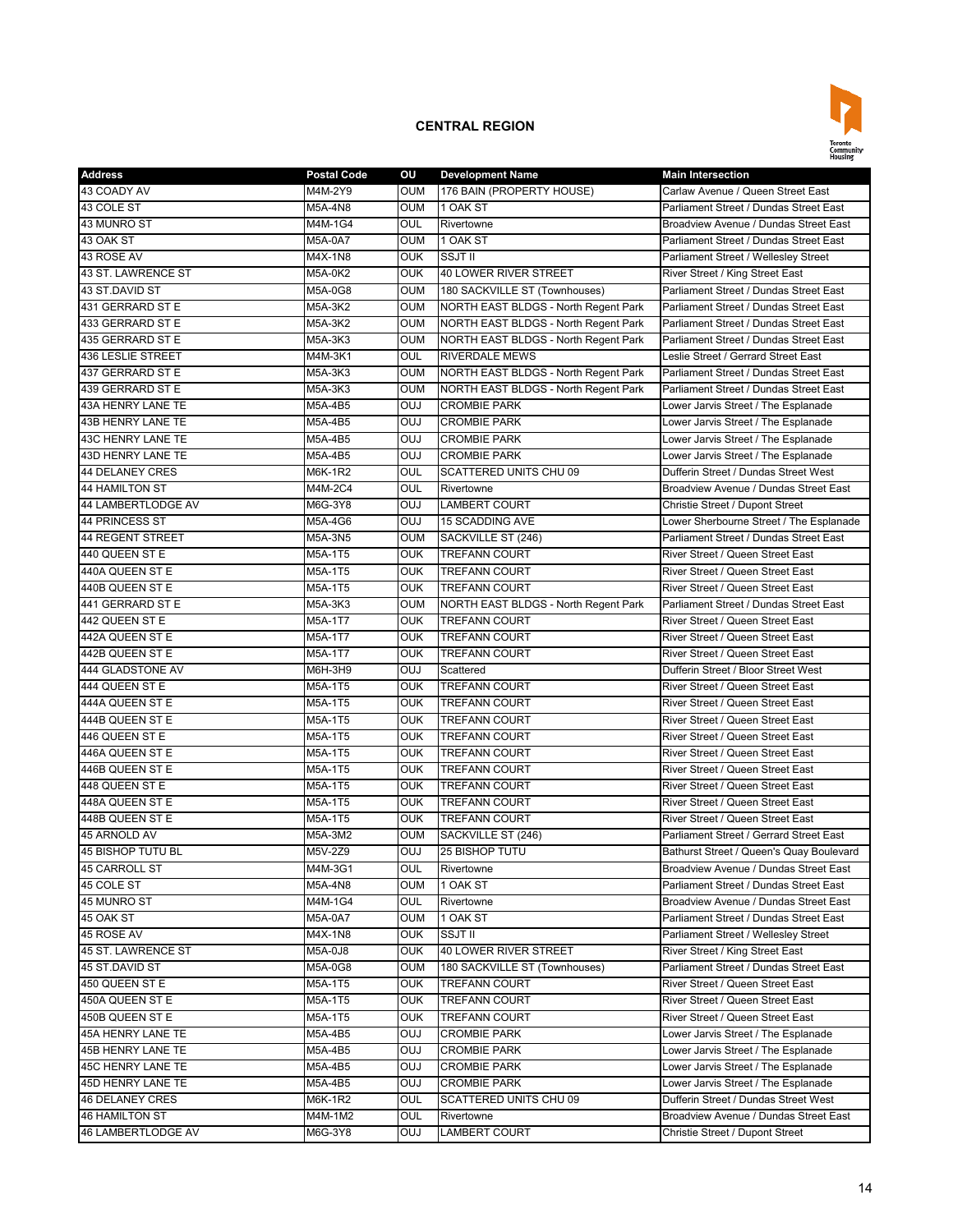

| <b>Address</b>          | <b>Postal Code</b> | ου                       | <b>Development Name</b>              | <b>Main Intersection</b>                 |
|-------------------------|--------------------|--------------------------|--------------------------------------|------------------------------------------|
| <b>46 PRINCESS ST</b>   | M5A-4G6            | <b>OUJ</b>               | <b>15 SCADDING AVE</b>               | Lower Sherbourne Street / The Esplanade  |
| 46 REGENT STREET        | M5A-3N5            | <b>OUM</b>               | SACKVILLE ST (246)                   | Parliament Street / Dundas Street East   |
| 460 JARVIS STREET       | M4Y-2X8            | <b>OUK</b>               | <b>WELLESLEY/JARVIS PLACE</b>        | Jarvis Street / Wellesley Street         |
| 460 MELITA CR           | M6G-3Y1            | <b>OUJ</b>               | F/L II - 470 MELITA                  | Christie Street / Davenport Road         |
| 460A MELITA CR          | M6G-3Y1            | <b>OUJ</b>               | F/L II - 470 MELITA                  | Christie Street / Davenport Road         |
| 460B MELITA CR          | M6G-3Y1            | <b>OUJ</b>               | F/L II - 470 MELITA                  | Christie Street / Davenport Road         |
| 462 MELITA CR           | M6G-3Y1            | <b>OUJ</b>               | F/L II - 470 MELITA                  | Christie Street / Davenport Road         |
| 462A MELITA CR          | M6G-3Y1            | <b>OUJ</b>               | F/L II - 470 MELITA                  | Christie Street / Davenport Road         |
| 462B MELITA CR          | M6G-3Y1            | OUJ                      | F/L II - 470 MELITA                  | Christie Street / Davenport Road         |
| 463 GERRARD ST E        | M5A-2H1            | OUM                      | NORTH EAST BLDGS - North Regent Park | Parliament Street / Dundas Street East   |
| 464 MELITA CR           | M6G-3Y1            | <b>CUO</b>               | F/L II - 470 MELITA                  | Christie Street / Davenport Road         |
| 464A MELITA CR          | M6G-3Y1            | <b>OUJ</b>               | F/L II - 470 MELITA                  | Christie Street / Davenport Road         |
| 464B MELITA CR          | M6G-3Y1            | <b>OUJ</b>               | F/L II - 470 MELITA                  | Christie Street / Davenport Road         |
| 47 ARNOLD AV            | M5A-3M2            | <b>OUM</b>               | SACKVILLE ST (246)                   | Parliament Street / Gerrard Street East  |
| 47 BISHOP TUTU BL       | M5V-2Z9            | <b>OUJ</b>               | <b>25 BISHOP TUTU</b>                | Bathurst Street / Queen's Quay Boulevard |
| 47 CARROLL ST           | M4M-3G1            | <b>OUL</b>               | Rivertowne                           | Broadview Avenue / Dundas Street East    |
| 47 COLE ST              | M5A-4N8            | <b>OUM</b>               | 1 OAK ST                             | Parliament Street / Dundas Street East   |
| 47 EMPIRE AV            | M4M-2L3            | OUL                      | C 12 SCATTERED HOUSES                | Carlaw Avenue / Queen Street East        |
| 47 MUNRO ST             | M4M-1G4            | OUL                      | Rivertowne                           | Broadview Avenue / Dundas Street East    |
| 47 OAK ST               | M5A-0A7            | <b>OUM</b>               | 1 OAK ST                             | Parliament Street / Dundas Street East   |
| 47 ROSE AV              | M4X-1N8            | <b>OUK</b>               | SSJT II                              | Parliament Street / Wellesley Street     |
| 47 ST. LAWRENCE ST      | M5A-0K2            | <b>OUK</b>               | <b>40 LOWER RIVER STREET</b>         |                                          |
| 47 ST.DAVID ST          | M5A-0G8            | <b>OUM</b>               | 180 SACKVILLE ST (Townhouses)        | Parliament Street / Dundas Street East   |
| 470 MELITA CR           |                    | LUO                      | F/L II - 470 MELITA                  | Christie Street / Davenport Road         |
| 473 GERRARD ST E        | M6G-3Y1            |                          |                                      | Parliament Street / Dundas Street East   |
| 475 GERRARD ST E        | M5A-3P7            | <b>OUM</b><br><b>OUM</b> | NORTH EAST BLDGS - North Regent Park | Parliament Street / Dundas Street East   |
|                         | M5A-3P7            |                          | NORTH EAST BLDGS - North Regent Park |                                          |
| 475 MELITA CR           | M6G-3X9            | <b>OUJ</b>               | F/L I - TOWNHOUSES                   | <b>Christie Street / Dupont Street</b>   |
| 477 GERRARD ST E        | M5A-3P7            | <b>OUM</b>               | NORTH EAST BLDGS - North Regent Park | Parliament Street / Dundas Street East   |
| 477 MELITA CR           | M6G-3X9            | <b>CUO</b>               | F/L I - TOWNHOUSES                   | Christie Street / Dupont Street          |
| 479 GERRARD ST E        | M5A-3P7            | <b>OUM</b>               | NORTH EAST BLDGS - North Regent Park | Parliament Street / Dundas Street East   |
| 479 MELITA CR           | M6G-3X9            | <b>OUJ</b>               | F/L I - TOWNHOUSES                   | Christie Street / Dupont Street          |
| <b>48 DELANEY CRES</b>  | M6K-1R2            | OUL                      | SCATTERED UNITS CHU 09               | Dufferin Street / Dundas Street West     |
| <b>48 HAMILTON ST</b>   | M4M-1M2            | OUL                      | Rivertowne                           | Broadview Avenue / Dundas Street East    |
| 48 LAMBERTLODGE AV      | M6G-3Y8            | <b>OUJ</b>               | <b>LAMBERT COURT</b>                 | Christie Street / Dupont Street          |
| <b>48 PRINCESS ST</b>   | M5A-4G6            | <b>OUJ</b>               | <b>15 SCADDING AVE</b>               | Lower Sherbourne Street / The Esplanade  |
| <b>48 REGENT STREET</b> | M5A-3N5            | <b>OUM</b>               | SACKVILLE ST (246)                   | Parliament Street / Dundas Street East   |
| <b>48 WARDELL ST</b>    | M4M-2L5            | OUL                      | C 12 SCATTERED HOUSES                | Broadview Avenue / Dundas Street East    |
| 480 HURON ST            | M5R-2R3            | <b>OUJ</b>               | <b>HURON/MADISON</b>                 | Spadina Avenue / Bloor Street West       |
| 481 MELITA CR           | M6G-3X9            | <b>OUJ</b>               | F/L I - TOWNHOUSES                   | Christie Street / Dupont Street          |
| 482 HURON ST            | M5R-2R3            | OUJ                      | <b>HURON/MADISON</b>                 | Spadina Avenue / Bloor Street West       |
| 483 MELITA CR           | M6G-3X9            | <b>CUO</b>               | F/L I - TOWNHOUSES                   | Christie Street / Dupont Street          |
| 485 MELITA CR           | M6G-3X9            | OUJ                      | <b>F/L I - TOWNHOUSES</b>            | Christie Street / Dupont Street          |
| 487 MELITA CR           | M6G-3X9            | <b>OUJ</b>               | F/L I - TOWNHOUSES                   | Christie Street / Dupont Street          |
| 489 MELITA CR           | M6G-3X9            | <b>DUO</b>               | F/L I - TOWNHOUSES                   | Christie Street / Dupont Street          |
| 49 ARNOLD AV            | M5A-3M2            | OUM                      | SACKVILLE ST (246)                   | Parliament Street / Gerrard Street East  |
| 49 BISHOP TUTU BL       | M5V-2Z9            | <b>OUJ</b>               | 25 BISHOP TUTU                       | Bathurst Street / Queen's Quay Boulevard |
| 49 CARROLL ST           | M4M-3G1            | OUL                      | Rivertowne                           | Broadview Avenue / Dundas Street East    |
| 49 COLE ST              | M5A-4N8            | OUM                      | 1 OAK ST                             | Parliament Street / Dundas Street East   |
| 49 HENRY LANE TE        | M5A-4B5            | <b>OUJ</b>               | <b>CROMBIE PARK</b>                  | Lower Jarvis Street / The Esplanade      |
| 49 MUNRO ST             | M4M-1G4            | OUL                      | Rivertowne                           | Broadview Avenue / Dundas Street East    |
| 49 OAK ST               | M5A-0A7            | OUM                      | 1 OAK ST                             | Parliament Street / Dundas Street East   |
| 49 ST. LAWRENCE ST      | M5A-0K2            | <b>OUK</b>               | 40 LOWER RIVER STREET                | River Street / King Street East          |
| 49 ST.DAVID ST          | M5A-0G8            | OUM                      | 180 SACKVILLE ST (Townhouses)        | Parliament Street / Dundas Street East   |
| 490 HURON ST            | M5R-2R3            | <b>OUJ</b>               | <b>HURON/MADISON</b>                 | Spadina Avenue / Bloor Street West       |
| 491 MELITA CR           | M6G-3X9            | <b>DUO</b>               | F/L I - TOWNHOUSES                   | Christie Street / Dupont Street          |
| 492 HURON ST            | M5R-2R3            | <b>OUJ</b>               | <b>HURON/MADISON</b>                 | Spadina Avenue / Bloor Street West       |
| 494 HURON ST            | M5R-2R3            | <b>OUJ</b>               | <b>HURON/MADISON</b>                 | Spadina Avenue / Bloor Street West       |
| 5 CARLING AV            | M6G-3R9            | <b>LUO</b>               | CARLING/IRENE                        | Ossington Avenue / Bloor Street West     |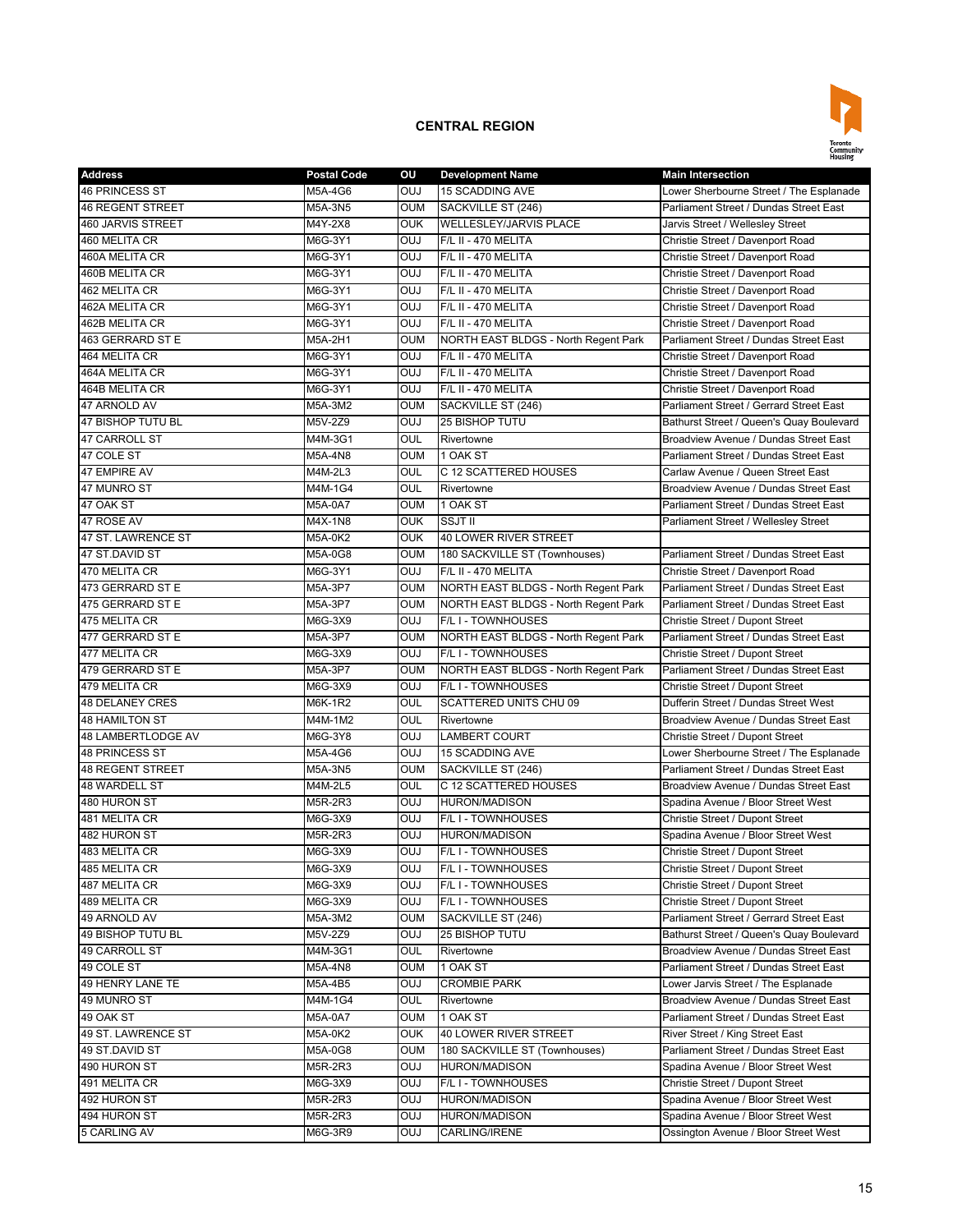

| <b>Address</b>                | <b>Postal Code</b> | ου         | <b>Development Name</b>                     | <b>Main Intersection</b>                                                        |
|-------------------------------|--------------------|------------|---------------------------------------------|---------------------------------------------------------------------------------|
| 5 DORIS ANDERSON CT           | M4M-3G7            | OUL        | Rivertowne                                  | Broadview Avenue / Dundas Street East                                           |
| <b>5 HENRY LANE TE</b>        | M5A-4B5            | OUJ        | <b>CROMBIE PARK</b>                         | Lower Jarvis Street / The Esplanade                                             |
| 50 BLAKE ST                   | M4J-3C9            | <b>OUL</b> | <b>BLAKE/BOULTBEE</b>                       | Pape Avenue / Gerrard Street East                                               |
| 50 LAMBERTLODGE AV            | M6G-3Y8            | OUJ        | LAMBERT COURT                               | Christie Street / Dupont Street                                                 |
| 50 MATILDA ST                 | M4M-1M4            | OUL        | Rivertowne                                  | Broadview Avenue / Dundas Street East                                           |
| 50 PRINCESS ST                | M5A-4G6            | <b>OUJ</b> | <b>15 SCADDING AVE</b>                      | Lower Sherbourne Street / The Esplanade                                         |
| 50 REGENT PARK BLVD           | M5A-0L5            | <b>OUM</b> | 50 REGENT PARK BLVD                         |                                                                                 |
| 50 REGENT STREET              | M5A-3N5            | <b>OUM</b> | SACKVILLE ST (246)                          | Parliament Street / Dundas Street East                                          |
| 50 WARDELL ST                 | M4M-2L5            | OUL        | C 12 SCATTERED HOUSES                       | Broadview Avenue / Dundas Street East                                           |
| 50 WYATT AV                   | ÷.                 | <b>OUM</b> | TUBMAN AVE. 21                              |                                                                                 |
| 501 ADELAIDE STREET EAST      | M5A-4L6            | <b>OUX</b> | 501 ADELAIDE                                | Parliament Street / Adelaide Street East                                        |
| 502 PARLIAMENT ST             | M4X-1P4            | <b>OUK</b> | SSJT I                                      | Parliament Street / Wellesley Street                                            |
| 504 PARLIAMENT ST             | M4X-1P6            | <b>OUK</b> | SSJT I                                      | Parliament Street / Wellesley Street                                            |
| 504B PARLIAMENT ST            | M4X-1P6            | <b>OUK</b> | SSJT I                                      | Parliament Street / Wellesley Street                                            |
| 506 PARLIAMENT ST             | M4X-1P4            | <b>OUK</b> | SSJT I                                      | Parliament Street / Wellesley Street                                            |
| 508 PARLIAMENT ST             | M4X-1P4            | <b>OUK</b> | SSJT I                                      | Parliament Street / Wellesley Street                                            |
| 508 ST CLARENS AVE            | M6H-3W5            | OUL        | Scattered                                   | Lansdowne Avenue / Davenport Road                                               |
| 51 ARNOLD AV                  | M5A-3M2            | <b>OUM</b> | SACKVILLE ST (246)                          | Parliament Street / Gerrard Street East                                         |
| 51 BISHOP TUTU BL             | M5V-2Z9            | <b>OUJ</b> | 25 BISHOP TUTU                              | Bathurst Street / Queen's Quay Boulevard                                        |
| 51 CARROLL ST                 | M4M-3G1            | OUL        | Rivertowne                                  | Broadview Avenue / Dundas Street East                                           |
| 51 COLE ST                    | M5A-4N8            | <b>OUM</b> | 1 OAK ST                                    | Parliament Street / Dundas Street East                                          |
| 51 OAK ST                     | <b>M5A-0A7</b>     | <b>OUM</b> | 1 OAK ST                                    | Parliament Street / Dundas Street East                                          |
| 51 ST.DAVID ST                | M5A-0G8            | <b>OUM</b> | 180 SACKVILLE ST (Townhouses)               | Parliament Street / Dundas Street East                                          |
| 51 TIVERTON AV                | M4M-2M1            | OUL        | C 12 SCATTERED HOUSES                       | Carlaw Avenue / Dundas Street East                                              |
| 512 QUEEN ST E                | M5A-1V1            | <b>OUK</b> | <b>TREFANN COURT</b>                        | River Street / Queen Street East                                                |
| 512A QUEEN ST E               | M5A-1V1            | <b>OUK</b> | <b>TREFANN COURT</b>                        | River Street / Queen Street East                                                |
| 512B QUEEN ST E               | M5A-1V1            | <b>OUK</b> | <b>TREFANN COURT</b>                        | River Street / Queen Street East                                                |
| 514 QUEEN ST E                | M5A-1V1            | <b>OUK</b> | <b>TREFANN COURT</b>                        | River Street / Queen Street East                                                |
| 514A QUEEN ST E               | M5A-1V1            | <b>OUK</b> | <b>TREFANN COURT</b>                        | River Street / Queen Street East                                                |
| 514B QUEEN ST E               | M5A-1V1            | <b>OUK</b> | <b>TREFANN COURT</b>                        | River Street / Queen Street East                                                |
| 516 QUEEN ST E                | M5A-1V1            | <b>OUK</b> | <b>TREFANN COURT</b>                        | River Street / Queen Street East                                                |
| 516A QUEEN ST E               | M5A-1V1            | <b>OUK</b> | <b>TREFANN COURT</b>                        | River Street / Queen Street East                                                |
| 516B QUEEN ST E               | M5A-1V1            | <b>OUK</b> | <b>TREFANN COURT</b>                        | River Street / Queen Street East                                                |
| 518 QUEEN ST E                | M5A-1V1            | <b>OUK</b> | <b>TREFANN COURT</b>                        | River Street / Queen Street East                                                |
| 518A QUEEN ST E               | M5A-1V1            | <b>OUK</b> | <b>TREFANN COURT</b>                        | River Street / Queen Street East                                                |
| 518B QUEEN ST E               | M5A-1V1            | <b>OUK</b> | <b>TREFANN COURT</b>                        | River Street / Queen Street East                                                |
|                               |                    |            |                                             | Jones Avenue / Queen Street West                                                |
| 52 JONES AV<br>52 PRINCESS ST | M4M-2Z8            | OUL        | 52-54 JONES AVENUE                          | Lower Sherbourne Street / The Esplanade                                         |
| 52 REGENT STREET              | M5A-4G6<br>M5A-3N5 | <b>OUJ</b> | 15 SCADDING AVE                             |                                                                                 |
| 52 WARDELL ST                 |                    | <b>OUM</b> | SACKVILLE ST (246)<br>C 12 SCATTERED HOUSES | Parliament Street / Dundas Street East<br>Broadview Avenue / Dundas Street East |
|                               | M4M-2L5            | OUL        |                                             |                                                                                 |
| 52 WYATT AV                   |                    | <b>OUM</b> | TUBMAN AVE. 21                              |                                                                                 |
| 520 QUEEN ST E                | M5A-1V1            | <b>OUK</b> | <b>TREFANN COURT</b>                        | River Street / Queen Street East                                                |
| 520A QUEEN ST E               | M5A-1V1            | <b>OUK</b> | <b>TREFANN COURT</b>                        | River Street / Queen Street East                                                |
| 520B QUEEN ST E               | M5A-1V1            | <b>OUK</b> | <b>TREFANN COURT</b>                        | River Street / Queen Street East                                                |
| 522 QUEEN ST E                | M5A-1V1            | <b>OUK</b> | TREFANN COURT                               | River Street / Queen Street East                                                |
| 522A QUEEN ST E               | M5A-1V1            | OUK        | <b>TREFANN COURT</b>                        | River Street / Queen Street East                                                |
| 522B QUEEN ST E               | M5A-1V1            | <b>OUK</b> | <b>TREFANN COURT</b>                        | River Street / Queen Street East                                                |
| 53 ARNOLD AV                  | M5A-3M2            | <b>OUM</b> | SACKVILLE ST (246)                          | Parliament Street / Gerrard Street East                                         |
| 53 BISHOP TUTU BL             | M5V-2Z9            | <b>OUJ</b> | 25 BISHOP TUTU                              | Bathurst Street / Queen's Quay Boulevard                                        |
| 53 COLE ST                    | M5A-4N8            | OUM        | 1 OAK ST                                    | Parliament Street / Dundas Street East                                          |
| 53 GRANT ST                   | M4M-2H6            | OUL        | GRANT ST 53 (SHOP)                          | Broadview Avenue / Queen Street East                                            |
| 53 MUNRO ST                   | M4M-2S7            | OUL        | Rivertowne                                  | Broadview Avenue / Dundas Street East                                           |
| 53 OAK ST                     | M5A-0A7            | OUM        | 1 OAK ST                                    | Parliament Street / Dundas Street East                                          |
| 53 ST.DAVID ST                | M5A-0G8            | oum        | 180 SACKVILLE ST (Townhouses)               | Parliament Street / Dundas Street East                                          |
| 536 PARLIAMENT ST             | M4X-1P6            | <b>OUK</b> | SSJT I                                      | Parliament Street / Wellesley Street                                            |
| 5361/2 PARLIAMENT ST          | M4X-1P6            | <b>OUK</b> | SSJT I                                      | Parliament Street / Wellesley Street                                            |
| 54 JONES AV                   | M4M-2Z8            | OUL        | 52-54 JONES AVENUE                          | Jones Avenue / Queen Street West                                                |
| 54 REGENT STREET              | M5A-3N5            | OUM        | SACKVILLE ST (246)                          | Parliament Street / Dundas Street East                                          |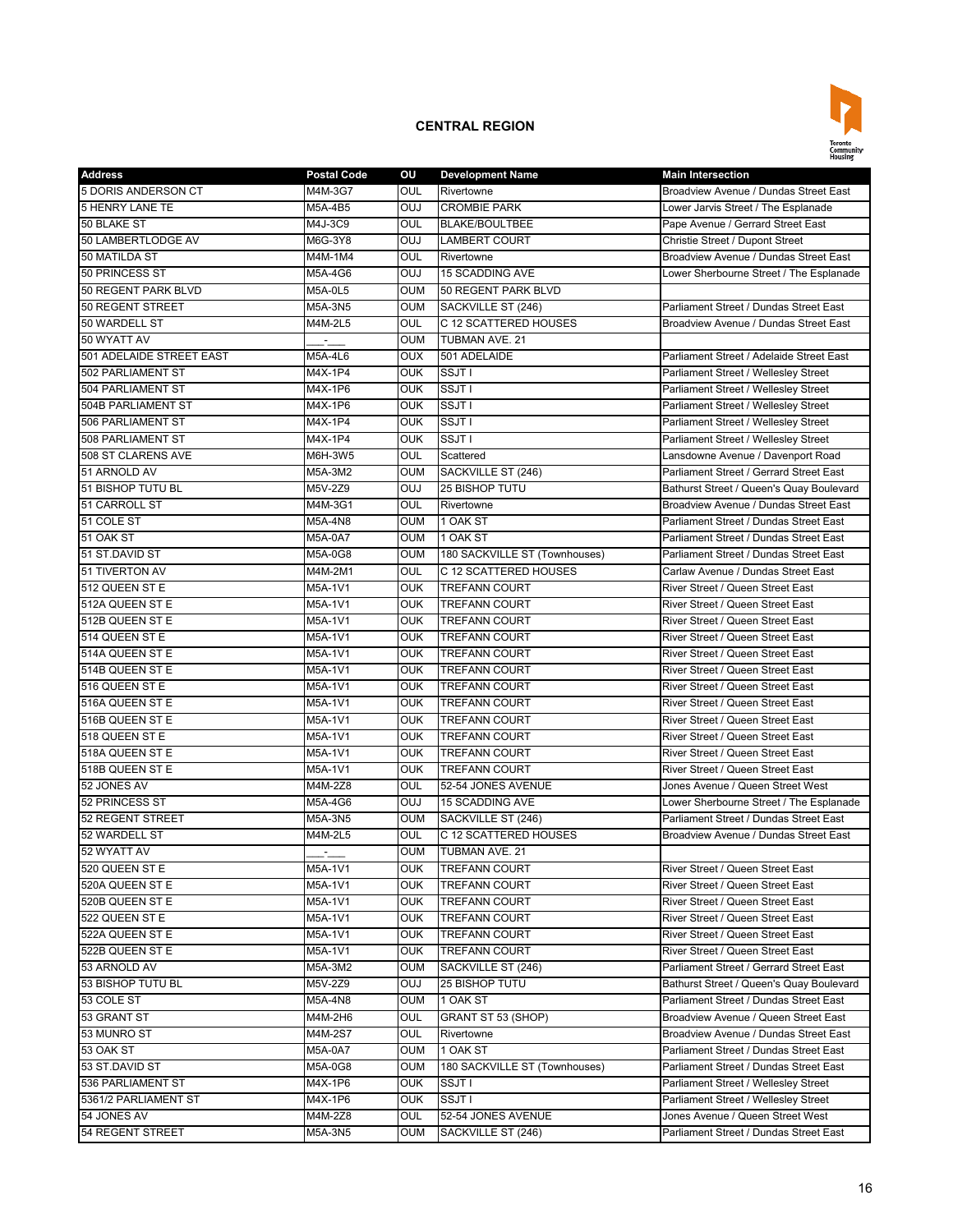

| <b>Address</b>                  | <b>Postal Code</b>              | ου         | <b>Development Name</b>       | <b>Main Intersection</b>                  |
|---------------------------------|---------------------------------|------------|-------------------------------|-------------------------------------------|
| 54 WEST AV                      | M4M-1L8                         | OUL        | C 12 SCATTERED HOUSES         | Carlaw Avenue / Dundas Street East        |
| 54 WYATT AV                     |                                 | <b>OUM</b> | TUBMAN AVE. 21                |                                           |
| 544 PARLIAMENT ST               | M4X-1P6                         | <b>OUK</b> | SSJT I                        | Parliament Street / Wellesley Street      |
| 55 ARNOLD AV                    | M5A-3M2                         | OUM        | SACKVILLE ST (246)            | Parliament Street / Gerrard Street East   |
| 55 BISHOP TUTU BL               | M5E-2Z9                         | <b>OUJ</b> | 25 BISHOP TUTU                | Bathurst Street / Queen's Quay Boulevard  |
| 55 MUNRO ST                     | M4M-2S7                         | OUL        | Rivertowne                    | Broadview Avenue / Dundas Street East     |
| 55 OAK ST                       | M5A-0A7                         | <b>OUM</b> | 1 OAK ST                      | Parliament Street / Dundas Street East    |
| 55 ST.DAVID ST                  | M5A-0G8                         | <b>OUM</b> | 180 SACKVILLE ST (Townhouses) | Parliament Street / Dundas Street East    |
| 55 THE ESPLANADE                | M5E-1V2                         | OUJ        | 55 THE ESPLANADE              | Yonge Street / Front Street East          |
| 55 TUBMAN AVE                   | M5A-0M5                         | <b>OUM</b> | <b>150 RIVER STREET</b>       |                                           |
| <b>56 REGENT STREET</b>         | M5A-3N5                         | <b>OUM</b> | SACKVILLE ST (246)            | Parliament Street / Dundas Street East    |
| 56 ROSE AV                      | M4X-1N8                         | <b>OUK</b> | <b>SSJT II</b>                | Parliament Street / Wellesley Street      |
| 56 WYATT AV                     | $\blacksquare$                  | <b>OUM</b> | <b>TUBMAN AVE, 21</b>         |                                           |
| 57 ARNOLD AV                    | M5A-3M2                         | OUM        | SACKVILLE ST (246)            | Parliament Street / Gerrard Street East   |
| 57 MUNRO ST                     | M4M-2S7                         | OUL        | Rivertowne                    | Broadview Avenue / Dundas Street East     |
| 57 OAK ST                       | M5A-0A7                         | <b>OUM</b> | 1 OAK ST                      | Parliament Street / Dundas Street East    |
| 57 ST.DAVID ST                  | M5A-0G8                         | <b>OUM</b> | 180 SACKVILLE ST (Townhouses) | Parliament Street / Dundas Street East    |
| 57 TUBMAN AVE                   | M5A-0M5                         | <b>OUM</b> | 150 RIVER STREET              |                                           |
| 575 ADELAIDE ST W               | M6J-3R8                         | <b>OUJ</b> | <b>BATHURST/ADELAIDE</b>      | <b>Bathurst Street / King Street West</b> |
| 58 JONES AV                     | M4M-2Z8                         | <b>OUM</b> | 176 BAIN (PROPERTY HOUSE)     | Carlaw Avenue / Queen Street East         |
| <b>58 REGENT STREET</b>         | M5A-3N5                         | <b>OUM</b> | SACKVILLE ST (246)            | Parliament Street / Dundas Street East    |
| 58 WYATT AV                     | $\sim$                          | <b>OUM</b> | TUBMAN AVE. 21                |                                           |
| 59 ARNOLD AV                    | $M5A-3M2$                       | <b>OUM</b> | SACKVILLE ST (246)            | Parliament Street / Gerrard Street East   |
| 59 MUNRO ST                     | M4M-2S7                         | OUL        | Rivertowne                    | Broadview Avenue / Dundas Street East     |
| 59 OAK ST                       | M5A-0A7                         | <b>OUM</b> | 1 OAK ST                      | Parliament Street / Dundas Street East    |
| 59 TUBMAN AVE                   | M5A-0M5                         | <b>OUM</b> | 150 RIVER STREET              |                                           |
| 5A CECIL ST                     | M5T-1M9                         | <b>OUJ</b> | <b>HYDRO BLOCK</b>            | Beverley Street / College Street          |
| 5B CECIL ST                     | M5T-1M9                         | <b>OUJ</b> | <b>HYDRO BLOCK</b>            | Beverley Street / College Street          |
| <b>5C CECIL ST</b>              | M5T-1M9                         | OUJ        | <b>HYDRO BLOCK</b>            | Beverley Street / College Street          |
| 5D CECIL ST                     | M5T-1M9                         | <b>OUJ</b> | <b>HYDRO BLOCK</b>            | Beverley Street / College Street          |
| <b>6 ARCHER ST</b>              | M6H-1J2                         | OUL        | Scattered                     | Dufferin Street / Bloor Street West       |
| 6 DORIS ANDERSON CT             | M4M-2S7                         | OUL        | Rivertowne                    | Broadview Avenue / Dundas Street East     |
| <b>6 HENRY ST</b>               | M5T-1X1                         | <b>OUJ</b> | <b>HYDRO BLOCK</b>            | Beverley Street / College Street          |
| <b>6 LARCH ST</b>               | M5T-3J6                         | <b>OUJ</b> | <b>LARCH STREET</b>           | Spadina Avenue / Dundas Street West       |
| <b>6 PRINCESS ST</b>            | M5A-4G6                         | OUJ        | <b>15 SCADDING AVE</b>        | Lower Sherbourne Street / The Esplanade   |
| 6 SYLVAN [LOWER] AV             | M6H-1G3                         | OUL        | PROPERTY HOUSES OUB           | Dufferin Street / College Street          |
| 6 SYLVAN [UPPER] AV             | M6H-1G3                         | OUL        | PROPERTY HOUSES OUB           | Dufferin Street / College Street          |
| <b>6 SYLVAN AV</b>              | M6H-1G3                         | OUL        | PROPERTY HOUSES OUB           | Dufferin Street / College Street          |
| 60 BLAKE ST                     | M4J-3C9                         | OUL        | <b>BLAKE/BOULTBEE</b>         | Pape Avenue / Gerrard Street East         |
| 60 CAVELL AV                    | M4J-1H6                         | OUL        | CAVELL/HARCOURT               | Pape Avenue / Danforth Avenue             |
| 60 MUNRO ST                     | M4M-2S9                         | OUL        | Rivertowne                    | Broadview Avenue / Dundas Street East     |
|                                 | M5A-3N5                         | <b>OUM</b> | SACKVILLE ST (246)            | Parliament Street / Dundas Street East    |
| 60 REGENT STREET<br>60 WYATT AV |                                 | OUM        | TUBMAN AVE. 21                |                                           |
|                                 | $\frac{1}{\sqrt{2}}$<br>M5A-3M2 | <b>OUM</b> |                               | Parliament Street / Gerrard Street East   |
| 61 ARNOLD AV<br>61 COLE ST      |                                 | OUM        | SACKVILLE ST (246)            | Parliament Street / Gerrard Street East   |
|                                 | M5A-0A5                         |            | SACKVILLE ST (246)            |                                           |
| 61 MUNRO ST                     | M4M-2S7                         | OUL        | Rivertowne                    | Broadview Avenue / Dundas Street East     |
| 61 OAK ST                       | M5A-0A7                         | OUM        | 1 OAK ST                      | Parliament Street / Dundas Street East    |
| 61 TUBMAN AVE                   | M5A-0M5                         | <b>OUM</b> | 150 RIVER STREET              |                                           |
| 61 WALES AV                     | M5T-1J3                         | <b>OUJ</b> | 61 WALES AVE                  | Bathurst Street / Dundas Street West      |
| 61A WALES AV                    | M5T-1J3                         | <b>OUJ</b> | 61 WALES AVE                  | Bathurst Street / Dundas Street West      |
| 62 CAVELL AV                    | M4J-1H6                         | OUL        | CAVELL/HARCOURT               | Pape Avenue / Danforth Avenue             |
| 62 JONES AV                     | M4M-2Z8                         | <b>OUM</b> | 176 BAIN (PROPERTY HOUSE)     | Carlaw Avenue / Queen Street East         |
| 62 MUNRO ST                     | M4M-2S9                         | OUL        | Rivertowne                    | Broadview Avenue / Dundas Street East     |
| 62 REGENT STREET                | M5A-3N5                         | <b>OUM</b> | SACKVILLE ST (246)            | Parliament Street / Dundas Street East    |
| 63 ARNOLD AV                    | M5A-3M2                         | OUM        | SACKVILLE ST (246)            | Parliament Street / Gerrard Street East   |
| 63 COLE ST                      | M5A-0A5                         | OUM        | SACKVILLE ST (246)            | Parliament Street / Gerrard Street East   |
| 63 MITCHELL AV                  | M6J-1C1                         | <b>OUJ</b> | 63 MITCHELL                   | Tecumseth Street / King Street West       |
| 63 MUNRO ST                     | M4M-2S7                         | OUL        | Rivertowne                    | Broadview Avenue / Dundas Street East     |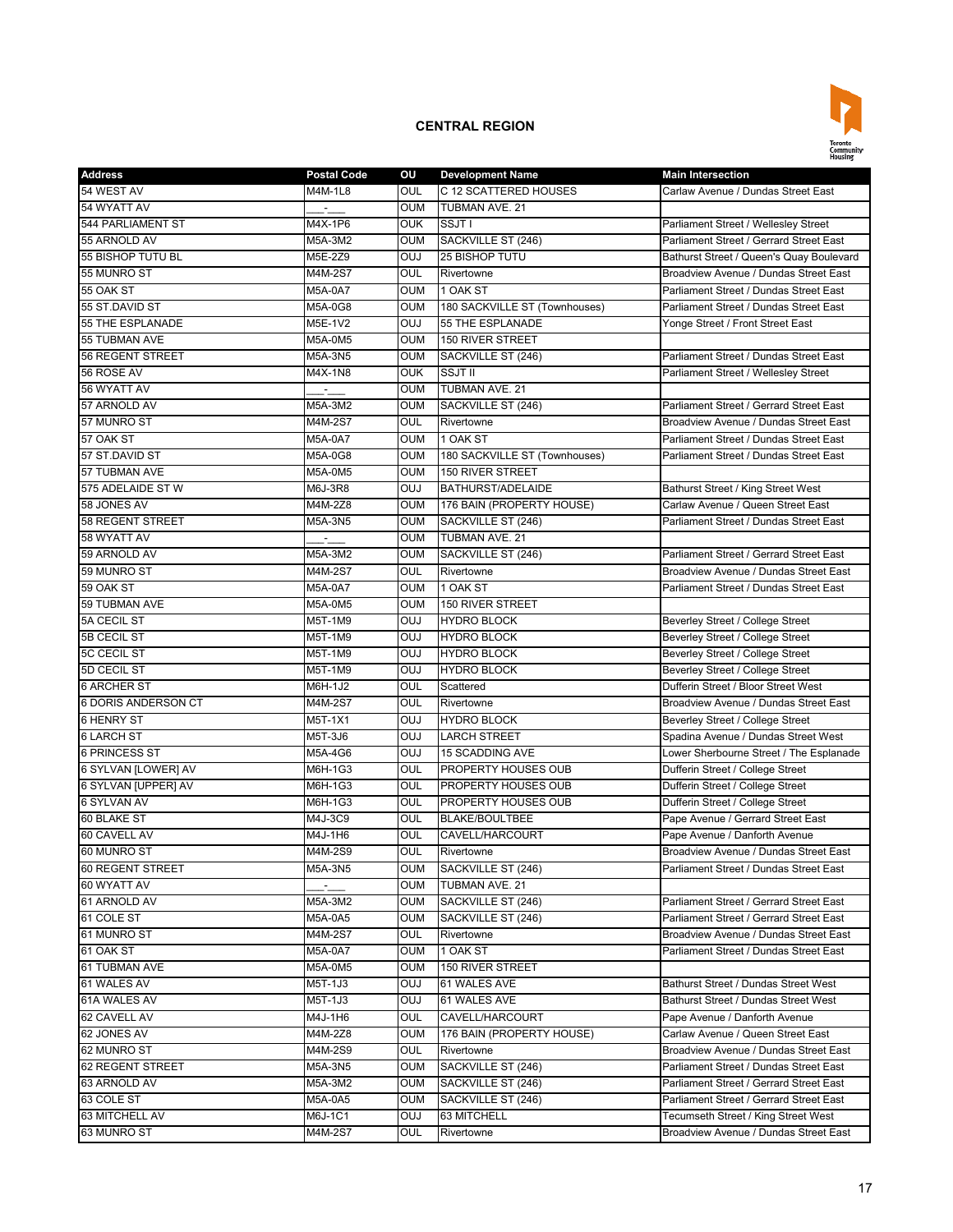

| <b>Address</b>          | <b>Postal Code</b> | ου                | <b>Development Name</b>              | <b>Main Intersection</b>                 |
|-------------------------|--------------------|-------------------|--------------------------------------|------------------------------------------|
| 63 OAK ST               | M5A-0A7            | <b>OUM</b>        | 1 OAK ST                             | Parliament Street / Dundas Street East   |
| 63 TUBMAN AVE           | M5A-0M5            | <b>OUM</b>        | 150 RIVER STREET                     |                                          |
| 63 WALES AV             | M5T-1J3            | OUJ               | 61 WALES AVE                         | Bathurst Street / Dundas Street West     |
| 63A WALES AV            | M5T-1J3            | <b>OUJ</b>        | 61 WALES AVE                         | Bathurst Street / Dundas Street West     |
| 64 CAVELL AV            | M4J-1H6            | OUL               | CAVELL/HARCOURT                      | Pape Avenue / Danforth Avenue            |
| 64 MUIR AV              | M6H-1G1            | <b>OUJ</b>        | Scattered                            | Dufferin Street / College Street         |
| 64 MUNRO ST             | M4M-2S9            | OUL               | Rivertowne                           | Broadview Avenue / Dundas Street East    |
| <b>64 REGENT STREET</b> | M5A-3N5            | <b>OUM</b>        | SACKVILLE ST (246)                   | Parliament Street / Dundas Street East   |
| 646 DUNDAS ST E         | M5A-3K3            | <b>OUM</b>        | NORTH EAST BLDGS - North Regent Park | Parliament Street / Dundas Street East   |
| 648 DUNDAS ST E         | M5A-3K3            | <b>OUM</b>        | NORTH EAST BLDGS - North Regent Park | Parliament Street / Dundas Street East   |
| 65 COLE ST              | M5A-0A5            | OUM               | SACKVILLE ST (246)                   | Parliament Street / Gerrard Street East  |
| 65 MUNRO ST             | M4M-2S7            | OUL               | Rivertowne                           | Broadview Avenue / Dundas Street East    |
| 65 OAK ST               | M5A-0A7            | <b>OUM</b>        | 1 OAK ST                             | Parliament Street / Dundas Street East   |
| <b>65 TUBMAN AVE</b>    | M5A-0M5            | <b>OUM</b>        | 150 RIVER STREET                     |                                          |
| 65 WALES AV             | M5T-1J3            | OUJ               | 61 WALES AVE                         | Bathurst Street / Dundas Street West     |
| 650 DUNDAS ST E         | M5A-3K3            | <b>OUM</b>        | NORTH EAST BLDGS - North Regent Park | Parliament Street / Dundas Street East   |
| 652 DUNDAS ST E         | M5A-3K3            | <b>OUM</b>        | NORTH EAST BLDGS - North Regent Park | Parliament Street / Dundas Street East   |
| 659 NORTHCLIFFE BLVD    | M6E-3M2            | OUJ               | NORTHCLIFFE / EGLINTON               | Dufferin Street / Eglinton Avenue West   |
| 65A WALES AV            | M5T-1J3            | <b>OUJ</b>        | 61 WALES AVE                         | Bathurst Street / Dundas Street West     |
| 66 CAVELL AV            | M4J-1H6            | OUL               | CAVELL/HARCOURT                      | Pape Avenue / Danforth Avenue            |
| 66 JONES AV             | M4M-2Z8            | OUL               | C 12 SCATTERED HOUSES                | Leslie Street / Dundas Street East       |
| 66 MUNRO ST             | M4M-2S9            | OUL               | Rivertowne                           | Broadview Avenue / Dundas Street East    |
| <b>66 REGENT STREET</b> | M5A-3N5            | <b>OUM</b>        | SACKVILLE ST (246)                   | Parliament Street / Dundas Street East   |
| 6691/2 GERRARD ST E     | M4M-1Y2            | OUL               | C 12 SCATTERED HOUSES                | Leslie Street / Gerrard Street East      |
| 67 COLE ST              | M5A-0A5            | <b>OUM</b>        | SACKVILLE ST (246)                   | Parliament Street / Gerrard Street East  |
| 67 MUNRO ST             | M4M-2S7            | OUL               | Rivertowne                           | Broadview Avenue / Dundas Street East    |
| 67 OAK ST               |                    | <b>OUM</b>        | 1 OAK ST                             | Parliament Street / Dundas Street East   |
| 67 TUBMAN AVE           | M5A-0A7            | <b>OUM</b>        | 150 RIVER STREET                     |                                          |
| 67 WALES AV             | M5A-0M5<br>M5T-1J3 | OUJ               | 61 WALES AVE                         | Bathurst Street / Dundas Street West     |
|                         |                    |                   |                                      |                                          |
| 674 DUNDAS ST E         | M5A-2C1            | <b>OUM</b>        | NORTH EAST BLDGS - North Regent Park | Parliament Street / Dundas Street East   |
| 679 QUEENS QUAY W       | M5V-2Z9            | OUJ<br><b>OUJ</b> | <b>QUEEN'S QUAY WEST</b>             | Bathurst Street / Queen's Quay Boulevard |
| 67A WALES AV            | M5T-1J3            |                   | 61 WALES AVE                         | Bathurst Street / Dundas Street West     |
| 68 CAVELL AV            | M4J-1H6            | OUL               | CAVELL/HARCOURT                      | Pape Avenue / Danforth Avenue            |
| <b>68 REGENT STREET</b> | M5A-3N5            | <b>OUM</b>        | SACKVILLE ST (246)                   | Parliament Street / Dundas Street East   |
| 69 HOLLY ST             | M5S-3A5            | OUL               | <b>HOLLY PARK</b>                    | Yonge Street / Eglinton Avenue East      |
| 69 MUNRO ST             | M4M-2S7            | OUL               | Rivertowne                           | Broadview Avenue / Dundas Street East    |
| 69 TUBMAN AVE           | M5A-0M5            | <b>OUM</b>        | 150 RIVER STREET                     |                                          |
| 696 DUNDAS ST E         | M5A-3P7            | <b>OUM</b>        | NORTH EAST BLDGS - North Regent Park | Parliament Street / Dundas Street East   |
| 698 DUNDAS ST E         | M5A-3P7            | <b>OUM</b>        | NORTH EAST BLDGS - North Regent Park | Parliament Street / Dundas Street East   |
| 7 CARLING AV            | M6G-3R9            | OUJ               | CARLING/IRENE                        | Ossington Avenue / Bloor Street West     |
| 7 DORIS ANDERSON CT     | M4M-3G7            | OUL               | Rivertowne                           | Broadview Avenue / Dundas Street East    |
| 7 HENRY LANE TE         | M5A-4B5            | <b>OUJ</b>        | CROMBIE PARK                         | Lower Jarvis Street / The Esplanade      |
| 7 JONES AV              | M4M-2Z7            | OUL               | JONES/CURZON                         | Jones Avenue / Queen Street West         |
| 70 BLAKE ST             | M4J-3C9            | OUL               | BLAKE/BOULTBEE                       | Pape Avenue / Gerrard Street East        |
| 70 CAVELL AV            | M4J-1H6            | OUL               | CAVELL/HARCOURT                      | Pape Avenue / Danforth Avenue            |
| 70 DINGWALL AV          | M4J-1C3            | OUL               | C 12 SCATTERED HOUSES                | Pape Avenue / Danforth Avenue            |
| 70 DUNFIELD AV          | M4S-3A4            | OUL               | <b>HOLLY PARK</b>                    | Yonge Street / Eglinton Avenue East      |
| 70 ST. DAVID ST         | M5A-0M7            | <b>OUM</b>        | 50 REGENT PARK BLVD                  |                                          |
| 700 DUNDAS ST E         | M5A-3P7            | <b>OUM</b>        | NORTH EAST BLDGS - North Regent Park | Parliament Street / Dundas Street East   |
| 702 DUNDAS ST E         | M5A-3P7            | OUM               | NORTH EAST BLDGS - North Regent Park | Parliament Street / Dundas Street East   |
| 71 HARCOURT AVE         | M4J-1J3            | OUL               | SCATTERED UNITS C12                  | Pape Avenue / Danforth Avenue            |
| 71 LAING ST             | M4L-2N4            | OUL               | C 12 SCATTERED HOUSES                | Leslie Street / Queen Street East        |
| 71 MUNRO ST             | M4M-2S7            | OUL               | Rivertowne                           | Broadview Avenue / Dundas Street East    |
| 71 WALES AV             | M5T-1J3            | <b>OUJ</b>        | 61 WALES AVE                         | Bathurst Street / Dundas Street West     |
| 71A WALES AV            | M5T-1J3            | <b>OUJ</b>        | 61 WALES AVE                         | Bathurst Street / Dundas Street West     |
| 72 CAVELL AV            | M4J-1H6            | OUL               | CAVELL/HARCOURT                      | Pape Avenue / Danforth Avenue            |
| 72 ST. DAVID ST         | M5A-0M7            | <b>OUM</b>        | 50 REGENT PARK BLVD                  |                                          |
| 73 MUNRO ST             | M4M-2S7            | OUL               | Rivertowne                           | Broadview Avenue / Dundas Street East    |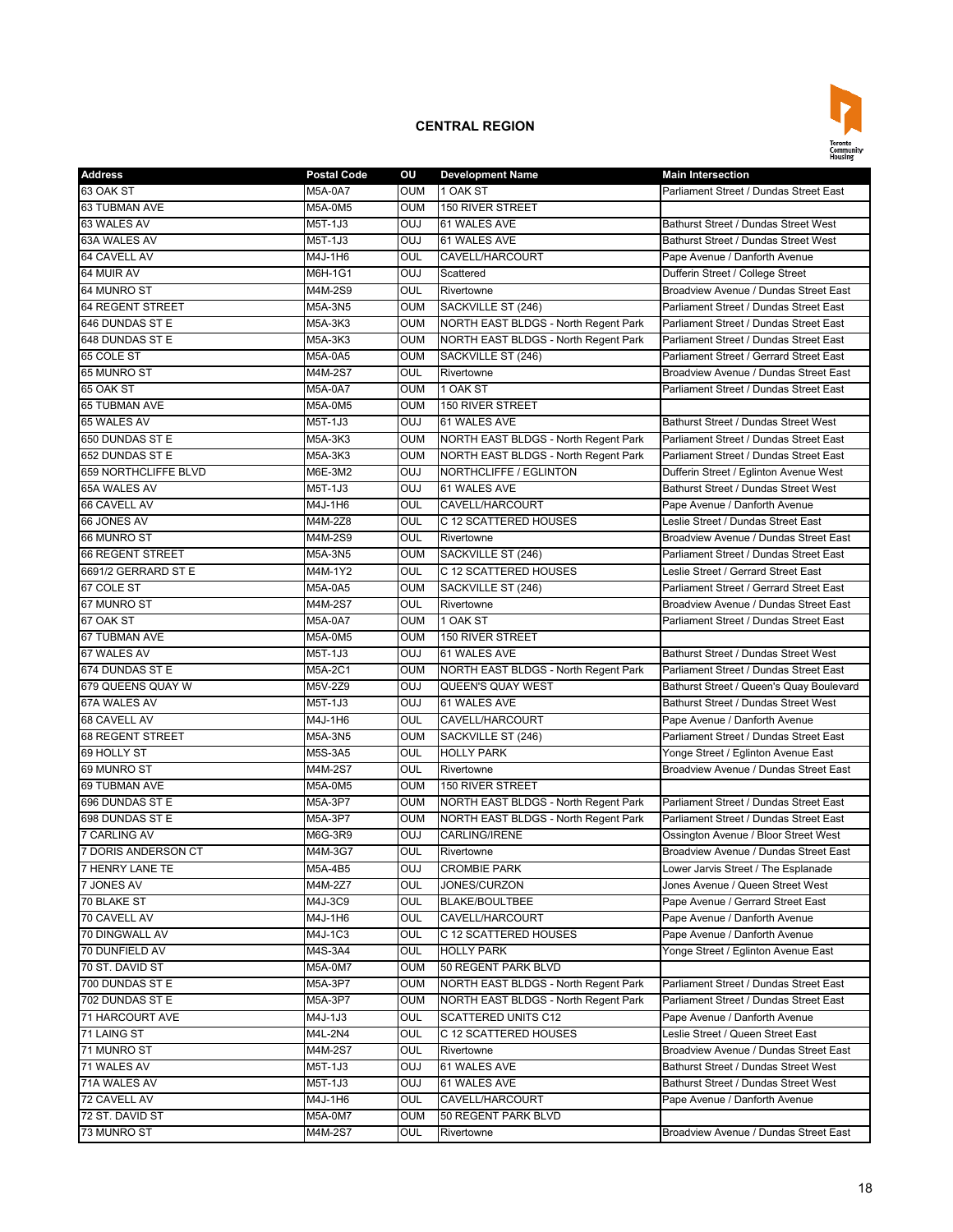

| <b>Address</b>         | <b>Postal Code</b> | ΟU         | <b>Development Name</b>                                | <b>Main Intersection</b>                 |
|------------------------|--------------------|------------|--------------------------------------------------------|------------------------------------------|
| 73 WALES AV            | M5T-1J3            | <b>OUJ</b> | 61 WALES AVE                                           | Bathurst Street / Dundas Street West     |
| 73A WALES AV           | M5T-1J3            | <b>OUJ</b> | 61 WALES AVE                                           | Bathurst Street / Dundas Street West     |
| 74 CAVELL AV           | M4J-1H6            | OUL        | CAVELL/HARCOURT                                        | Pape Avenue / Danforth Avenue            |
| 74 ST. DAVID ST        | M5A-0M7            | <b>OUM</b> | 50 REGENT PARK BLVD                                    |                                          |
| 75 DOWLING AV          | M6K-3A1            | OUL        | SPRINGHURST/DOWLING                                    | Jameson Avenue / King Street West        |
| 75 MUNRO ST            | M4M-2S7            | OUL        | Rivertowne                                             | Broadview Avenue / Dundas Street East    |
| <b>75 NORTHCOTE AV</b> | M6J-3K2            | OUJ        | Scattered                                              | Runnymede Road / Queen Street West       |
| 75 WALES AV            | M5T-1J3            | <b>OUJ</b> | 61 WALES AVE                                           | Bathurst Street / Dundas Street West     |
| 75A WALES AV           | M5T-1J3            | <b>OUJ</b> | 61 WALES AVE                                           | Bathurst Street / Dundas Street West     |
| 76 CAVELL AV           | M4J-1H6            | OUL        | CAVELL/HARCOURT                                        | Pape Avenue / Danforth Avenue            |
| 76 GRANGE AV           | M5T-1E3            | <b>OUJ</b> | <b>LARCH STREET</b>                                    | Spadina Avenue / Dundas Street West      |
| 76 ST. DAVID ST        | M5A-0M7            | <b>OUM</b> | 50 REGENT PARK BLVD                                    |                                          |
| 76A CAVELL AV          | M4J-1H6            | OUL        | CAVELL/HARCOURT                                        | Pape Avenue / Danforth Avenue            |
| 77 KNOX AV             | M4L-2N8            | OUL        | C 12 SCATTERED HOUSES                                  | Leslie Street / Queen Street East        |
| 77 MUNRO ST            | M4M-2S7            | OUL        | Rivertowne                                             | Broadview Avenue / Dundas Street East    |
| 78 CAVELL AV           | M4J-1H6            | OUL        | CAVELL/HARCOURT                                        | Pape Avenue / Danforth Avenue            |
| 78 ST. DAVID ST        | M5A-0M7            | <b>OUM</b> | 50 REGENT PARK BLVD                                    |                                          |
| 78A CAVELL AV          | M4J-1H6            | OUL        | CAVELL/HARCOURT                                        | Pape Avenue / Danforth Avenue            |
| 79 MUNRO ST            | M4M-2S7            | OUL        | Rivertowne                                             | Broadview Avenue / Dundas Street East    |
| 790 EGLINTON AV W      | M5N-1G2            | OUJ        | BATHURST/EGLINTON                                      | Bathurst Street / Eglinton Avenue West   |
| <b>7A CARLING AV</b>   | M6G-3R9            | <b>OUJ</b> | <b>CARLING/IRENE</b>                                   | Ossington Avenue / Bloor Street West     |
| <b>7A CECIL ST</b>     | M5T-1M9            | OUJ        | <b>HYDRO BLOCK</b>                                     | Beverley Street / College Street         |
| <b>7B CECIL ST</b>     | M5T-1M9            | OUJ        | <b>HYDRO BLOCK</b>                                     | Beverley Street / College Street         |
| <b>7C CECIL ST</b>     | M5T-1M9            | <b>OUJ</b> | <b>HYDRO BLOCK</b>                                     | Beverley Street / College Street         |
| <b>7D CECIL ST</b>     | M5T-1M9            | OUJ        | <b>HYDRO BLOCK</b>                                     | Beverley Street / College Street         |
| 8 BROADWAY AV          | M4P-3G7            | OUL        | 2401 YONGE STREET                                      | Yonge Street / Eglinton Avenue East      |
| 8 DORIS ANDERSON CT    | M4M-3G7            | OUL        | Rivertowne                                             | Broadview Avenue / Dundas Street East    |
| 8 LARCH ST             | M5T-3J6            | <b>OUJ</b> | <b>LARCH STREET</b>                                    | Spadina Avenue / Dundas Street West      |
| 8 PRINCESS ST          | M5A-4G6            | OUJ        | <b>15 SCADDING AVE</b>                                 | Lower Sherbourne Street / The Esplanade  |
| 8 RUSHBROOKE AVE       | M4M-3A9            | OUL        | <b>SCATTERED UNITS C12</b>                             | Leslie Street / Lakeshore Boulevard East |
| 8 SUTTON AV            | M5A-0G8            | <b>OUM</b> |                                                        | Parliament Street / Dundas Street East   |
| 80 BLAKE ST            | M4J-3E1            | OUL        | 180 SACKVILLE ST (Townhouses)<br><b>BLAKE/BOULTBEE</b> | Pape Avenue / Gerrard Street East        |
| 80 CAVELL AV           | M4J-1H6            | OUL        | CAVELL/HARCOURT                                        | Pape Avenue / Danforth Avenue            |
| 80 ST. DAVID ST        |                    | <b>OUM</b> |                                                        |                                          |
| 800 EGLINTON AV W      | M5A-0M7            | <b>OUJ</b> | 50 REGENT PARK BLVD<br>BATHURST/EGLINTON               |                                          |
| 80A CAVELL AV          | M5N-1G1            |            |                                                        | Bathurst Street / Eglinton Avenue West   |
|                        | M4J-1H6            | OUL        | CAVELL/HARCOURT                                        | Pape Avenue / Danforth Avenue            |
| 81 JONES AV            | M4M-2Z7            | OUL        | C 12 SCATTERED HOUSES                                  | Leslie Street / Dundas Street East       |
| 81 MUNRO ST            | M4M-2S7            | OUL        | Rivertowne                                             | Broadview Avenue / Dundas Street East    |
| 82 CAVELL AV           | M4J-1H6            | OUL        | CAVELL/HARCOURT                                        | Pape Avenue / Danforth Avenue            |
| 82 ST. DAVID ST        | M5A-0M7            | <b>OUM</b> | 50 REGENT PARK BLVD                                    |                                          |
| 821/2 FRIZZELL AV      | M4J-1E2            | OUL        | C 12 SCATTERED HOUSES                                  | Pape Avenue / Danforth Avenue            |
| 829 DUNDAS ST E        | M4M-2S7            | OUL        | Rivertowne                                             | Broadview Avenue / Dundas Street East    |
| 82A CAVELL AV          | M4J-1H6            | OUL        | CAVELL/HARCOURT                                        | Pape Avenue / Danforth Avenue            |
| 83 MUNRO ST            | M4M-2S7            | OUL        | Rivertowne                                             | Broadview Avenue / Dundas Street East    |
| 84 CAVELL AV           | M4J-1H6            | OUL        | CAVELL/HARCOURT                                        | Pape Avenue / Danforth Avenue            |
| 84 ST. DAVID ST        | M5A-0M7            | <b>OUM</b> | 50 REGENT PARK BLVD                                    |                                          |
| 840 EGLINTON AV W      | M5N-1G1            | <b>OUJ</b> | BATHURST/EGLINTON                                      | Bathurst Street / Eglinton Avenue West   |
| 85 MUNRO ST            | M4M-2S7            | <b>OUL</b> | Rivertowne                                             | Broadview Avenue / Dundas Street East    |
| <b>85 SPENCER AVE</b>  | M6K-3C9            | OUL        | <b>SPENCER AVENUE</b>                                  | Dufferin Street / King Street West       |
| 85A BROOKLYN AV        | M4M-2X4            | <b>OUL</b> | C 12 SCATTERED HOUSES                                  | Carlaw Avenue / Dundas Street East       |
| 86 CAVELL AV           | M4J-1H6            | <b>OUL</b> | CAVELL/HARCOURT                                        | Pape Avenue / Danforth Avenue            |
| 86 ST. DAVID ST        | M5A-0M7            | OUM        | 50 REGENT PARK BLVD                                    |                                          |
| 87 MUNRO ST            | M4M-2S7            | OUL        | Rivertowne                                             | Broadview Avenue / Dundas Street East    |
| <b>88 CARLTON ST</b>   | M5B-1L6            | <b>OUX</b> | 92 CARLTON ST                                          | Church Street / Carlton Street           |
| 88 CAVELL AV           | M4J-1H6            | OUL        | CAVELL/HARCOURT                                        | Pape Avenue / Danforth Avenue            |
| 88 ST. DAVID ST        | M5A-0M7            | <b>OUM</b> | 50 REGENT PARK BLVD                                    |                                          |
| 881 GERRARD ST E       | M4M-1Y9            | OUL        | C 12 SCATTERED HOUSES                                  | Carlaw Avenue / Gerrard Street East      |
| 89 MUNRO ST            | M4M-2S7            | OUL        | Rivertowne                                             | Broadview Avenue / Dundas Street East    |